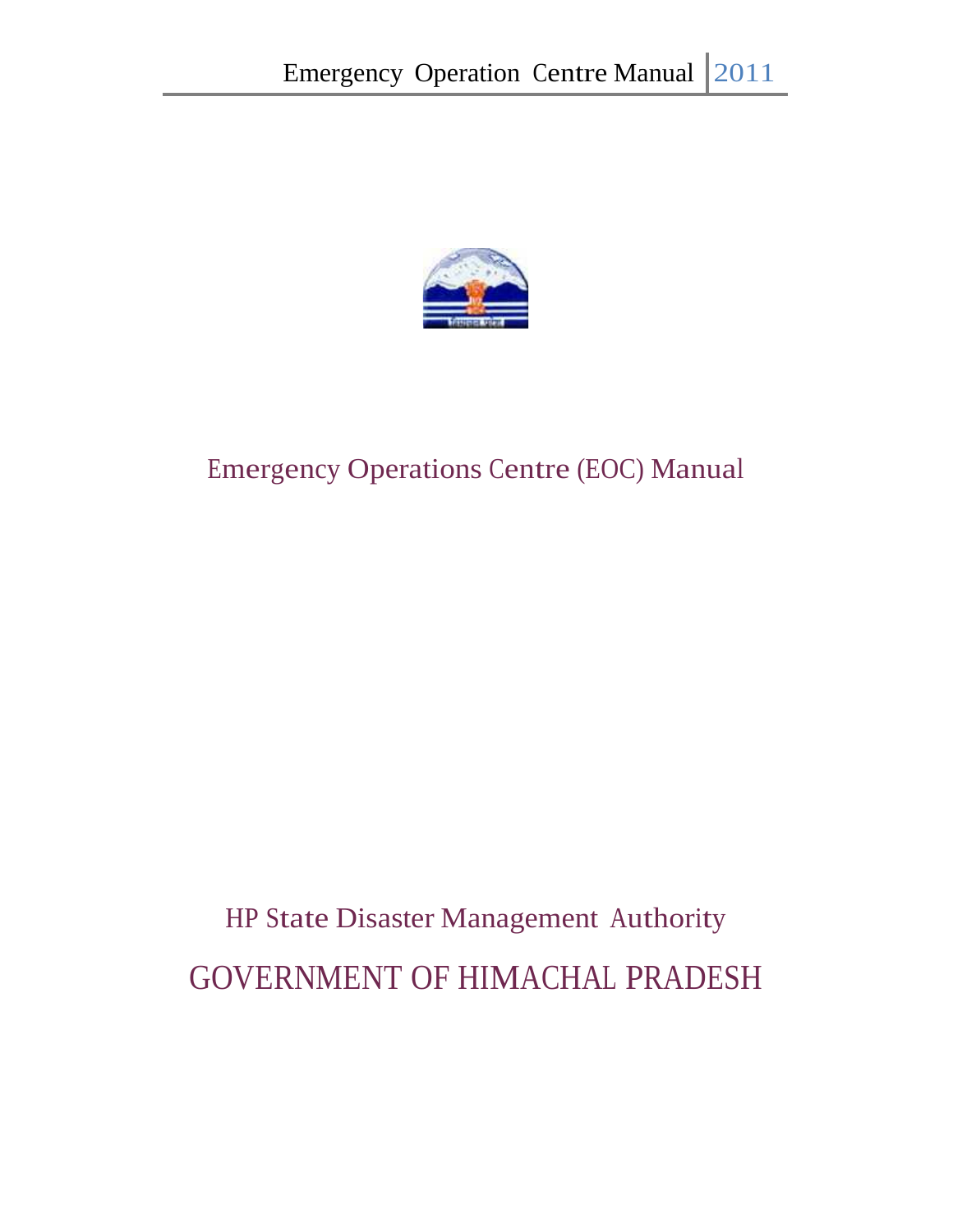## TABLE OF CONTENTS

| Title                                                        | Page No.       |
|--------------------------------------------------------------|----------------|
| Abbriviations and Terms                                      |                |
| $Chapter - 1$ : Introduction                                 | $\overline{2}$ |
| Chapter $-2$ : Organizational Set-up of<br><b>EOCs</b>       | 6              |
| Chapter - 3: Communication Network<br>of EOCs                | 8              |
| Chapter $-4$ : Role of Emergency<br><b>Operation Centres</b> | 11             |
| Annexure - I: Layout of DEOC                                 | 23             |
| Annexure - II: List of Equipment of EOC                      | 24             |
| Annexure - III: Daily Situation Report<br>Format             | 26             |
| Annexure – IV: Agencies Competent to<br>issue warnings       | 28             |
| <b>Annexure V: Emergency Support</b><br><b>Functions</b>     | 29             |
| Annexure VI: ESF Plan Proforma                               | 43             |
| Annexure VII: Message Register                               | 52             |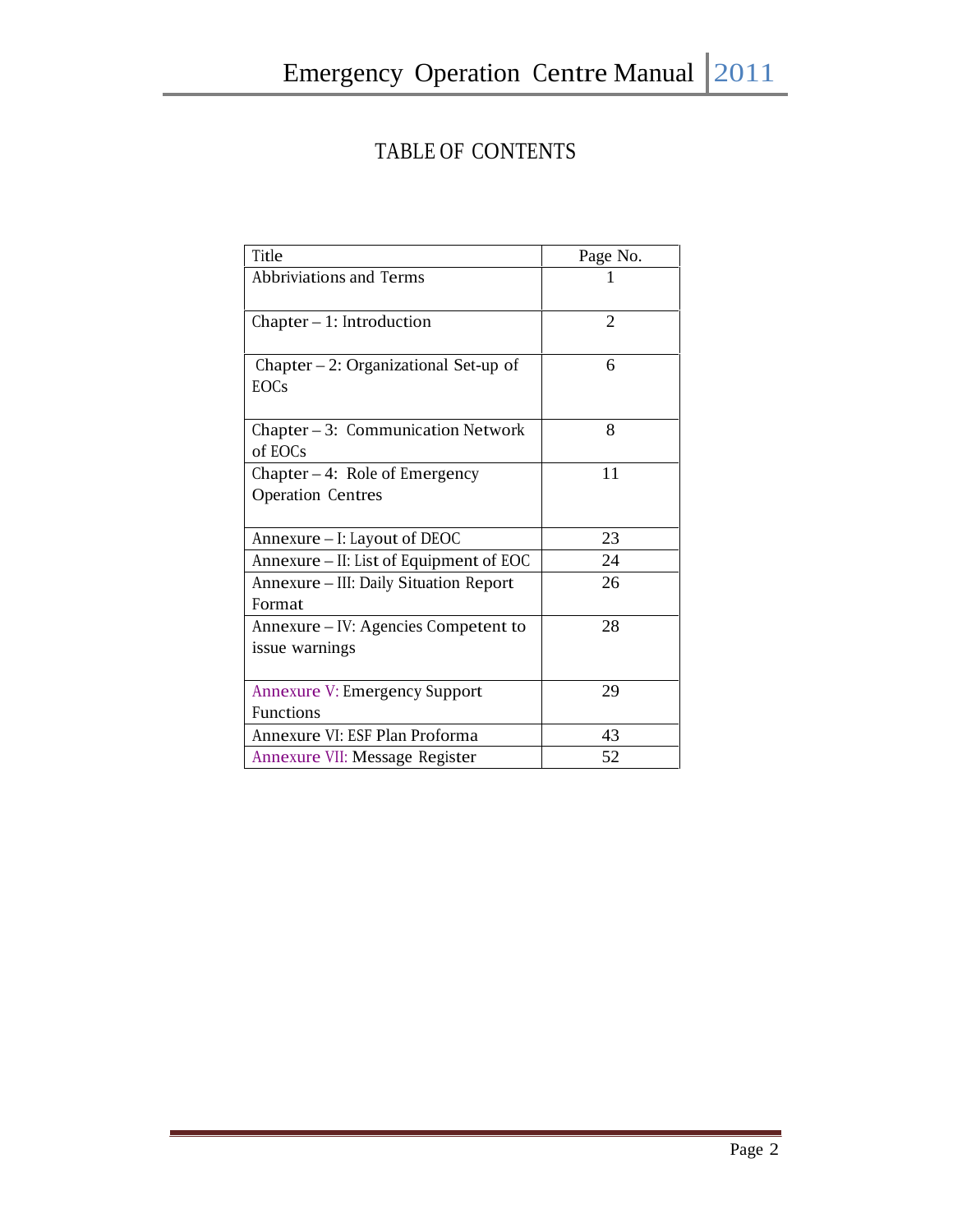## Abbreviations and Terms

| EOC                     | <b>Emergency Operation Centre</b>                                                                                          |
|-------------------------|----------------------------------------------------------------------------------------------------------------------------|
| <b>NEOC</b>             | National Emergency Operation Centre                                                                                        |
| <b>SEOC</b>             | <b>State Emergency Operation Centre</b>                                                                                    |
| <b>DEOC</b>             | District Emergency Operation Centre                                                                                        |
| <b>DMP</b>              | Disaster Management Plan                                                                                                   |
| <b>ESF</b>              | <b>Emergency Support Functions</b>                                                                                         |
| HQ                      | Headquarter                                                                                                                |
| <b>MHA</b>              | Ministry of Home Affairs                                                                                                   |
| <b>NDM</b>              | National Disaster Management (A Division of MHA)                                                                           |
| <b>SOP</b>              | <b>Standing Operating Procedures</b>                                                                                       |
| <b>DSS</b>              | Decision Support System                                                                                                    |
| <b>IDRN</b>             | India Disaster Resource Network                                                                                            |
| Responsible Officer     | Chief Secretary at the State Level and Deputy<br>Commissioner at the District Level (As per the IRS<br>Guidelines of NDMA) |
| LO disaster             | Disaster which can be manned at the District Level                                                                         |
| L1 disaster             | Disaster which can be manned at the State Level                                                                            |
| L <sub>2</sub> disaster | Disaster which is beyond the coping capacity of State<br>and intervention of National Government is required.              |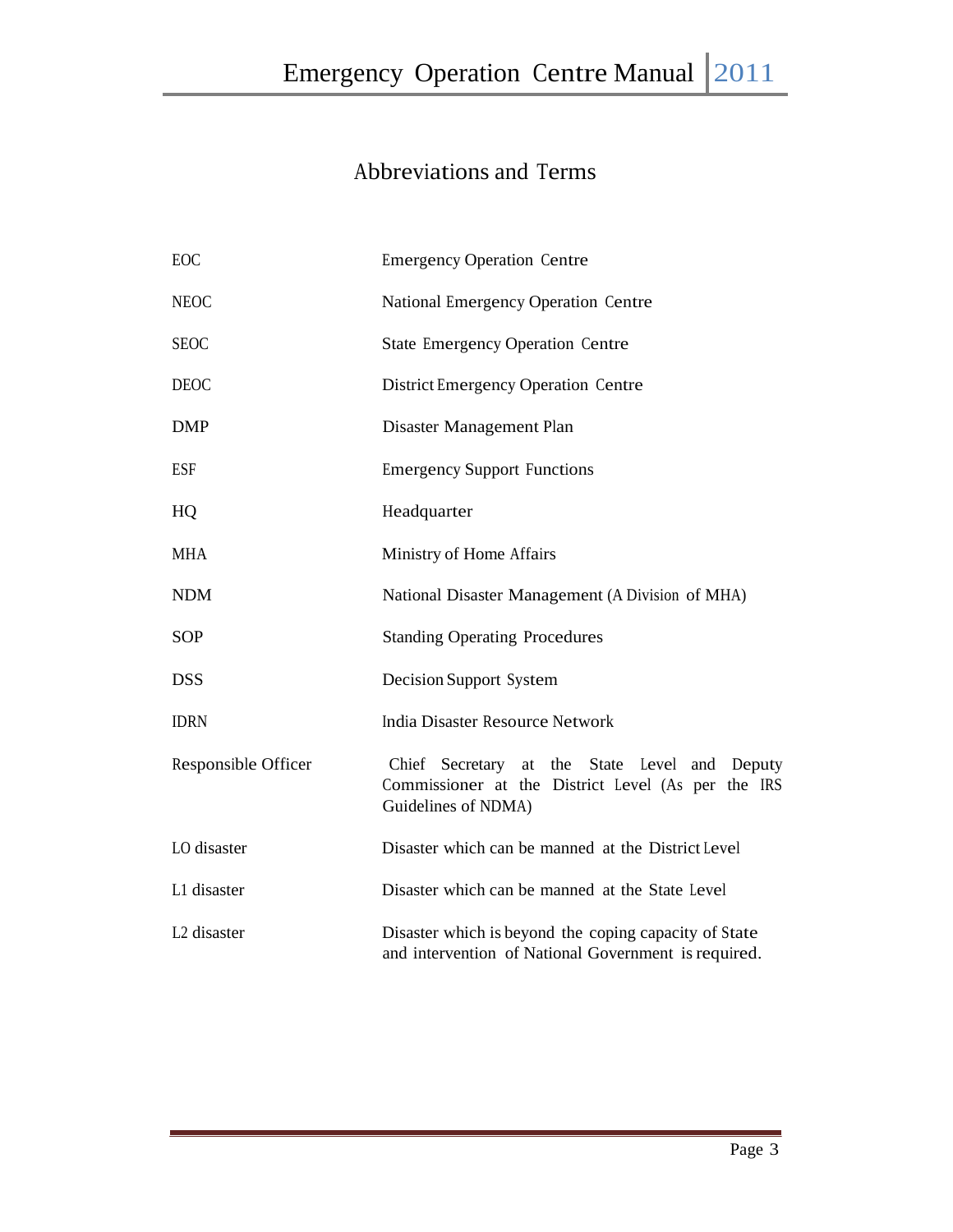## CHAPTER - 1

## INTRODUCTION

1.1 The State of HP has been prone to various disasters and there has been considerable loss of lives and property over the years. Level 0 disasters are mainly handled by the districts but in case the magnitude of disasters is so huge that it is beyond the coping capacity of the district, the role of State comes into picture. In case the level of disaster is <sup>L</sup> 1 the role of State Government gets activated. But if the level of disaster is of Level 2, which means the situation is beyond the coping capacity of the State, the National Government comes into picture.

1.2 <sup>A</sup> well-coordinated and unified response of various departments of the State, its agencies, the Central Government, its departments and agencies appropriate to the demands of the district administration in the management of disasters will minimize loss of time wasted in response and improve the process of recovery. Besides, the process of capacity building and self-reliance at the district level can best be promoted through a timely, supportive and well-thought-of interventions by the State Government.

1.3 Disaster Management Plan (DDMP) for the State of Himachal Pradesh and DDMPs for the Districts has been drafted to strengthen and assist district authorities to manage disasters in the state and to play a supportive and coordinating role in a holistic manner. The roles and responsibilities of various departments/agencies, have been identified in the DMP. The Emergency Support Functions have also been defined and appended to this manual as an annexure.

1.4 "The Standing Operating Procedures for Responding to Natural Disasters 2010" issued by the NDM Division of MHA call for the State to develop SOP/protocol for the activation of SEOC/DEOCs. This manual is an effort in that direction. The users of this manual are advised to refer to the following documents:

- i. State DMP
- ii. DDMPs
- iii. DMPs of Departments, Local Authorities, Power Projects and Other Agencies
- iv. State Directory of Resources (IDRN)
- v. Emergency Support Functions
- vi. Important Contact Numbers (State Directory of Telephones)

1.5 The Emergency Operations Centre (EOC) at HP Secretariat is an institutional mechanism set-up as a part of State DMP. In similar way EOCs at each district headquarters (HQ) are also part of respective DDMPs. The EOC, its system, and procedures are designed in such a way that information can be promptly collected, assessed and relayed to concerned parties for appropriate action. Rapid dissemination contributes to quick response and effective decision-making during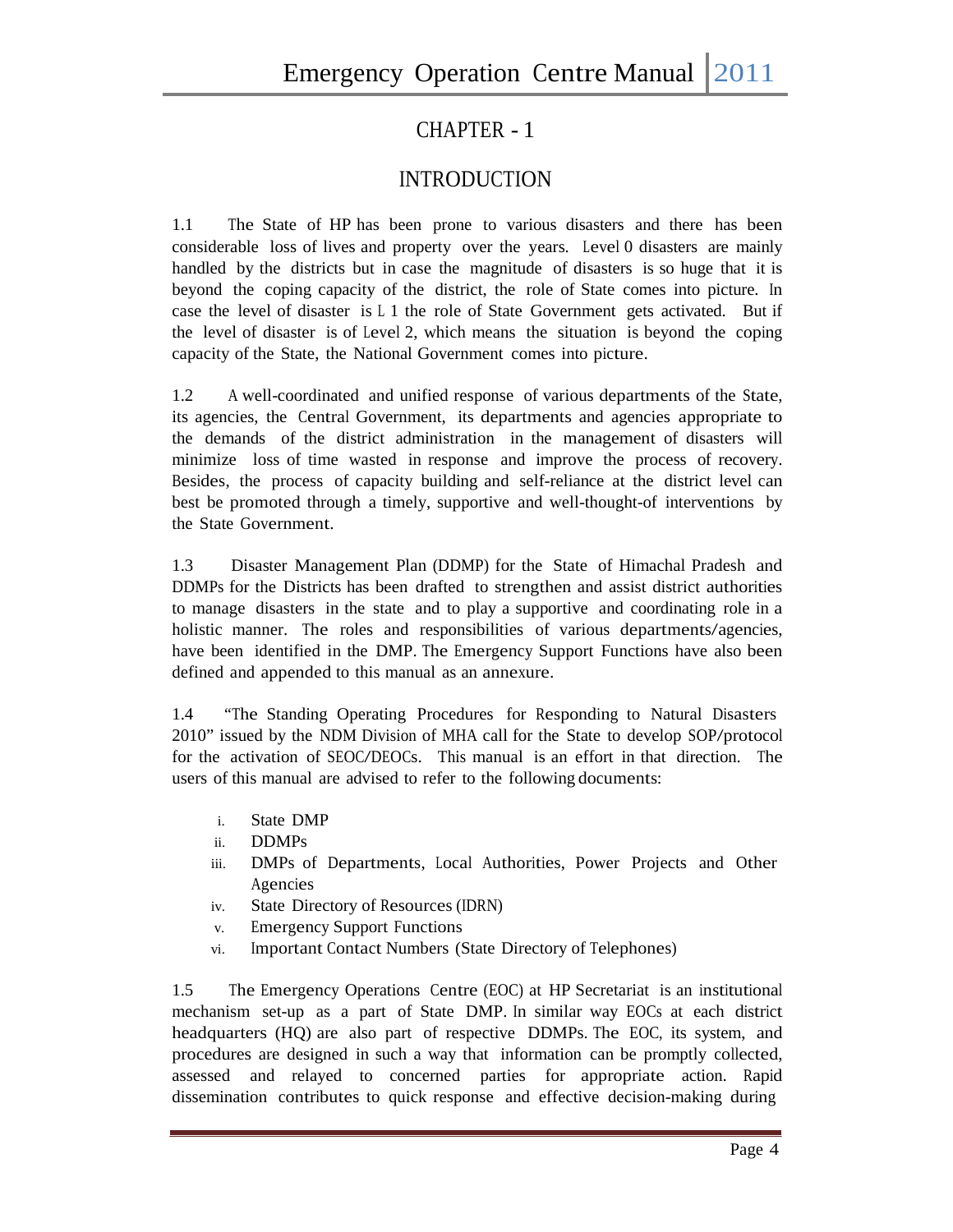emergencies. As a master coordination and control point for all counter-disaster efforts, the EOC is the place of decision-making under a unified command. The EOC would also act as nerve centre at the State and district level for coordinated disaster response, recovery, rehabilitation and reconstruction and would be fully equipped with decision support system (DSS). The EOCs are part of the national emergency communication plan and would be located at:-

- i. State HQ
- ii. All District HQs
- iii. On Site Emergency (Mobile EOC)

1.6 Keeping in view the requirement of the State the EOC may be located in the existing control rooms of the State and District HQs and act as multi-purpose centers for the following purposes also namely:-

- i) Control Rooms for Disaster Management and Response
- ii) Control Rooms for Law and Order situations
- iii) Control Rooms for Elections
- iv) Control Rooms for VIP movement and miscellaneous Coordination

1.7 The mobile EOC would be activated only during emergencies for on-site emergency communication and coordination.

1.8 Clause (p) of Sub Section (2) of Section 22 of the Disaster Management Act, 2005 says that the State Executive Committee shall "ensure that communication systems are in order…..". Communication is the first casualty in any disaster. EOC would have built-in redundancy of different layers of communication networks as per the national emergency communication plan. Therefore, keeping communication system in order even during the most adverse circumstances would be one of the main functions of the EOC.

1.9 As would be clear in the succeeding chapters, the EOC would notonly be a communication network but it is far more than that. It is like a war room of disaster management. It is envisaged to be housed in a structure which is multi-hazard resistant. It is a repository of all the information and decision support system for the Responsible Officer (Chief Secretary at the State Level and Deputy Commissioner at the District Level). The EOC would be a place where all the information from the disaster site would pour in and compiled and processed for decision. Since it is envisaged to be housed in multi-hazard resistant structure it would provide a place for the Responsible Officer and ESF departmental heads to assemble there, take stock of situation, and coordinate response during emergencies. During normal time, EOC have multiple roles to perform which have been elaborated in Chapter 4 ofthis manual. It is also envisaged that in case the main EOC is damaged during disaster, the Responsible Officer and ESF departments have already identified an alternative EOC.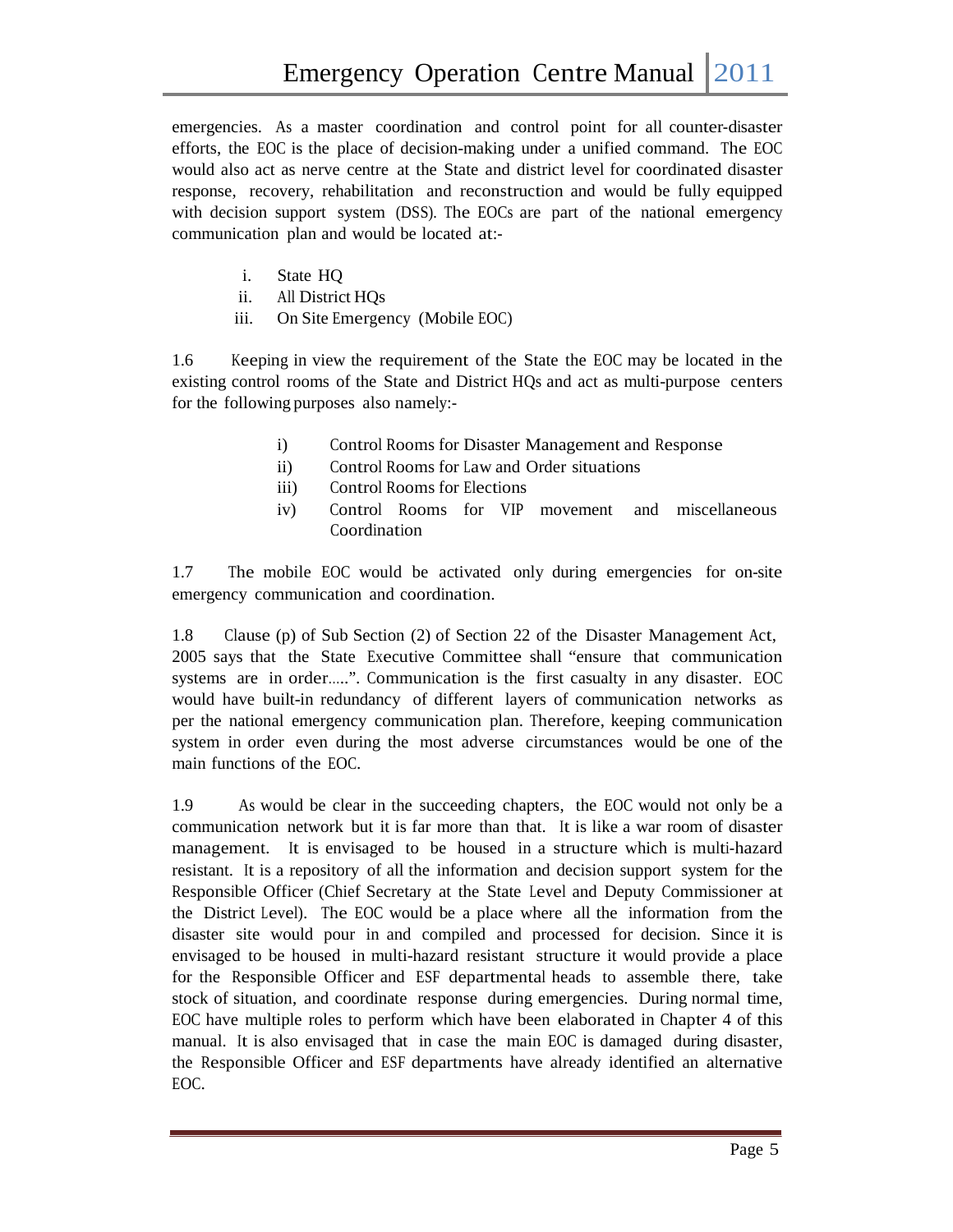## $CHAPTER-2$

## ORGANISATIONAL SET-UP OF EOCs

2.1 The EOC would be located both at the State and all district HQs. The organizational set-up of EOC is directly related to the role of EOCs. EOCs have both normal time activities/roles and activities/roles during emergencies. During normal time EOC would be run and manned by the staff of the Colletorate and Secretariat responsible for disaster management. During emergencies and special occasions the EOCs would be expanded to include branch arrangement by temporarily deputing officers from ESF departments. Their deployment would remain co-terminus with the disaster management phase i.e. till the emergency phase is not declared over by the Responsible Officer.

### 2.2 During Normal Time

2.2.1 During the normal time the EOCs are envisaged to be run and manned by the existing staff of the control rooms/branches. The existing staff would, however, need to be oriented and trained in handling and manning the EOCs. Training would be required to imparted to the staff in specialized intuitions such as National Civil Defence College Nagpur which offers such course. The EOC during this phase would work under the control of District Level Nodal Officer at the district level and Branch Officer of Revenue Department looking after DM at the State Level. However, at the State Level the Principal Secretary (Revenue/DM) would be overall incharge of the EOC. During normal time the EOC can function coterminous with the official timings of the office concerned. However, the official on duty during off hours and on holidays would receive callsin the EOC.

### 2.3 During Emergencies/Disasters

2.3.1 During disasters the EOC would be expanded temporarily and **Branch** arrangements would be activated only on the occurrence of major disaster in and it would provide for division of tasks, information gathering and record keeping and accountability of the Branch officer to the Responsible Officer for specific functions. Each Branch should have a Branch Officer of the rank of Deputy Secretary or Joint Secretary at the State Level and Head of Office of the concerned department at the District level assigned.

- i) The Branch/Nodal Officers for Operations, Services, Logistics, Communication and Information Management, Resource Branches will be from the Revenue Department
- ii) For Health Branch, the officer will be from the Public Health Department
- iii) For Infrastructure Branch, the officer will be from the Public Works Department.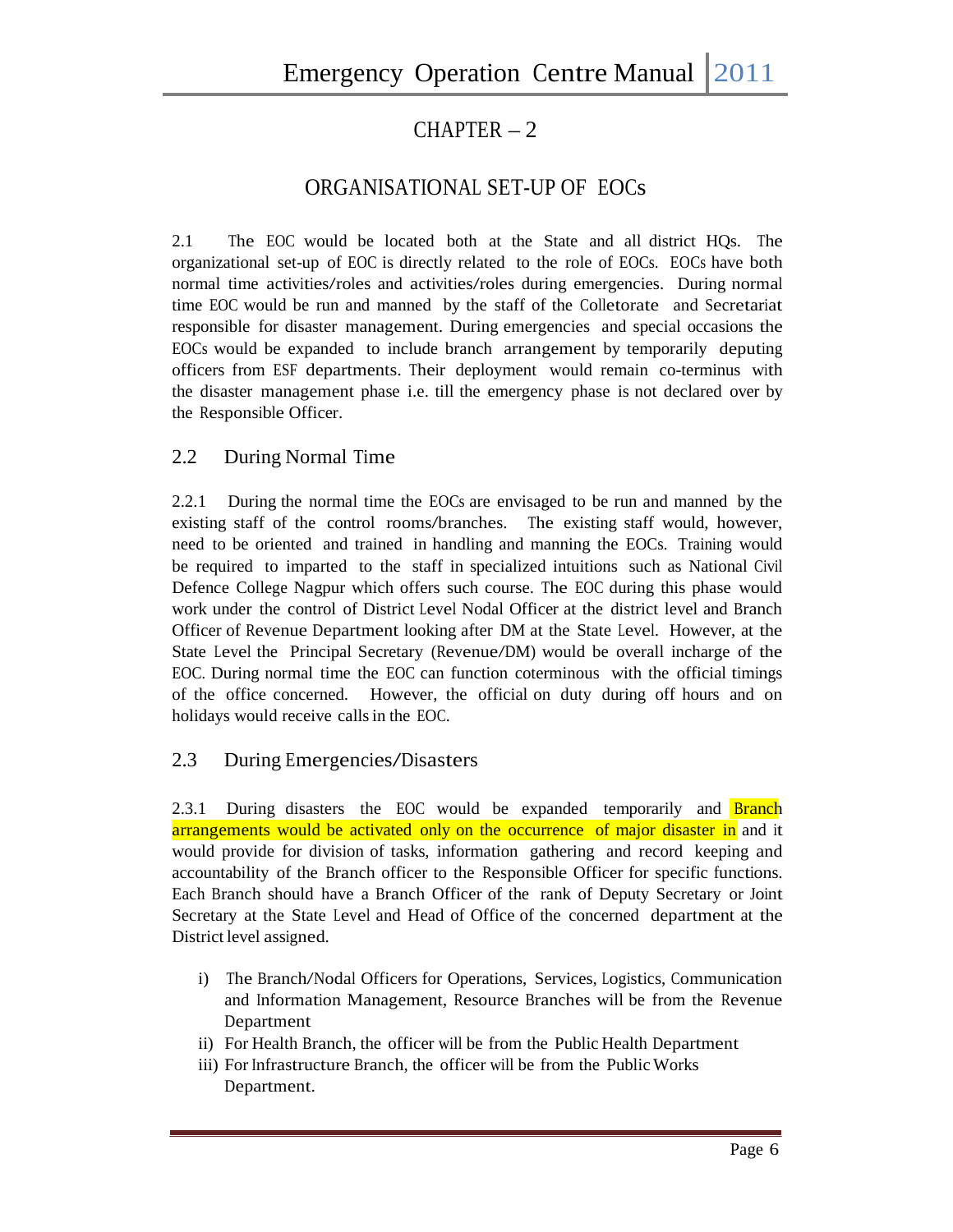2.4 All Branch/Nodal Officers will work under the overall supervision and administrative control of the Responsible Officer. All the decisions taken in the EOC during emergency have to be approved by the Responsible Officer.

2.5 During emergencies and special occasions the EOCs would be manned round the clock. The layout of DEOC as circulated by the MHA is given in annexure -I

### 2.6 Back – Up EOC

2.6.1 It is quite possible that the main EOC may not survive the disaster shock. In order to deal with such a situation it is advisable to have a back-up EOC so that a place is available for holding meeting, take stock of situation and coordinate ESFs. The back-up EOC needs to be notified in advance so that all the ESF and other departments down the chain are aware of it. Since EOC is part of national emergency communication plan this arrangement must be known to the chain. Back-up EOC can be one of the control rooms already functional and available there. It can also be provided all the emergency communication nodes. Data sharing should be a regular part of process by the main EOC. The staff handling the back-up EOC should also be well trained in handling emergency role assigned to the EOC.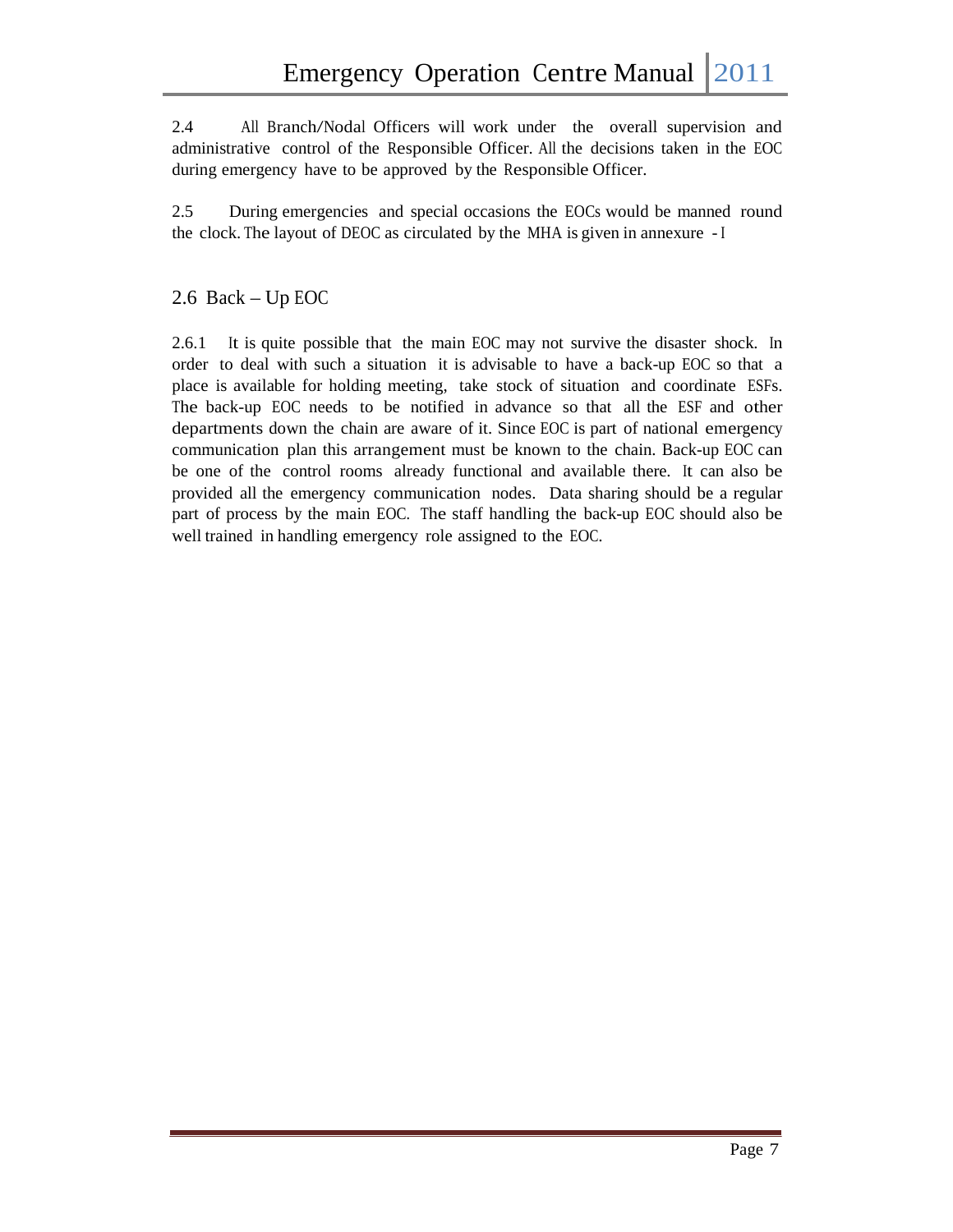## CHAPTER - 3

## COMMUNICATION NETWORK OF EOCs

3.1 Under the National Communication Plan being implemented by the Government of India, the EOCs at all the three levels shall have a fail proof communication network with triple redundancy of NICNET of NIC, POLNET of Police and SPACENET of ISRO in addition to the terrestrial and satellite based communication to ensure voice, data and video transfer. The MHA had circulated a suggestive list of equipment for EOCs which is at Annexure – II.

3.2 Under the network, the EOCs/Control Rooms of all the States will be directly connected with the NEOC/Control Room of MHA at the National level. The district EOCs/Control Rooms will be connected with the respective State EOC/Control Room. All these control rooms will function on 24 x 7 basis and will be functional round the year.

3.3 The EOCs would have linkages with each other as per the connective matrix of the national emergency communication plan of MHA the diagrammatic connective matrix would be as under:-



Fig. 1: National Connectivity Matrix of EOC

3.4 The 108 Emergency Services have been launched in the State with a fleet of 108 state of the art ambulances. The Services would handle medical, fire and police emergencies. The Control Room of 108 emergency services would have linkages with both the State EOC and District EOC. The same is diagrammatically represented as under. The 108 Service would remain in regular in touch with the State EOC and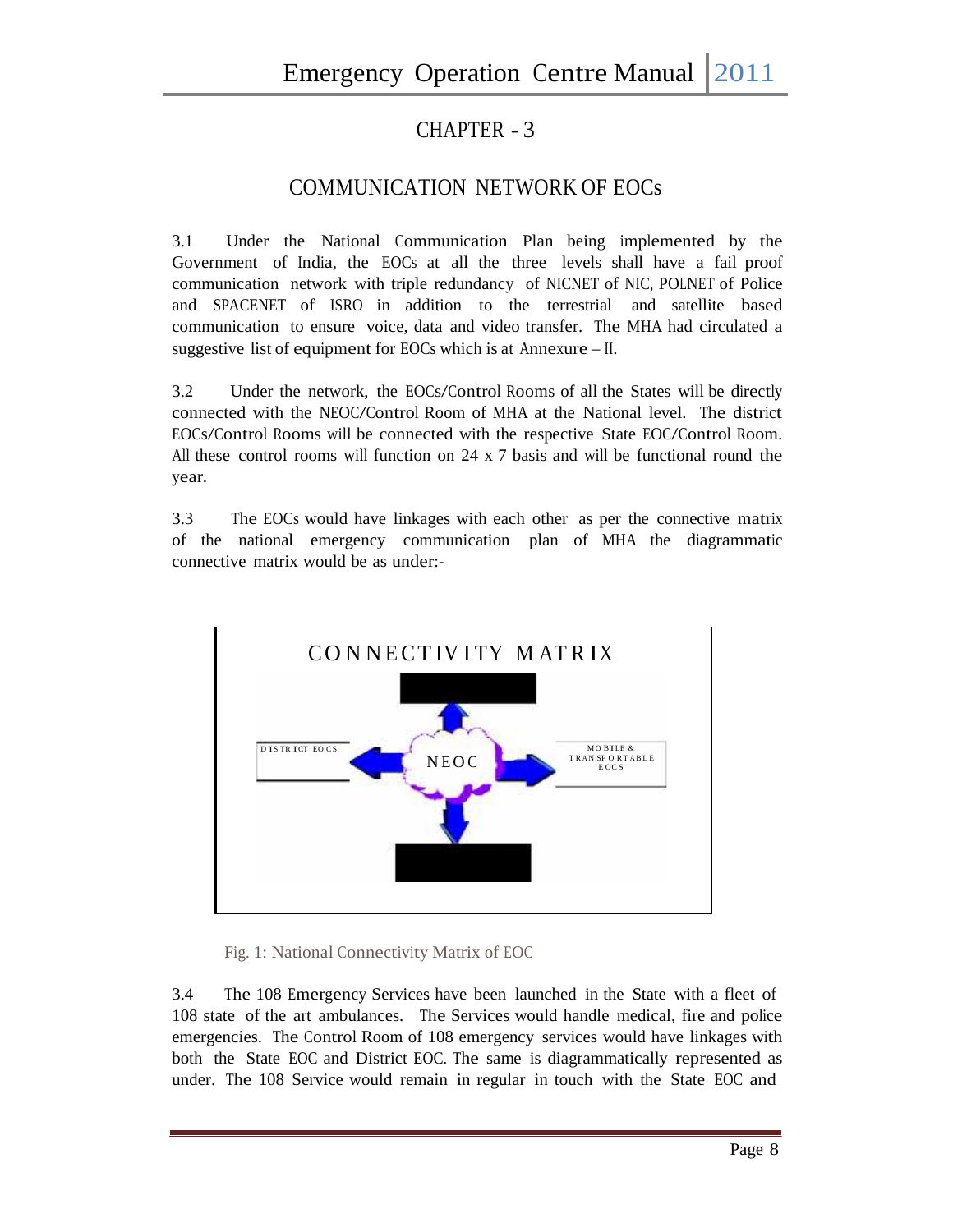disseminate information not only to the State EOC but also to the DEOCs. The latter would also keep updating the 108 about the requirement and priority of services.



Fig. 2: Link between EOCs and 108 Emergency Services

3.5 The EOC shall have networking with the other emergency services toll free numbers of the State. EOC shall also be in line with the national EOC.



Fig. 4: Link between 108 Emergency Services and other Toll Free Numbers in the State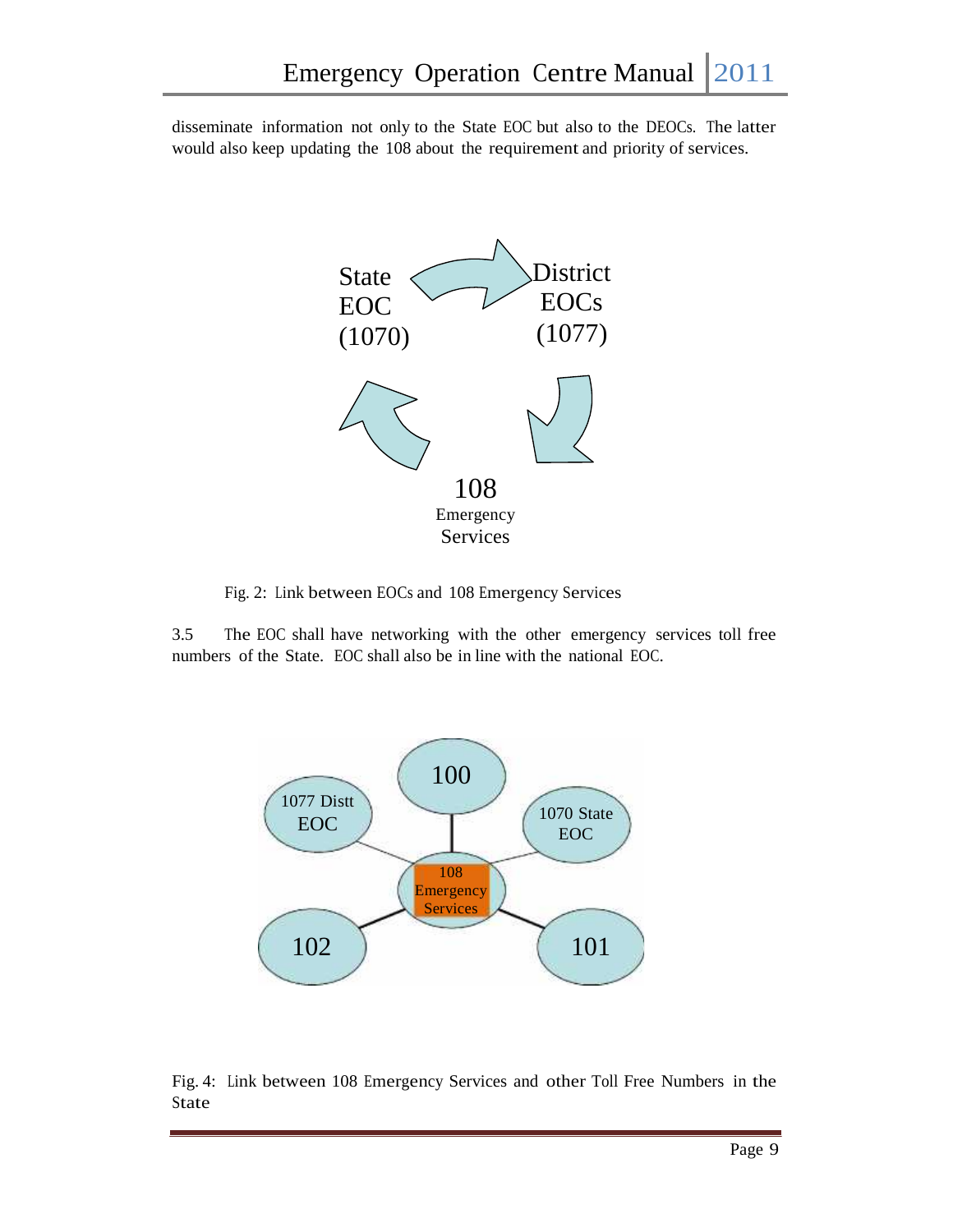3.6 The function of EOC starts from dissemination of message. The flow chart given below gives us a clear picture of the flow of information from top to bottom and bottom to top. The flow of information is diagrammatically shown in the flow chart given below:-



Fig. 5: Flow of Information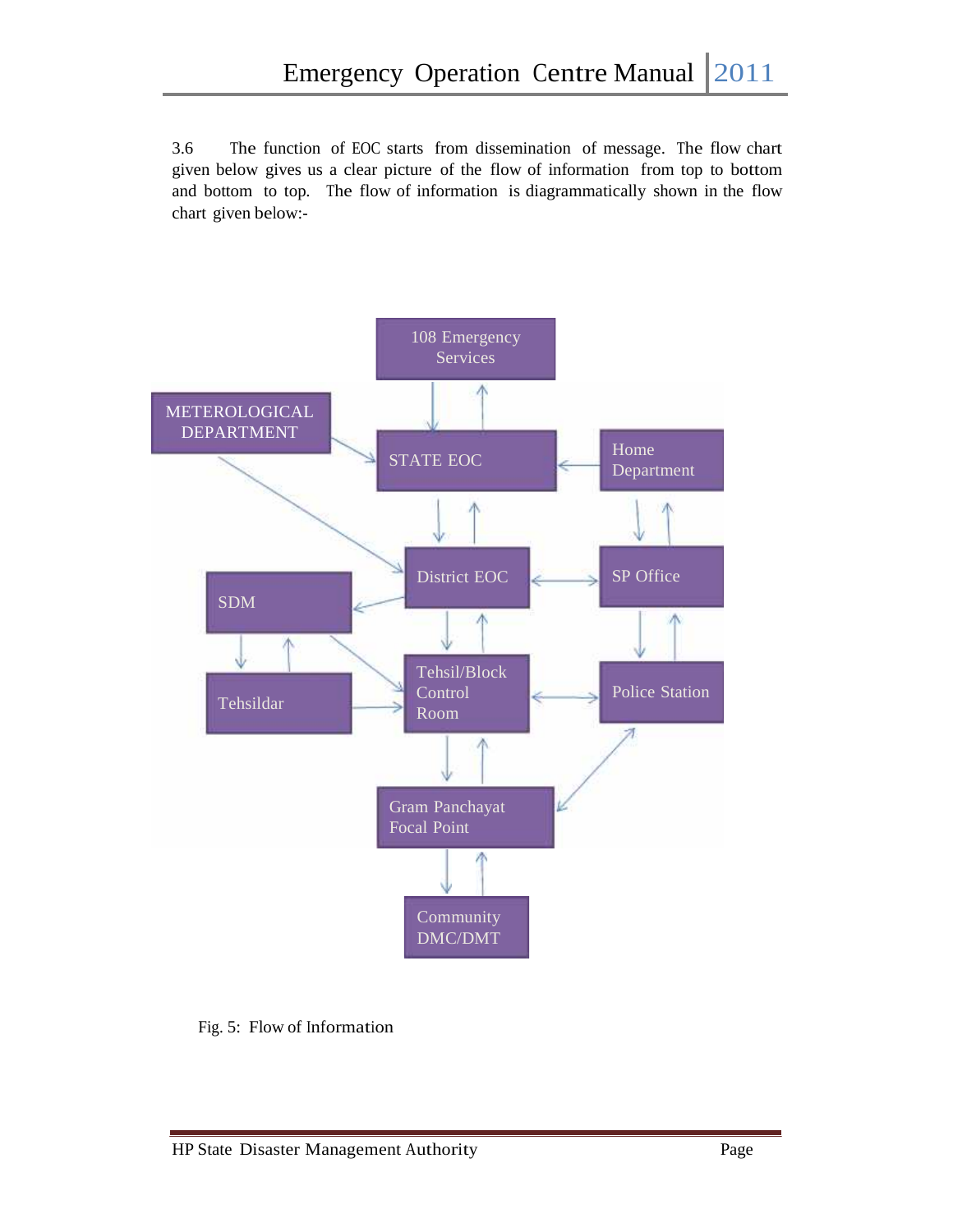## $CHAPTER - 4$

## ROLE OF EMERGENCY OPERATION CENTRES

4.1 Emergency Operation Center plays a vital role in the Emergency Operation activation. It coordinates the flow of information with respect to activities associated with relief operations. During the normal times it maintains a systematic database of the resources available, important phone numbers, names and addresses of important government and non-government officials, international bodies, NGOs. During crisis it is expected to function as a center for decision-making and help flow of information horizontally and vertically to the respected departments for smoother relief operations.

4.2 The function of control room is not only to control disaster but also to look after rehabilitation and mitigation. No one knows when disaster will strike, so it's better to be prepared from beforehand to reduce loss of life. We can summarize the function of control room in three simple phases:-

- Preparation
- Prevention
- Mitigation

4.3 Emergency Operation Center monitors different disaster mitigation programme and co-ordinates with different organization. It also conducts evaluation of the programmes, and immediately takes up necessary measures. Besides, the EOCs may act as control rooms for various other purposes such as law and order problems, elections, VIP movements and other activities requiring coordination.

## 4.4 What would Emergency Operation Center (EOC) do?

4.4.1 Broadly speaking the EOCs would have the following role:-

- i) Dissemination and sharing data related to disaster and vulnerable areas with all the line departments and other organization and stakeholders;
- ii) Coordinating assessment of damage assessment in disaster prone areas;
- iii) Coordination for preparation, and response with all the responsible parties;
- iv) Receive and process disaster alerts and warnings from nodal agencies and other sources and communicate the same to all designated authorities and stakeholders;
- v) Monitor and coordinate emergency operations;
- vi) Facilitate coordination among primary and secondary ESF Departments/Agencies;
- vii) Requisitioning additional resources during the disaster phase;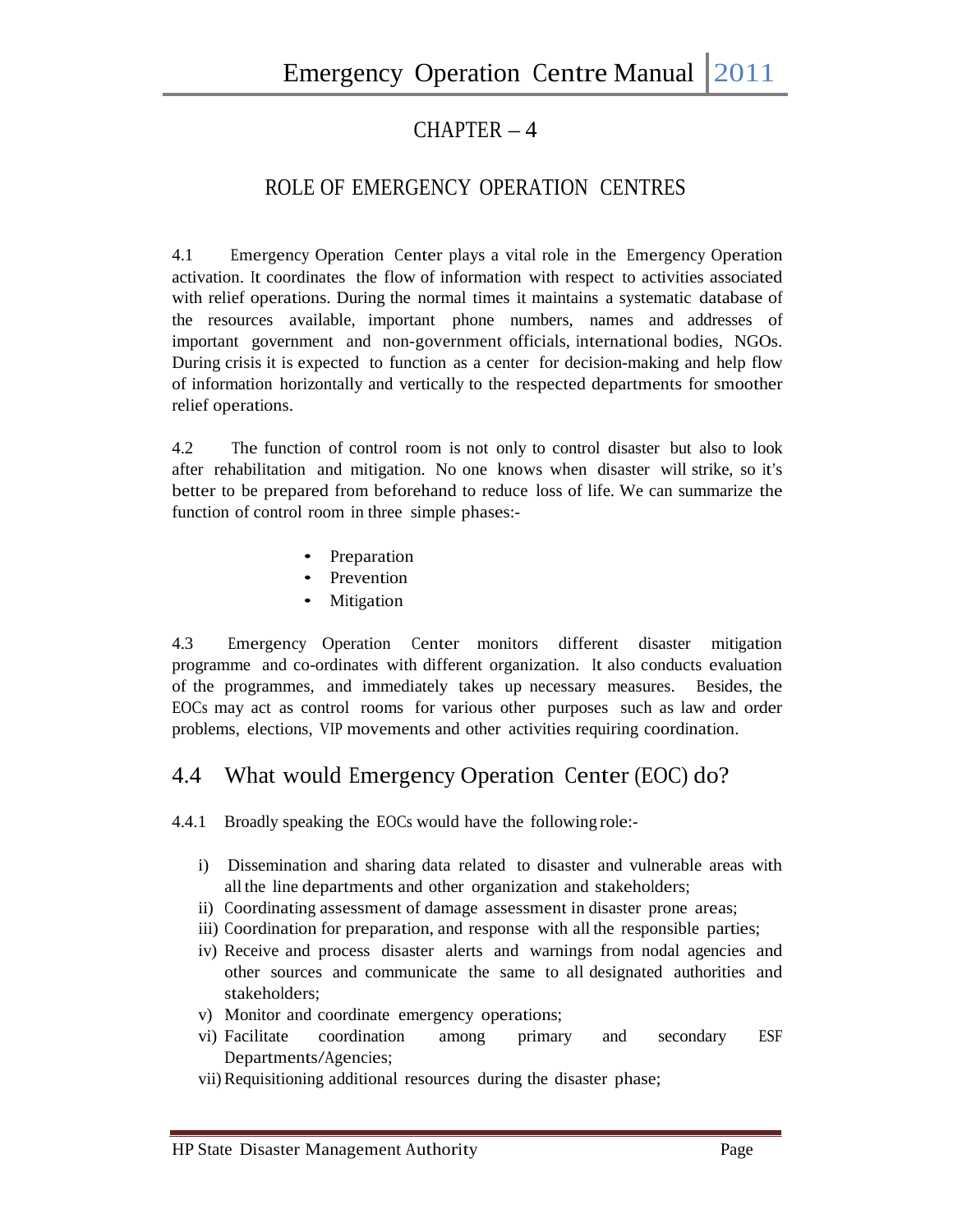- viii)Consolidate, analysis, and disseminate of damage, loss and needs assessment data;
- ix) Creating Decision Support system for Policy-making and planning;
- x) Information gathering and record keeping on disaster events;
- xi) Public information and communication (IEC) on DM;
- xii) Early warning dissemination; and
- xiii) Resource management through web based techniques

4.4.2 The activities of EOC can be classified as normal time and emergency time activities. During normal time the EOC would work under the Principal Secretary Revenue/Disaster Management. The normal time activities which are listed below are very crucial for its efficiency of response in a disaster situation.

### 4.5 Normal Time Activities/Role of EOC

- 4.5.1 The normal time activities of the EOC will be to:
	- a) Dissemination of DMPs to all the stakeholders;
	- b) Receive and compile reports on preparedness from and submit a quarterly report to the Responsible Officer i.e. Chief Secretary at the State Level and Deputy Commissioner at the District Level;
	- c) Serve as a data bank to all line departments and the planning department with respect to disaster losses, hazards, disasters, risks and vulnerabilities;
	- d) Coordinate updatation of disaster resource inventory on IDRN etc, on quarterly basis;
	- e) Prepare database of Volunteers, CSOs, CBOs etc;
	- f) Monitor preparedness measures undertaken at all levels including simulation exercises undertaken by various departments;
	- g) Receive reports on weather, accidents, fire incidents, rain damages, etc. and documents on disaster events, compile them in report form and submit the same to Responsible Officer and other stakeholders on daily/weekly/monthly/yearly basis;
	- h) Generate daily situation report on weather, accidents, fire incidents, rain and weather related damages etc. as per the perform given in annexure - III;
	- i) Carry out awareness generation on disasters to all stakeholders; and
	- j) Ensure warning and communication systems and instruments are in working condition.

4.5.2 Some of the functions of EOC have been illustrated with the help of flow charts for better comprehension and implementation in the succeeding pages.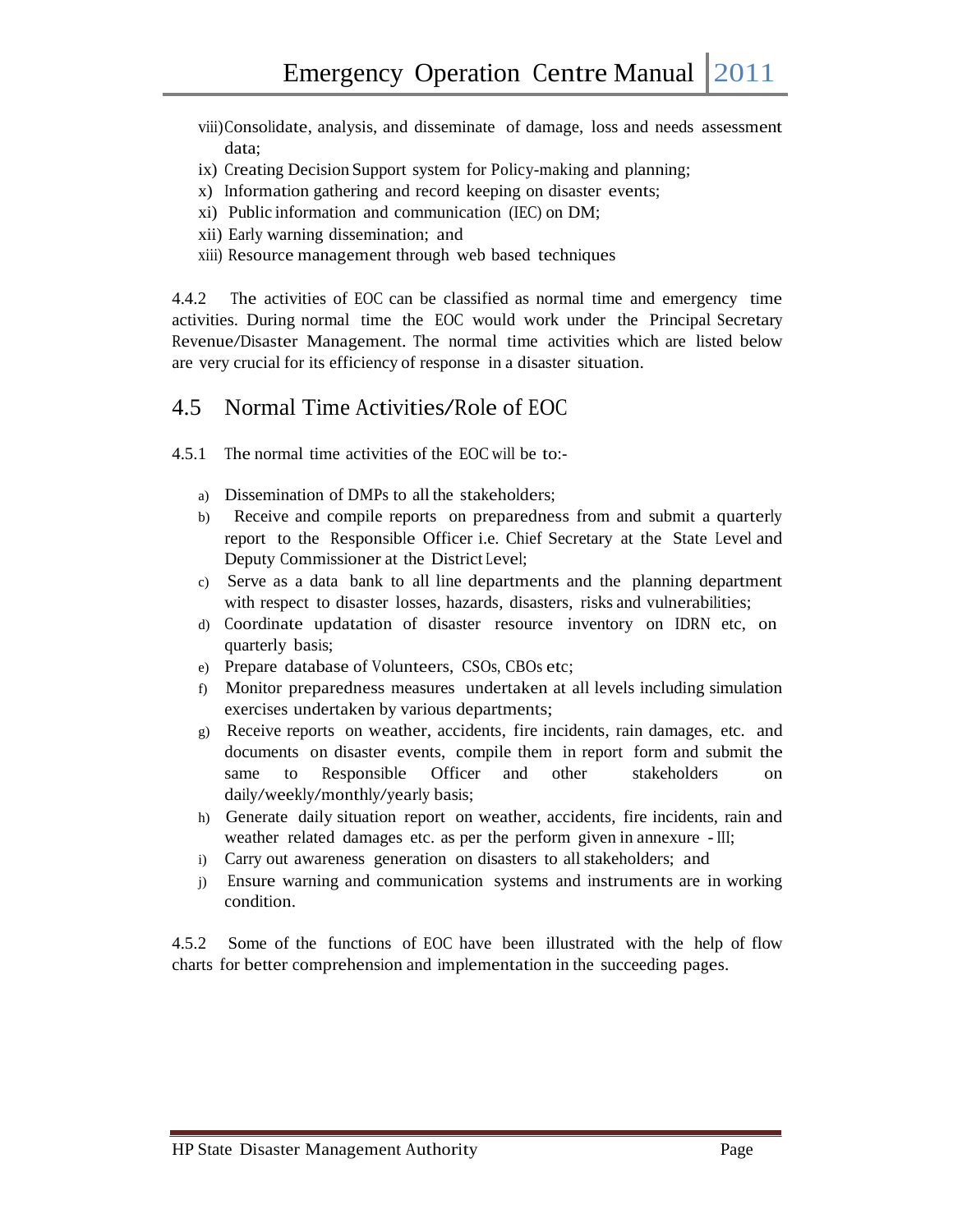4.5.3 One of the key activities the EOC would be information gathering and dissemination. A model of information gathering as envisaged is given in the flow diagram.



Fig. 6: Information management model.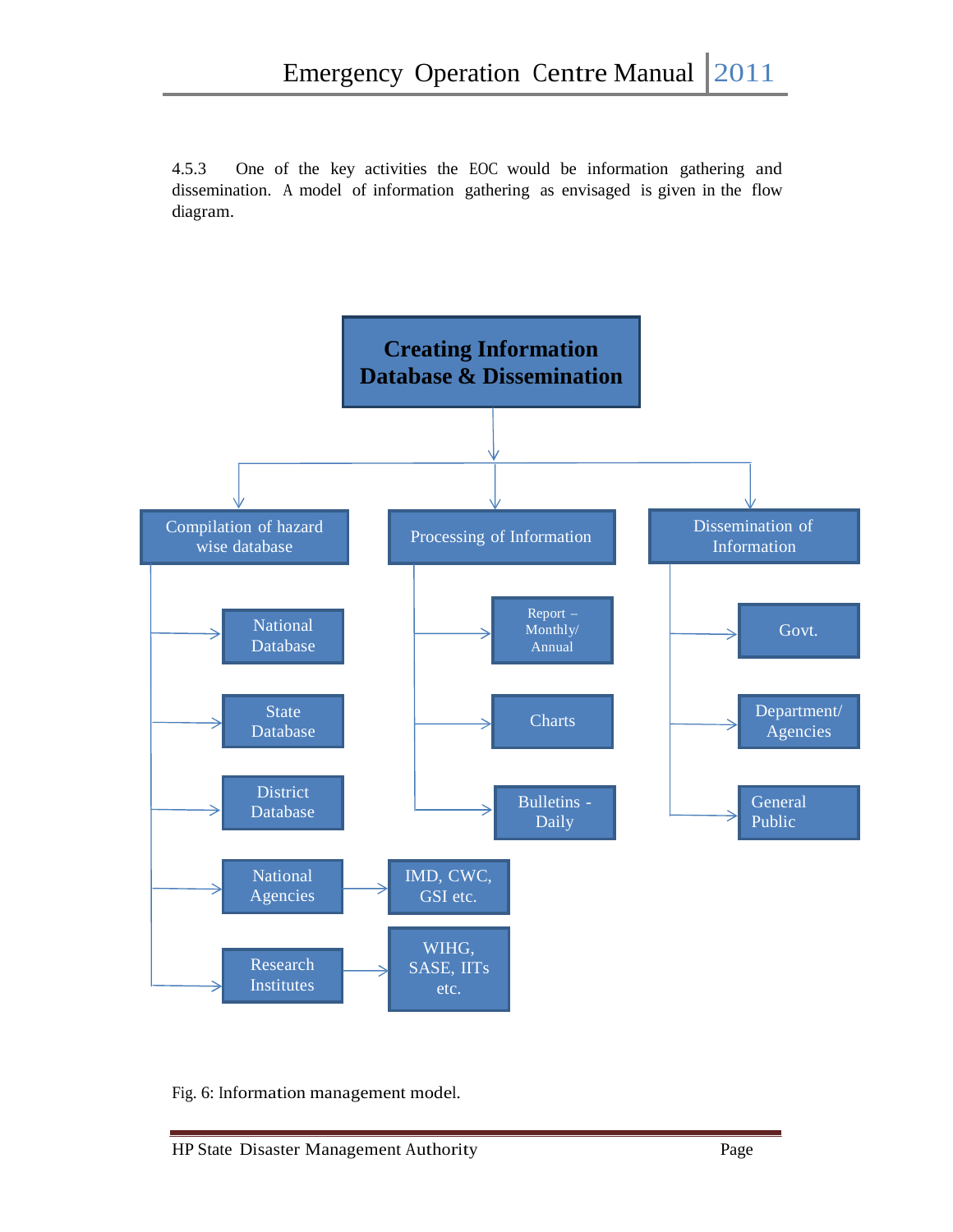

4.5.4 Resource Management is second most important function of the EOC. A suggestive model of resource management is as under:-



## 4.6 Role of EOC on occurrence of disaster

4.6.1 The EOC will function to its fullest capacity on the occurrence of disaster. The district EOC will be fully activated during Level 0 and Level 1 disasters. The activation would come into effect either on occurrence of disaster or on receipt of warning.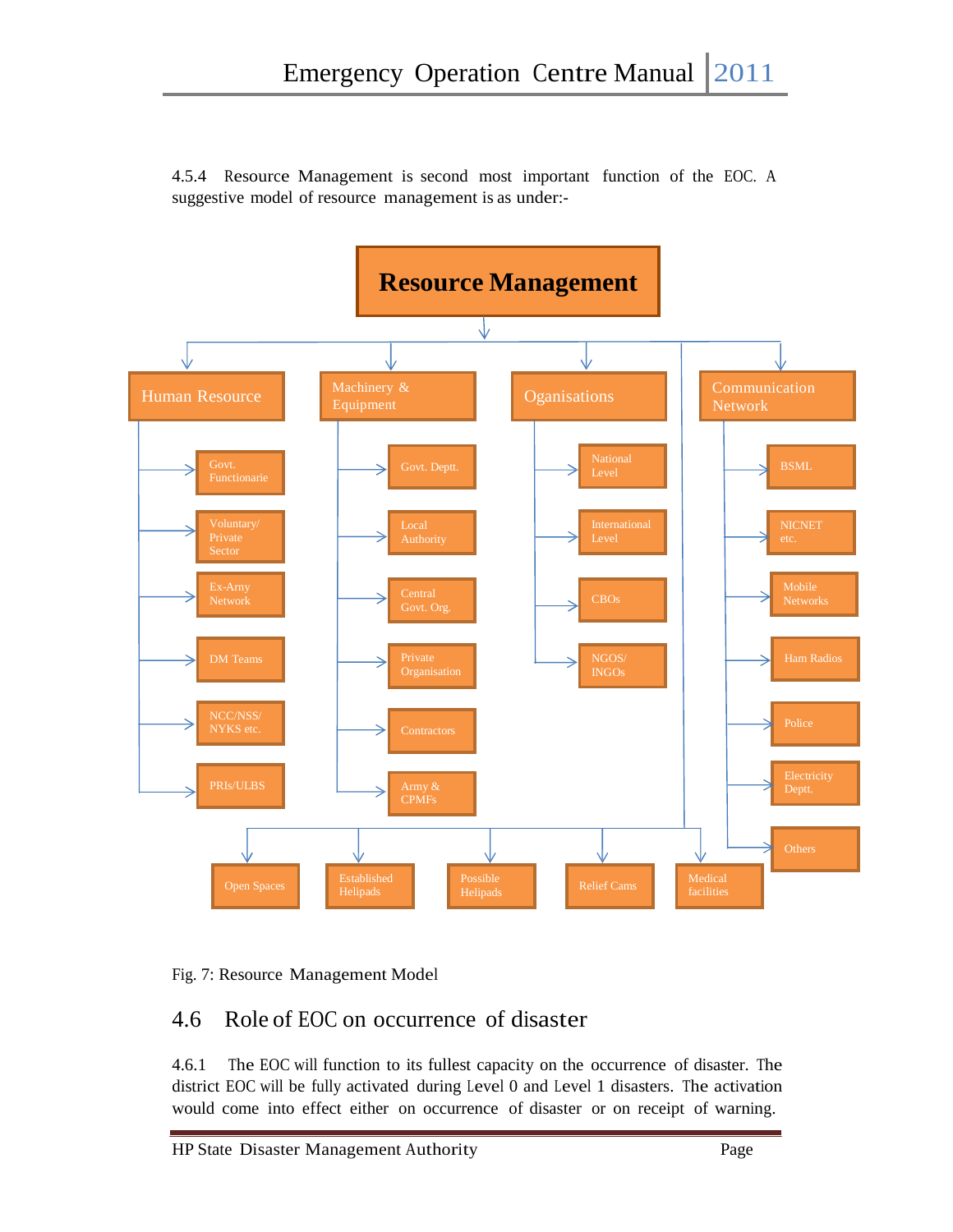The list of agencies responsible/competent to issue warning vis a vis various disasters is at Annexure -IV. On the occurrence of major disaster in the State the Emergency Support functions (ESFs) as per the annexure <sup>V</sup> would be activated by the EOC. The responsible departments would appoint officers to perform ESFs in the format given in Annexure –VI and EOC would keep updated directory of their contacts.

4.6.2 On the receipt of warning oralert from any such agency which is competent to issue such a warning, or on the basis of reports from Divisional Commissioner/District Collector of the occurrence of a disaster, all community preparedness measures including counter-disaster measures will be put into operation. The Chief Secretary/Relief Commissioner will assume the role of the Chief of Operations for Disaster Management.

4.6.3 The occurrence of Level 1 and Level 2 disaster will be communicated to the following by means of telephone and subsequently fax:-

- i) Governor;
- ii) Chief Minister;
- iii) Revenue Minister;
- iv) MPs and MLAs from affected areas;
- v) NEOC;
- vi) Joint Secretary, NDM, Ministry of Home Affairs, GOI.

4.6.4 The Level 0 disaster/event would be communicated to the following DM, SP, CMO, SDM, Commandant Home Guard, Fire Officer immediately on phone. <sup>A</sup> written report about the disaster/event would be sent in written to the DM.

4.6.5 The occurrence of disaster shall be immediately communicated to all the first responders such as police, fire, health, DM, SDM and other stakeholders such as NGOs, trained SAR volunteers through SMS gateway for which specific provision of group mobile directory would be made. The directory would be grouped according to the disaster specific response groups. All the messages received in and sent out of the EOC will be entered into the message register as per the performa given in annexure VII.

4.6.6 The occurrence of disaster would essentially mean the following activities have to be undertaken :

- a) Expand the Emergency Operations Centre to include Branch arrangements with responsibilities for specific tasks depending on the nature of disaster and extent of its impact.
- b) Establish an on-going VSAT, wireless communication and hotline contact with the Divisional Commissioner, and Collector/s of the affected district/s.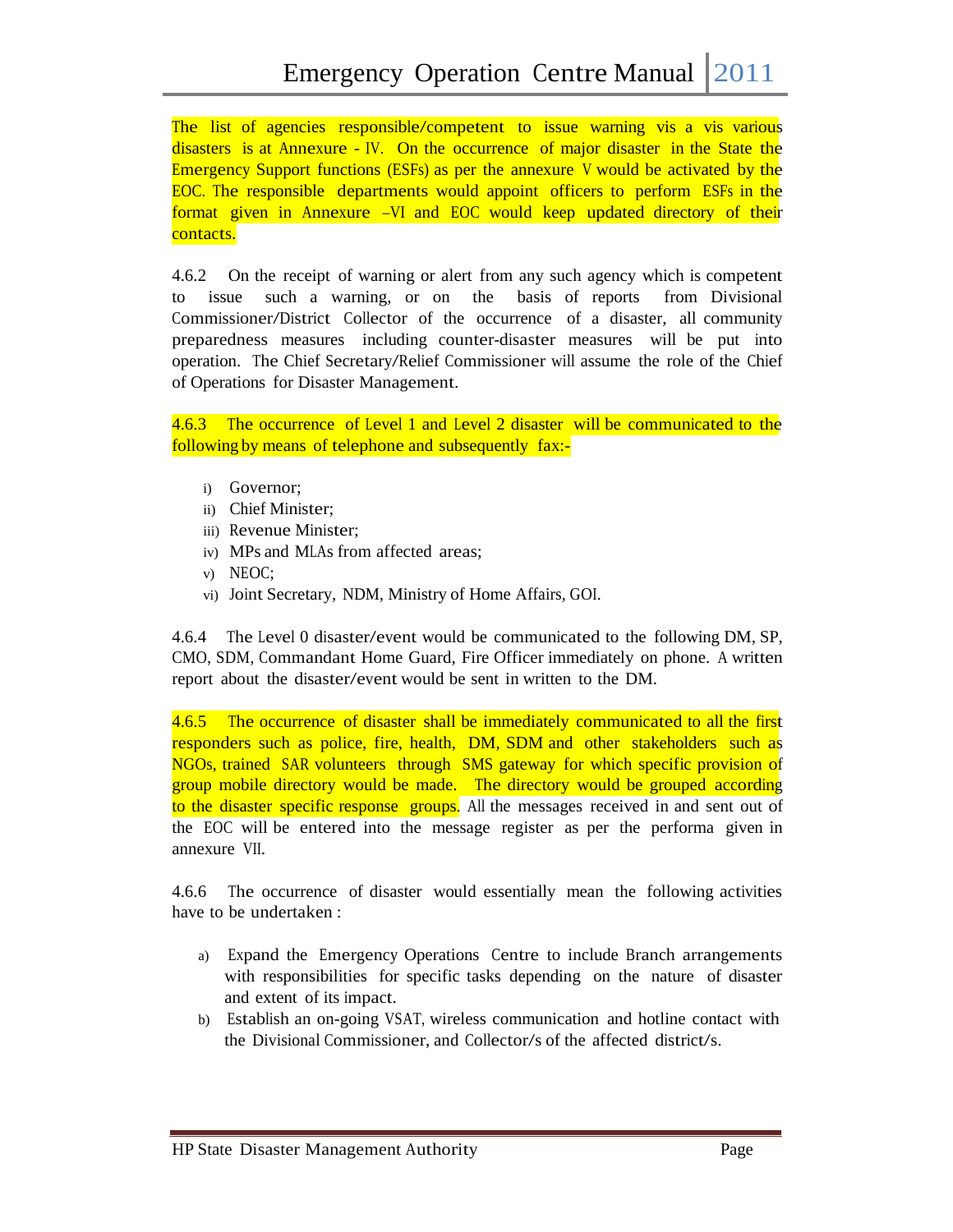[The EOC in its expanded form will continue to operate as long as the need for emergency relief and operations continue and the long-terms plans for rehabilitation are finalized].

4.6.7 Coordination is one of the most important functions of the EOC. Model description of coordination of EOC is as under:-



Fig. 8: Model of Coordination by EOC.

### 4.7 BRANCH OFFICERS/NODAL OFFICERS

4.7.1 Branch arrangements would be activated only on the occurrence of major disaster in and it would provide for division of tasks, information gathering and record keeping and accountability of the Branch officer to the Responsible Officer for specific functions. Each Branch should have a Branch Officer of the rank of Deputy Secretary or Joint Secretary at the State Level and Head of Office of the concerned department at the District level assigned.

- iv) The Branch/Nodal Officers for Operations, Services, Logistics, Communication and Information Management, Resource Branches will be from the Revenue Department
- v) For Health Branch, the officer will be from the Public Health Department
- vi) For Infrastructure Branch, the officer will be from the Public Works Department.

4.7.2 All Branch/Nodal Officers will work under the overall supervision and administrative control of the Responsible Officer. All the decisions taken in the EOC during emergency have to be approved by the Responsible Officer.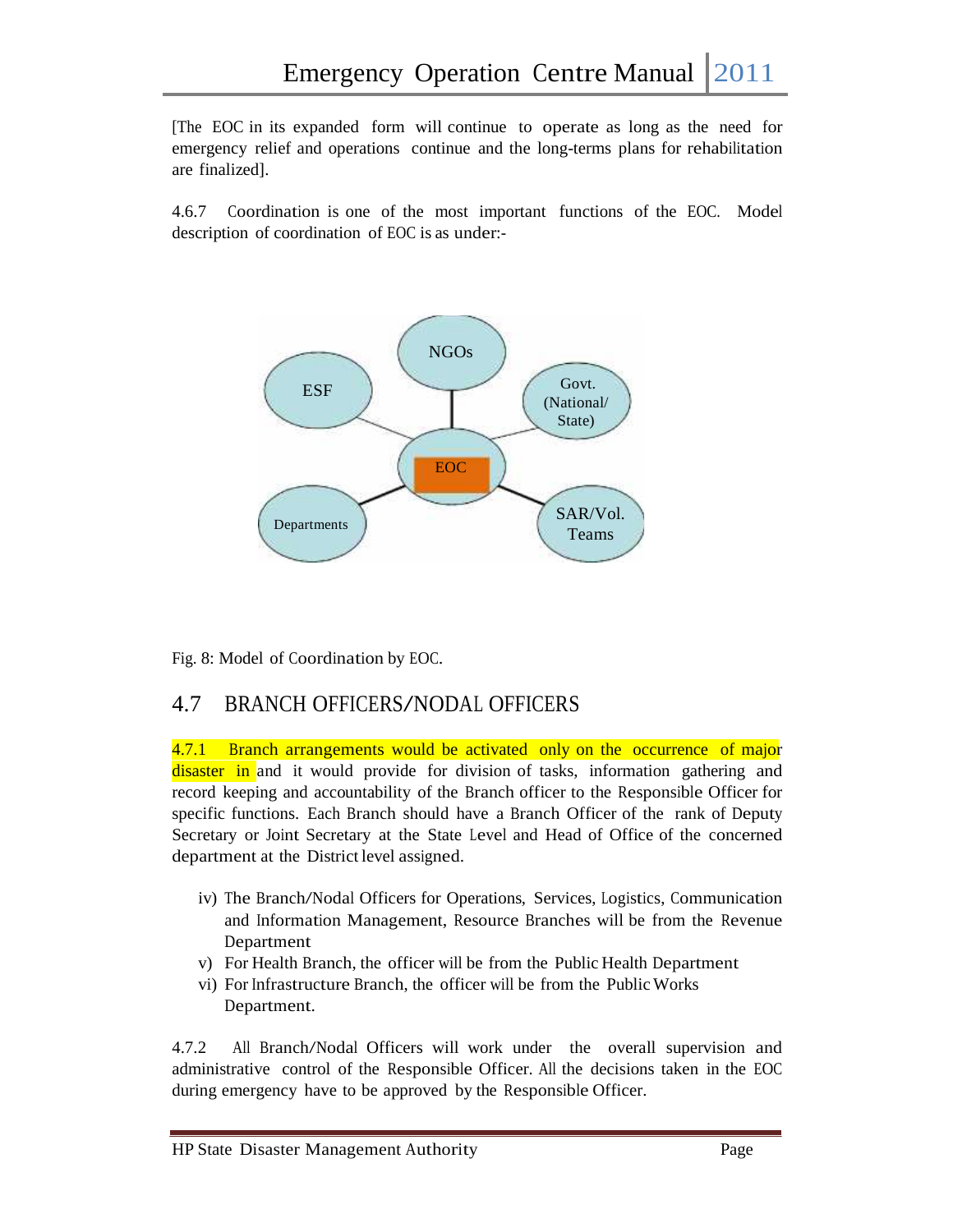4.7.3 Clause (h) of Sub Section (2) of Section 38 of the Disaster Management Act enjoins upon the State Government of "establishment of adequate warning system up to the level of vulnerable group." Early Warning Dissemination would be one of the most important roles of EOC. The flow of early warning in the State would be as per the diagram in Fig. 6. The EOC would utilize the ICT tools and various other modes available for early transmission of early warning to the vulnerable groups and also activate the responders. The bulk group messaging services would also be utilized to alert the vulnerable groups and activate the SAR parties and allthe responders. A model of early warning dissemination is given in fig. 9.



Fig. 9: Flow of Early Warning System.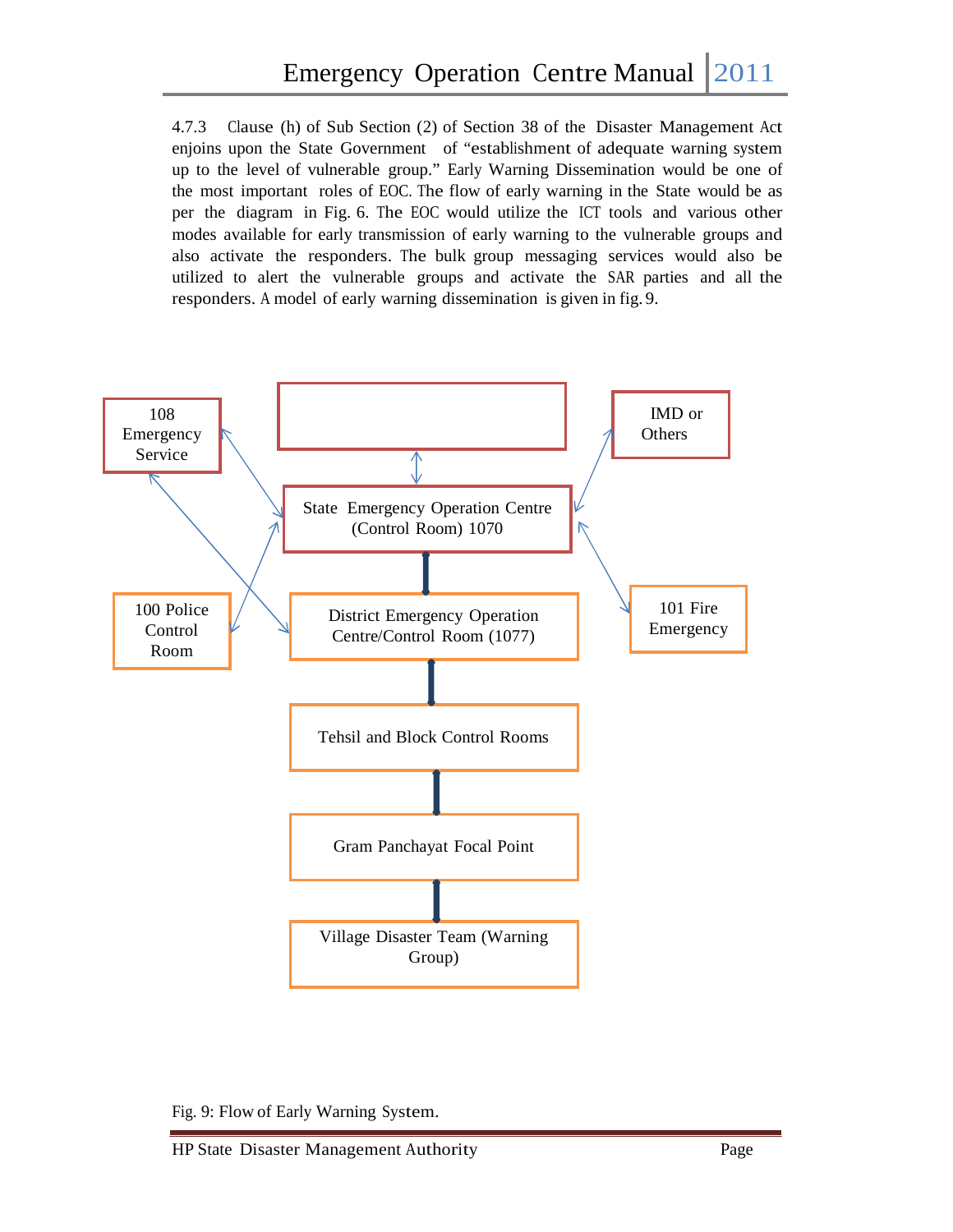4.7.4 The timely flow of early warning system from the source to the targeted stakeholder is very important. The dissemination of early warning should be institutionalized so that it reaches the stakeholders in minimum possible time by recognized means of communication. The roles for early warning dissemination would be defined and procedures laid down. A model flow of weather related early warning to the stakeholders originating from the IMD/SASE has been shown in the following diagram:-



Fig. 10. A Model of Top down flow of Early Warning

### 4.8 Desk Management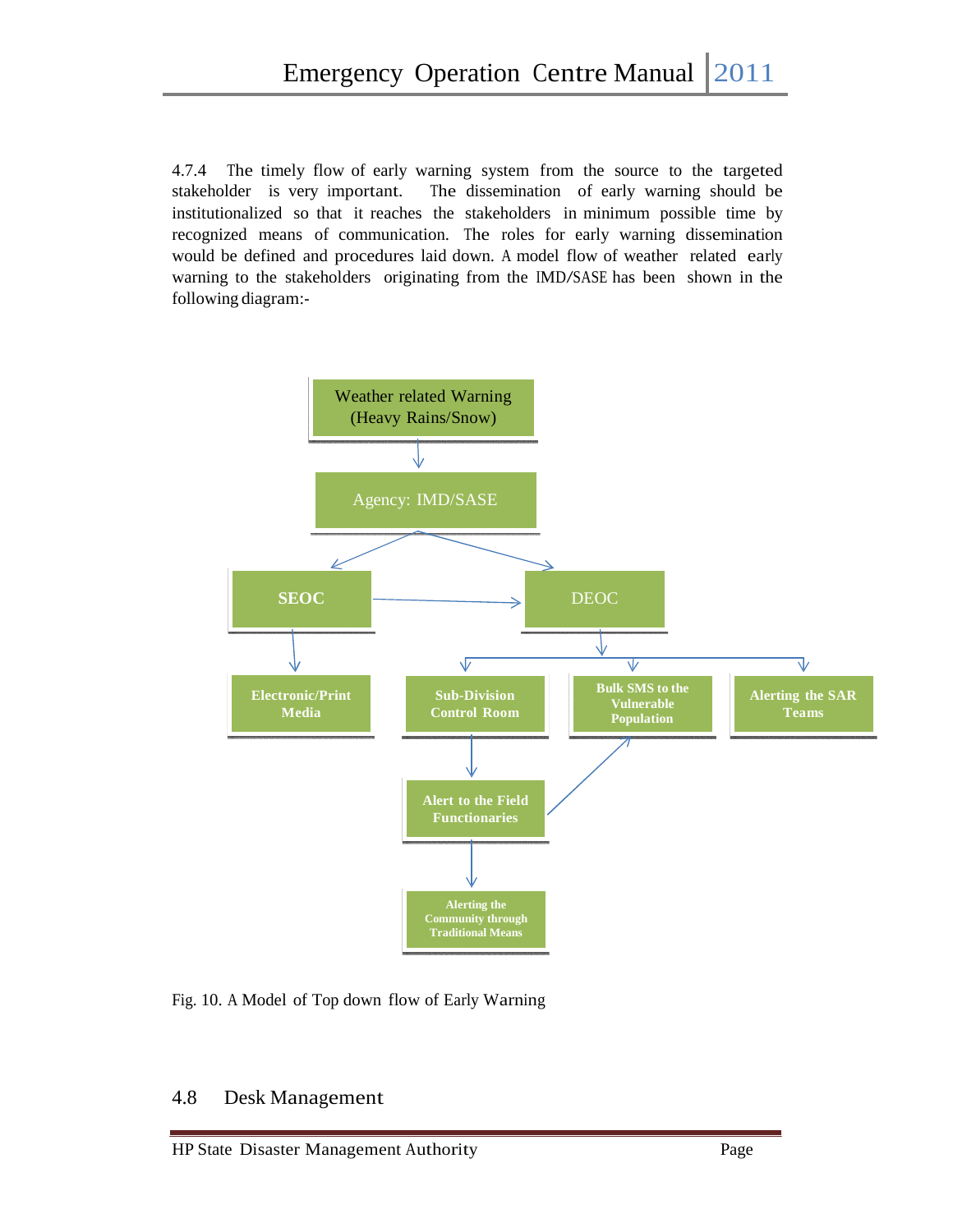4.8.1 In the Emergency Operation Center all the major activities will be distributed among different government officials of different department responsible for ESFs to ensure accountability, proper information, assimilation and record keeping. This will also help in easy coordination and reporting to the District/State Disaster Manager.



Fig. 11: Desk arrangement at EOC.

## 4.9 Duties and Responsibilities of Desks

4.9.1 The EOC would activate the ESFs in the event of disaster and the desk systems would ensure the performance of various ESFs as per the need and requirement of the emergency through the nodal officers appointed to perform the ESFs by the respective departments. Suggestive list of duties which can be assigned to different desks is enumerated below:-

### 4.9.2 Operation Desk

To be manned by the Revenue Department. The officers managing this desk will be responsible for:-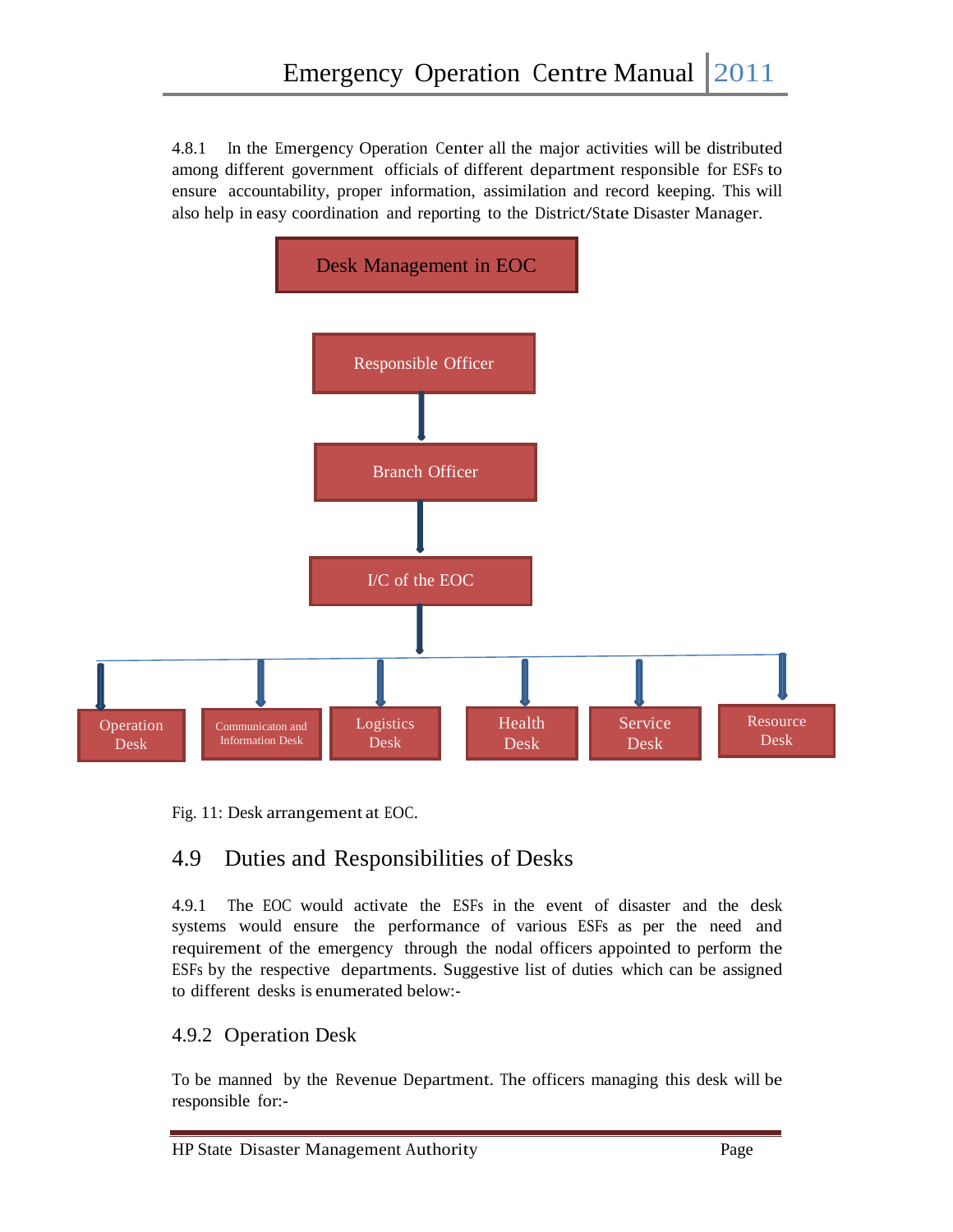- i) Ensuring adequate supplies of food and water;
- ii) Monitoring rescue and evacuation operations;
- iii) Monitoring Salvage operations;
- iv) Monitoring disposal of dead/carcasses;
- v) Transportation for medical aid to needy;
- vi) Proper function of transits and feeding centers;
- vii) Co-coordinating with NGO's. Civil Society members and District Emergency Operation Center;

viii)Dissemination of information;

- ix) Maintenance of records in the Emergency Operation Center;
- x) Requisition of accommodation, transport and other necessary equipments for relief groups;
- xi) Providing badges and stickers for volunteers and vehicles; and
- xii) Regular updates to the Disaster Managers at various levels.

#### 4.9.3 Communication and information Desk

The Desk would be handled by the I& PR Department. The officers of this desk will be responsible for:

- i) Monitoring the weather reports and sharing the information;
- ii) Keep the Contingency plans along with all necessary maps in hand;
- iii) Maintenance of important telephone numbers, database on available resources, list of key persons;
- iv) Send and receive message in their respective records; and
- v) Maintain information of damage, materials sent and ongoing activities for immediate sharing with District Emergency Operation Center.

#### 4.9.4 Logistics Desk

Logistics Desk would be jointly manned by the transport and PWD Department. The officers of logistics desk will:-

- i) Assess the need in terms of manpower and resources and ensure regular supply;
- ii) Ensure proper storage and transport facilities for relief materials;
- iii) Maintain adequate supply of necessary transport and equipment;
- iv) Coordinate with private transport associations and boat association for emergency requirement; and
- v) Organize transportation for rescue party, evacuated people medical terms and injured or sick people.

4.9.5 Health Desk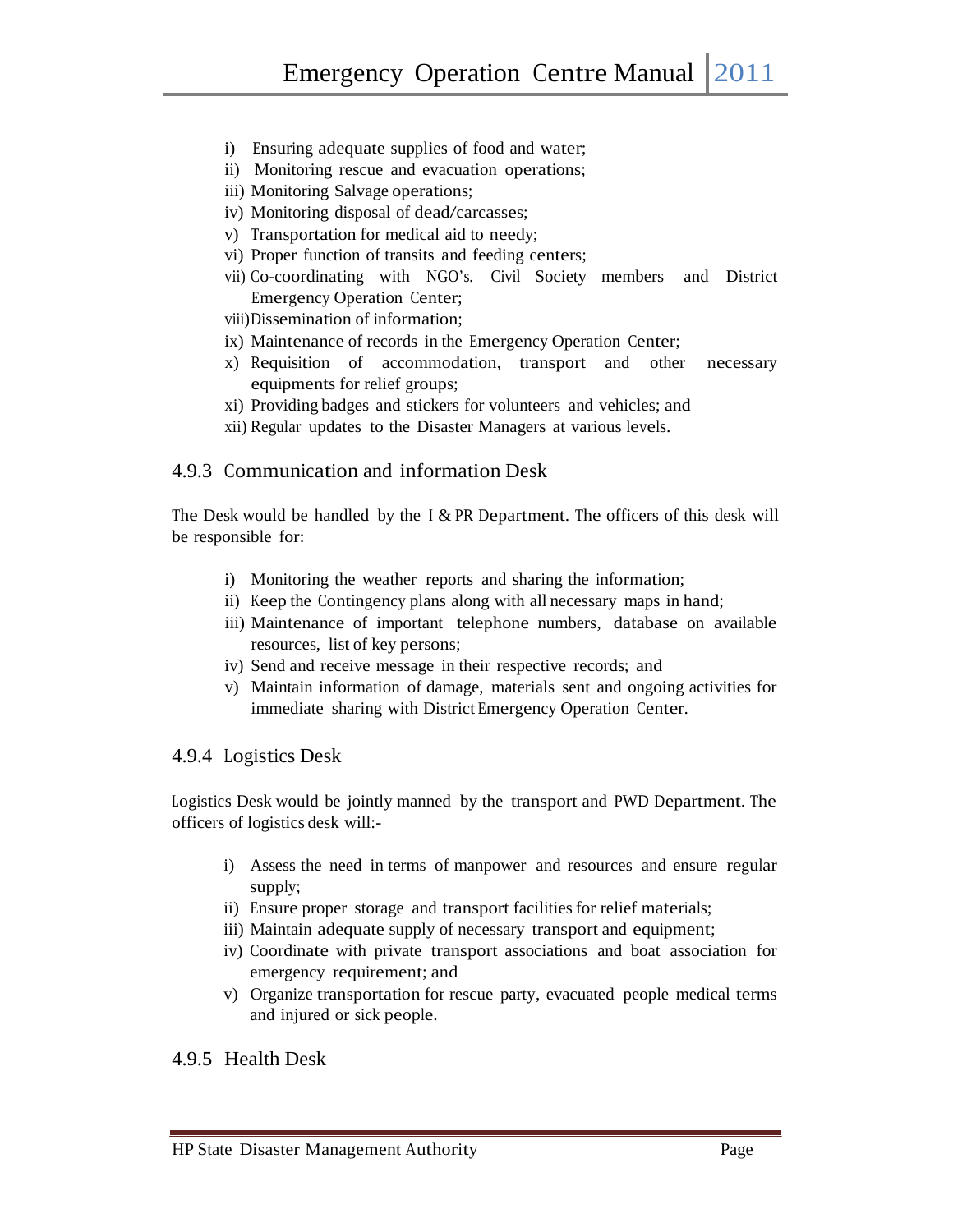The desk would be handled by the Health Department. The officers in health desk are responsible to ensure:

- i. Organize treatment of injured and sick, disposal of carcasses;
- ii. Preventive Medicine and anti-epidemic measures are taken;
- iii. Maintain record of all activities;
- iv. Assess and ensure setting up medical relief camps;
- v. Maintain adequate supply of medicines, equipment and personnel; and
- vi. Monitor maintenance of health measures in all camps and provision of safe drinking water.

#### 4.9.6 Service Desk

The responsibility to man the desk will rest with Revenue Department. The Service desk will be responsible for the following:-

- i. Assessing the relief, search and rescue and cash compensation requirements;
- ii. Organize and co-ordinate setting up of transit, relief and cattle comps;
- iii. Ensure adequate supplies to these camps;
- iv. Maintain law and order;
- v. Coordinate identified NGO activities to ensure community participation;
- vi. Reporting the procurement and disbursement of relief material received from allsources;
- vii. Organize and clear debris and temporary repair of communication facilities, power supply and water supply; and
- viii. Construction of temporary shelters, school buildings, medical facilities etc.

#### 4.9.7 Resource Desk

Resource Desk would also be manned by the Revenue Department. The officers working in this desk will be responsible for:

- i. Maintenance of cash and disbursements receipts, issue of relief materials, personnel T.A & D.A. of relief duty staff, daily wages, cash and credit vouchers, Gratuitous and compensation paid, etc;
- ii. Issuing of all cash and material receipts;
- iii. Reimbursement of all expenses approved; and
- iv. Issue of cash vouchers for petrol and diesel.

4.9.8 Besides, more desks can be created or roles of more than one desk can be clubbed on the direction of the Responsible Officer as per the need and requirement of the situation. And additional duties can be assigned to any desk in addition to the duties outlined above. The coordination chart of the ESF has been given in the as under:-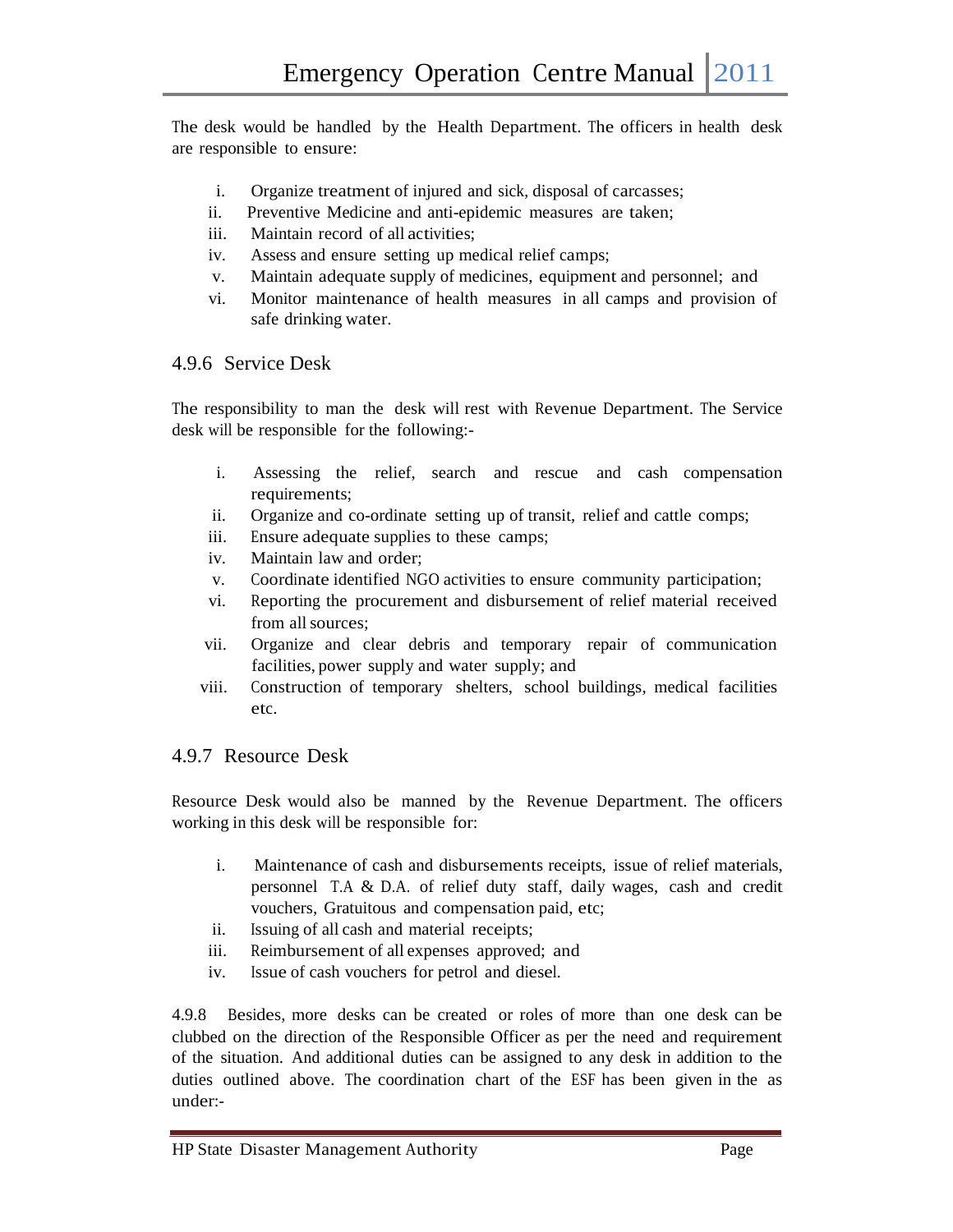## **ORGANISATIONAL SET UP OF THE ESF**

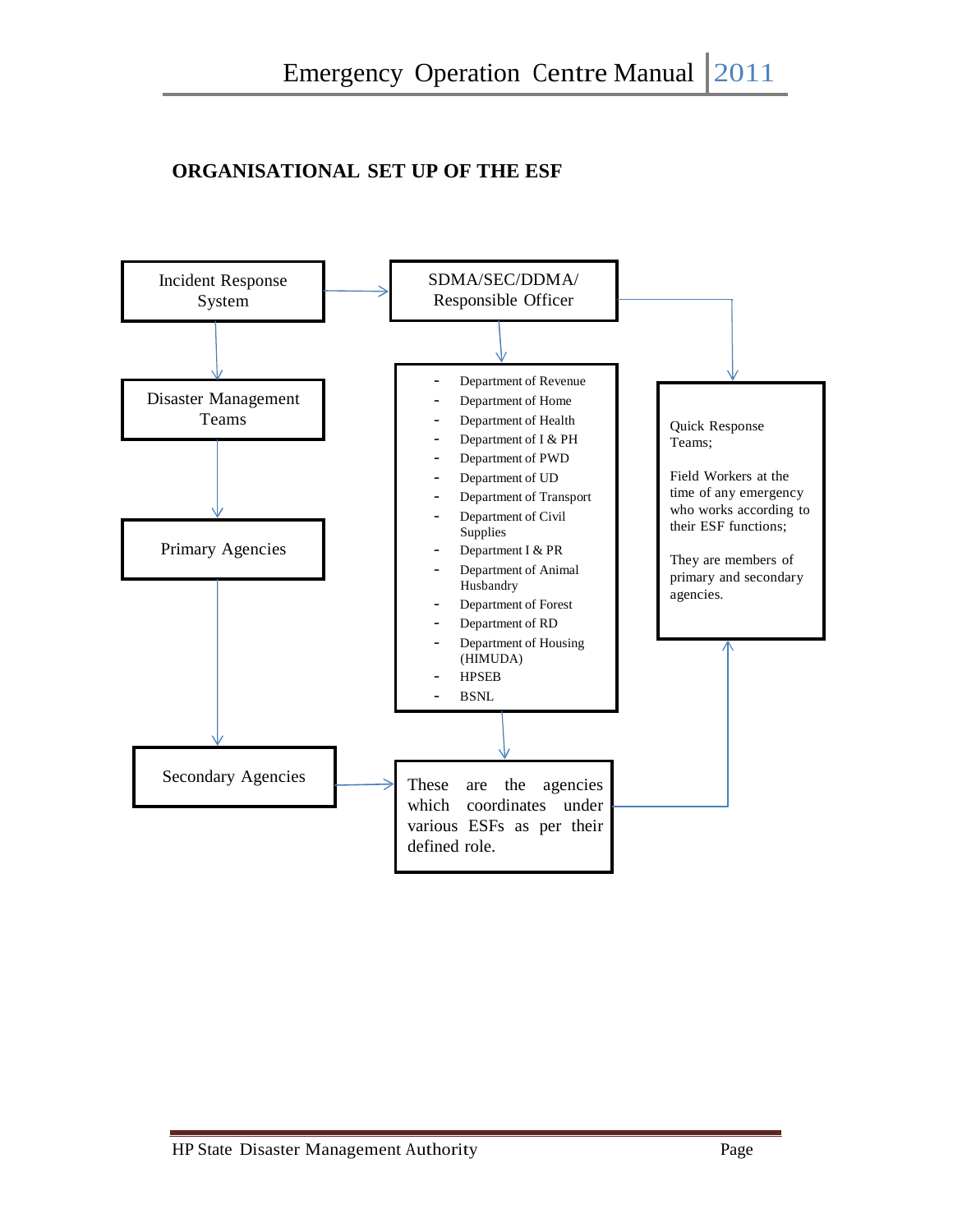#### **Annexure - I**

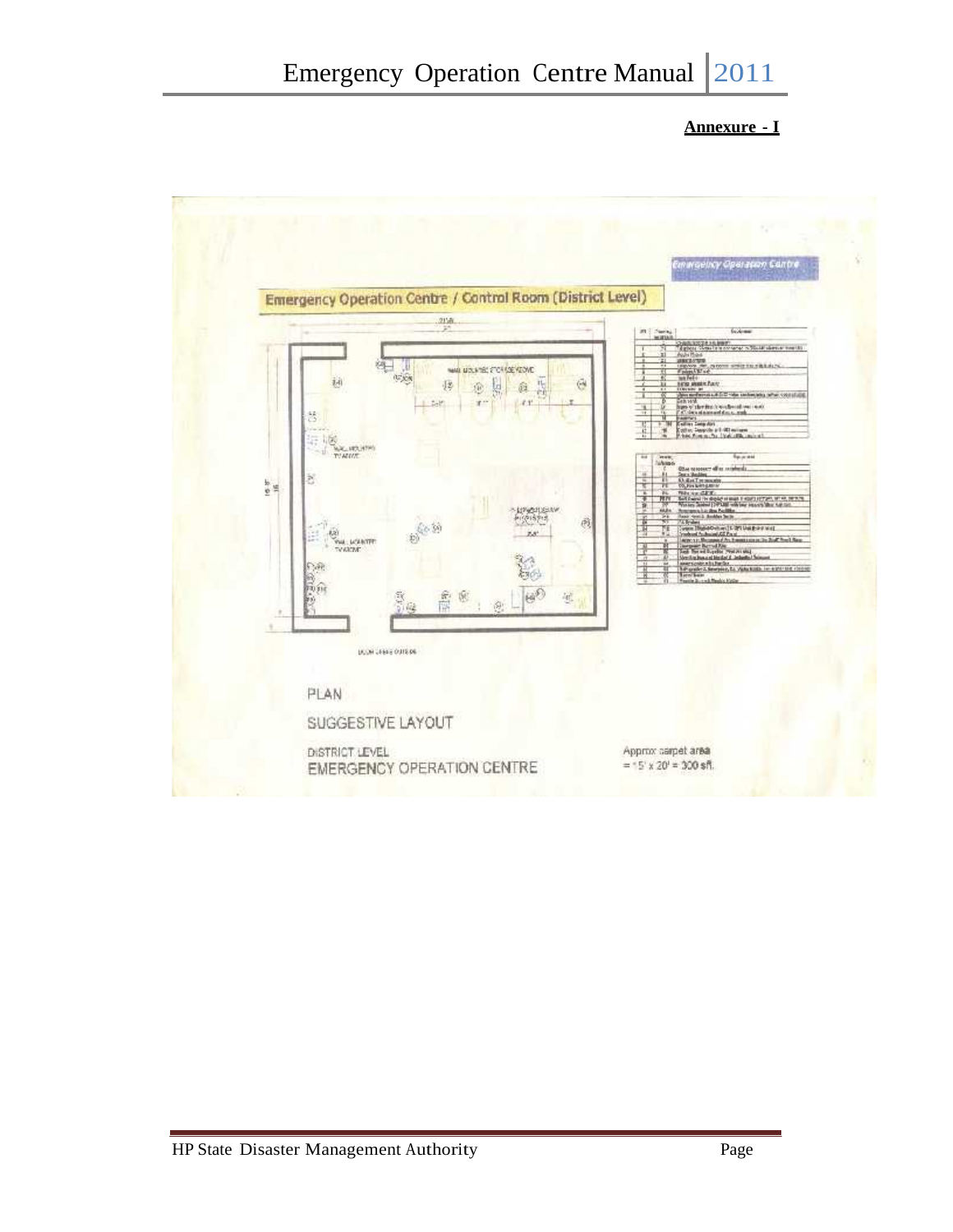## Annexure–II

## Equipment for Emergency Operation Centre

## **StateLevel**

## 1.1 Communication Equipment

| Equipment                                           | <b>Basic</b>   |  |
|-----------------------------------------------------|----------------|--|
|                                                     | Requirement    |  |
|                                                     |                |  |
| <b>NETWORK</b>                                      |                |  |
| <b>NICNET</b>                                       |                |  |
| <b>POLENET</b>                                      |                |  |
| <b>SPACENET</b>                                     |                |  |
| <b>HIMSWAN</b>                                      |                |  |
| Telephones                                          | $\overline{2}$ |  |
| <b>PSTN</b><br>$\bullet$                            |                |  |
| Internal<br>$\bullet$                               | 8              |  |
| <b>VOIP</b><br>$\bullet$                            | $\overline{2}$ |  |
| <b>Mobile Phones</b>                                | $\overline{4}$ |  |
| <b>Satellite Phones</b>                             | $\overline{2}$ |  |
| Inmarsat Mini M or                                  |                |  |
| Global mobile(lridium /Thuraya)                     |                |  |
| Phone Units connected to State WAN (wherever        | $\overline{4}$ |  |
| Possible)                                           |                |  |
| Hot Line communication line with district EOCs      |                |  |
| Fax machine                                         | $\mathbf{1}$   |  |
| <b>VSAT</b>                                         | $\mathbf{1}$   |  |
| Wireless/VHF central unit/switch                    | 1              |  |
| Handsets (walkie-talkie)                            | $\overline{4}$ |  |
|                                                     |                |  |
| <b>Television Set</b>                               | $\overline{2}$ |  |
| H.F. Ham Radio Set                                  | $\mathbf{1}$   |  |
| Marine Warning Radio                                | $\mathbf{1}$   |  |
| Video conference unit(to be compatible with the NIC | $\mathbf{1}$   |  |
| Video conferencing network)                         |                |  |
| Inverter for Power back up                          | $\mathbf{1}$   |  |
| Portable Diesel/Petrol/K-Oil Generator set (15 KVA  | $\mathbf{1}$   |  |
| rating)                                             |                |  |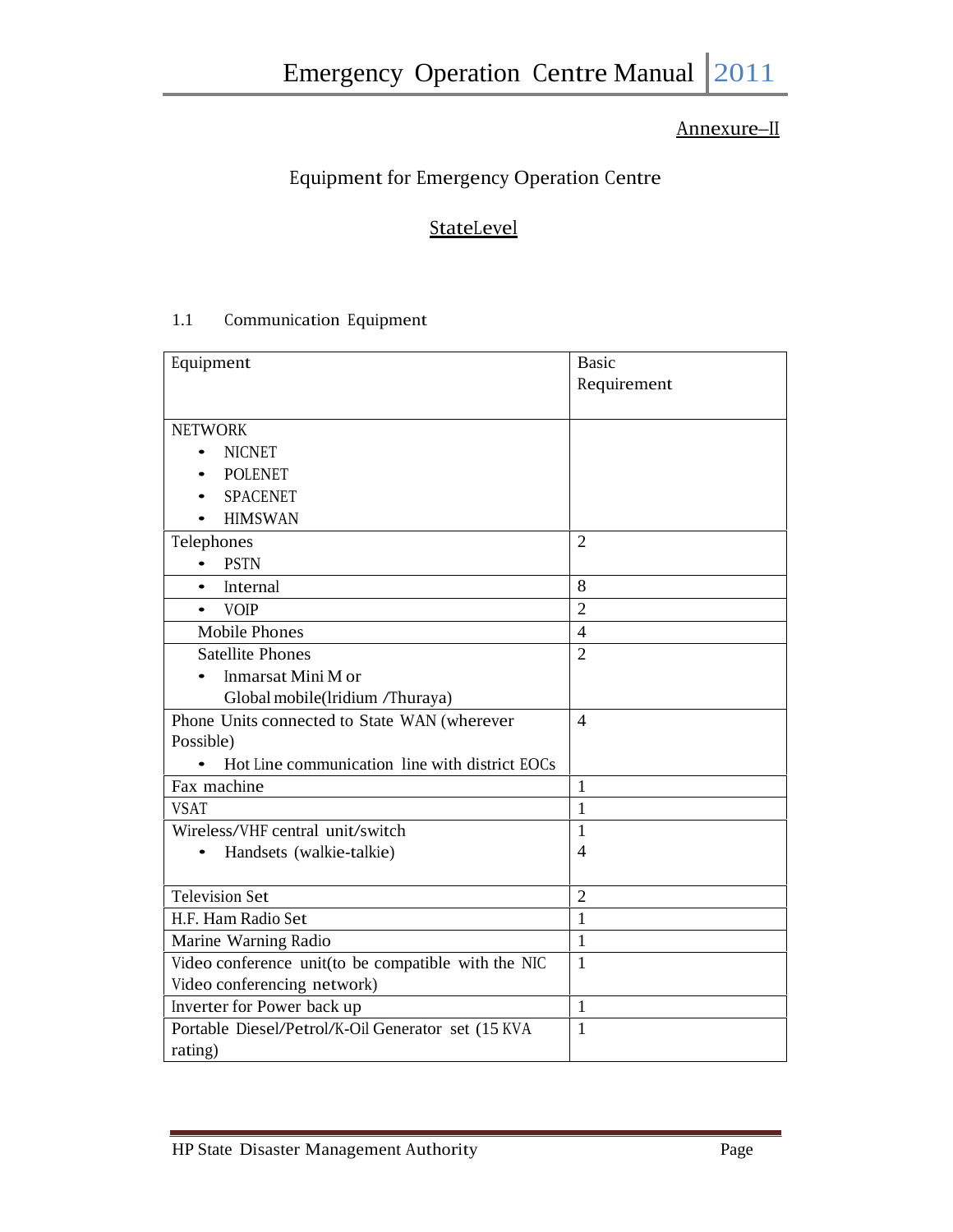#### 1.2 Computer

| Desktop Computers (preloaded with MS office) with |  |
|---------------------------------------------------|--|
| necessary peripherals (modem, UPS, CVTs, CDRW)    |  |
| Printer, Scanner, fax (Multi utility machine)     |  |
| Camera (Digital/Ordinary)                         |  |
| GPS Unit (Hand held)                              |  |
| Overhead Projector/LCD Panel/Projector Screen     |  |

#### 1.3 Software

| GIS software (Arc view)                          |  |
|--------------------------------------------------|--|
| Designing software (Adobe Photoshop, Dream river |  |
| etc.                                             |  |

#### 1.4 Data bank

| Maps of State (Administrative/rail/road maps) |  |
|-----------------------------------------------|--|
| DMT Plans at state and district levels        |  |

### 1.5 Other necessary office Peripherals

| Necessary office Stationery                        |                |
|----------------------------------------------------|----------------|
| Min-Max Thermometer                                |                |
| CO <sub>2</sub> Fire Extinguisher                  | $\overline{4}$ |
| White board (3ft* 4ft)                             |                |
| Soft Boards for display of maps & charts           | 2              |
| $(8^{th}*20ft, 6ft*6ft, 8ft*10ft)$                 |                |
| Wooden Cabinet (2ft*1.5ft) with four drawers/steel |                |
| Almirah                                            |                |
| <b>Emergency Lighting Facilities:</b>              |                |
| Search lights,                                     |                |
| Torches,                                           |                |
| LED Flashlights,                                   |                |
| Chemical Light sticks &                            |                |
| Emergency Lighting)                                |                |

Note: The requirement of equipment at DEOC can be worked out on the basis of above list by the Responsible Officer.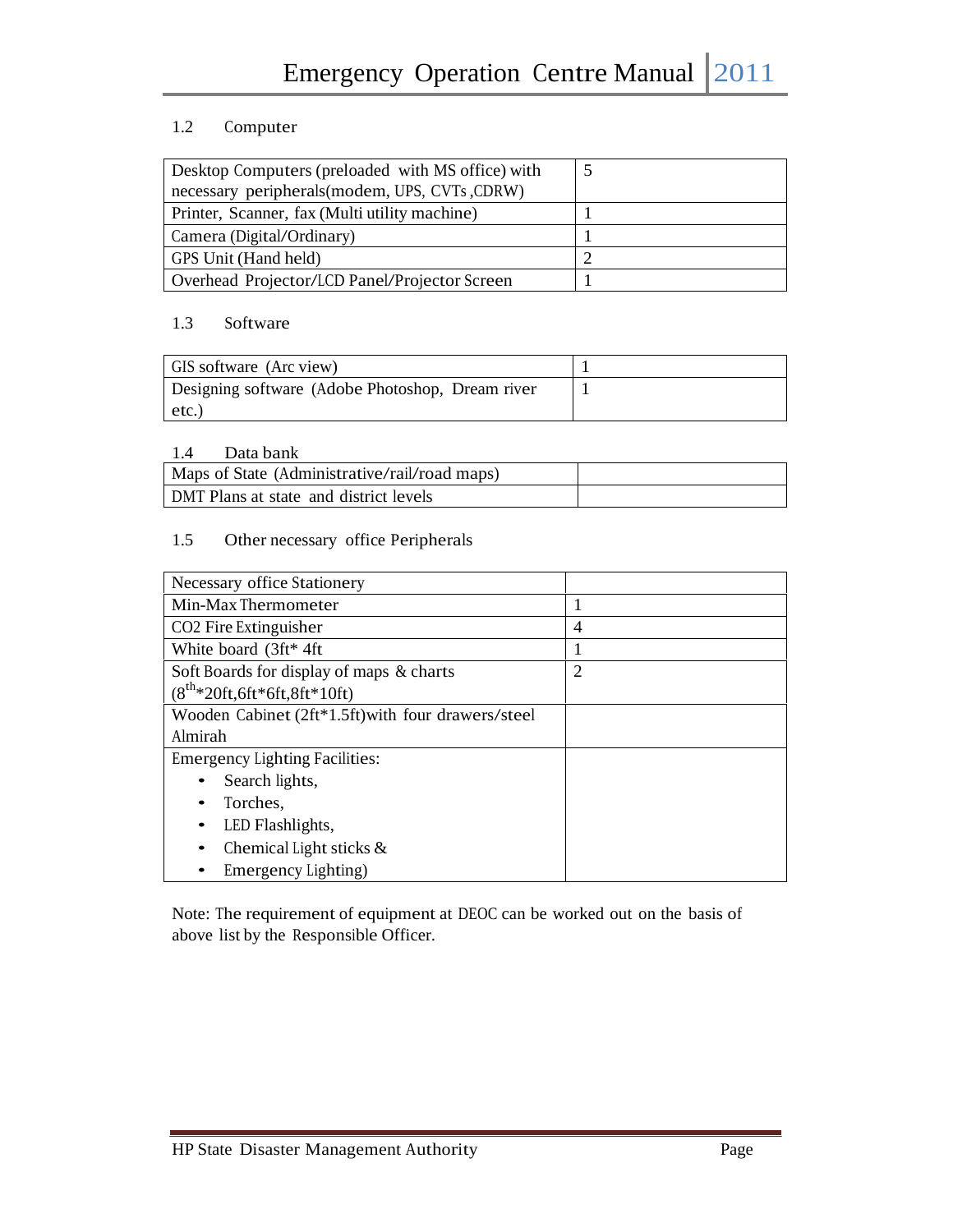## Annexure-III

## Daily Situation Report

#### DATE OF REPORT:

| SI. | Category                                                   | Report of                              |  |  |  |  |  |  |  |
|-----|------------------------------------------------------------|----------------------------------------|--|--|--|--|--|--|--|
| No. |                                                            | happenings during<br>the last 24 Hours |  |  |  |  |  |  |  |
|     | I - Rainfall and Damage/Loss Position                      |                                        |  |  |  |  |  |  |  |
| 1.  | Indicate Place and rainfall (in CMs)                       |                                        |  |  |  |  |  |  |  |
| 2.  | Details of rainfall                                        |                                        |  |  |  |  |  |  |  |
| 3.  | Brief details & cause (s) of flash/riverine floods,        |                                        |  |  |  |  |  |  |  |
|     | landslides, road blocked etc.                              |                                        |  |  |  |  |  |  |  |
| 4.  | Population affected if any                                 |                                        |  |  |  |  |  |  |  |
| 5.  | Number of human lives lost district-wise (specify the      |                                        |  |  |  |  |  |  |  |
|     | cause of death)                                            |                                        |  |  |  |  |  |  |  |
| 6.  | Number of Cattle/livestock lost/perished.                  |                                        |  |  |  |  |  |  |  |
| 7.  | Area affected (in hectares)                                |                                        |  |  |  |  |  |  |  |
| 8.  | Estimated value of damaged crop (Rs. In lakh)              |                                        |  |  |  |  |  |  |  |
| 9.  | Number of houses damaged                                   |                                        |  |  |  |  |  |  |  |
|     | i) Fully                                                   |                                        |  |  |  |  |  |  |  |
|     | ii) Partially                                              |                                        |  |  |  |  |  |  |  |
| 10. | Estimated value of damaged to houses (Rs. In lakh)         |                                        |  |  |  |  |  |  |  |
|     | i) Fully                                                   |                                        |  |  |  |  |  |  |  |
|     | ii) Partially                                              |                                        |  |  |  |  |  |  |  |
| 11. | Impact of flood on infrastructure (sector-wise i.e.        |                                        |  |  |  |  |  |  |  |
|     | power supply, water supply, road transport, health         |                                        |  |  |  |  |  |  |  |
|     | sector and telecommunication etc. $-$ in physical term)    |                                        |  |  |  |  |  |  |  |
| 12. | Estimated value of damage to public properties-sector-     |                                        |  |  |  |  |  |  |  |
|     | wise in monitoring terms (Rs. In lakh)                     |                                        |  |  |  |  |  |  |  |
| 13. | Estimated value of total damage $(8+10+12)$                |                                        |  |  |  |  |  |  |  |
|     | II - Fire Incidents                                        |                                        |  |  |  |  |  |  |  |
| 1.  | No. of domestic fire incidents, causes, with brief details |                                        |  |  |  |  |  |  |  |
| 2.  | Loss of life                                               |                                        |  |  |  |  |  |  |  |
| 3.  | Loss of cattle                                             |                                        |  |  |  |  |  |  |  |
| 4.  | Total loss of property (in lakh)                           |                                        |  |  |  |  |  |  |  |
| 5.  | No. of wild fire incidents                                 |                                        |  |  |  |  |  |  |  |
| 6.  | Area involved (in hectares)                                |                                        |  |  |  |  |  |  |  |
| 7.  | Estimated loss of forest wealth (in lakh)                  |                                        |  |  |  |  |  |  |  |
| 8.  | Estimated value of loss/damage                             |                                        |  |  |  |  |  |  |  |
|     | <b>III</b> - Accidents                                     |                                        |  |  |  |  |  |  |  |
| 1.  | No. of accidents – roads and others (Please specify the    |                                        |  |  |  |  |  |  |  |
|     | category)                                                  |                                        |  |  |  |  |  |  |  |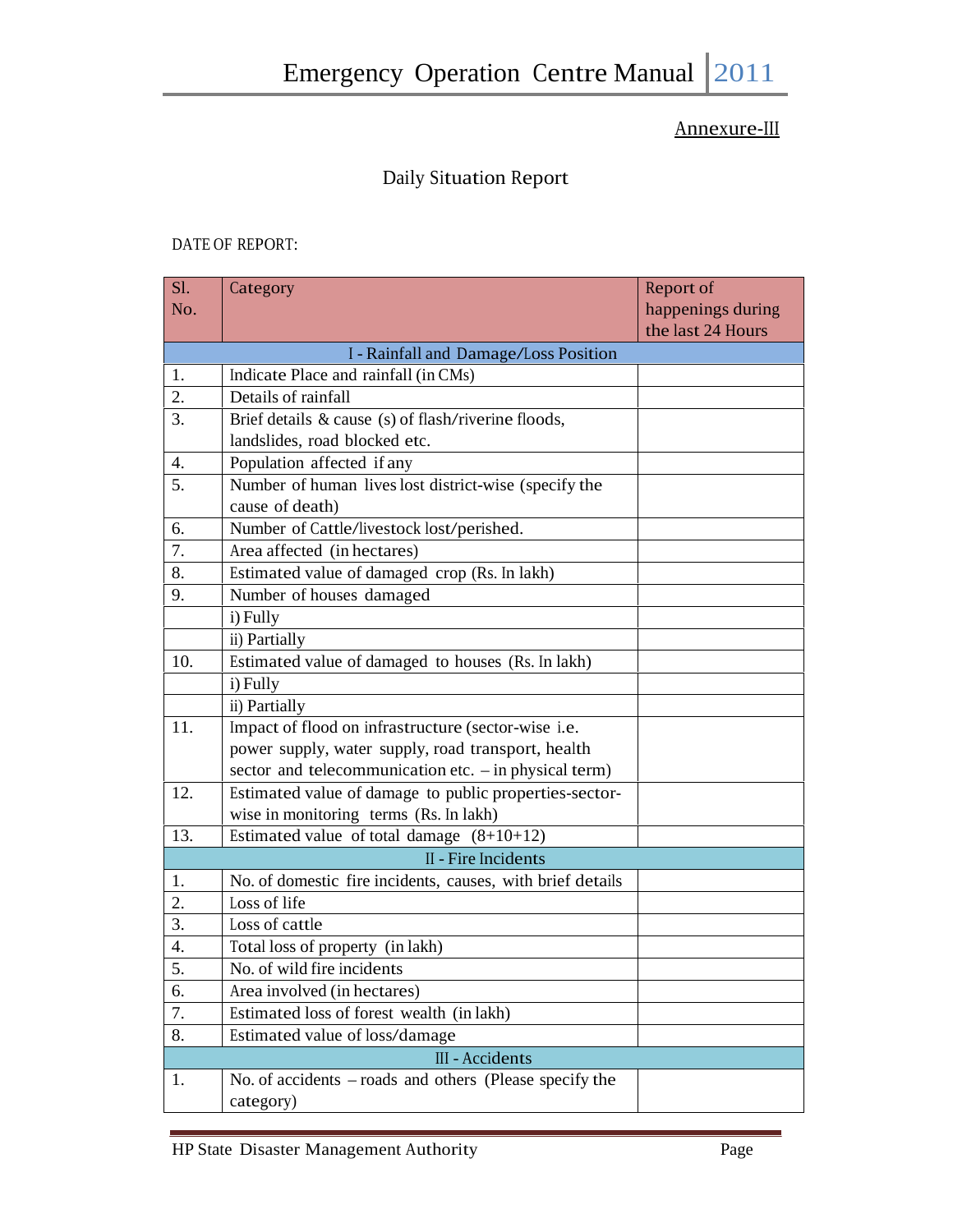| 2.  | Loss of life                                           |
|-----|--------------------------------------------------------|
| 3.  | No. of injured                                         |
| 4.  | Cause of accident                                      |
|     | <b>IV-Snow Fall</b>                                    |
| 1.  | Indicate Place and snowfall (in CMs)                   |
| 2.  | Details of loss/damage if any                          |
| 3.  | Estimated value of loss (in lakh)                      |
|     | V-Hailstorm                                            |
| 1.  | Indicate Place and area of hailstorm (in hectares)     |
| 2.  | Estimated Value of loss (in lakh)                      |
|     | $VI$ – Other incidents of loss of life & Property      |
| 1.  | Detail of loss/damage with estimated value             |
|     | VII - Any other relevant information                   |
| 1.  | Number of persons evacuated (district wise)            |
| 2.  | Number of relief camps opened (district wise)          |
| 3.  | Number of persons accommodated in the relief camps     |
|     | (district wise)                                        |
| 4.  | Details of distribution of essential commodities       |
| 5.  | GR paid, if any specify the items and amount           |
| 6.  | Steps taken to prevent outbreak of epidemic including  |
|     | the deployment of medical terms (district-wise).       |
|     | Whether outbreak of any epidemic occurred?             |
| 7.  | Whether assistance of from Army, Air Force and Navy    |
|     | sought (Specify details of no. of column/helicopters/  |
|     | naval divers provided and their place of deployment as |
|     | well as number of days etc.)                           |
| 8.  | Whether assistance of NDRF Battalions sought, if so    |
|     | details of deployment.                                 |
| 9.  | Number of cattle camps opened & details of cattle      |
|     | accommodated therein                                   |
| 10. | Any other relief measures undertaken (give details)    |

Note: Kindly attached annexure for details wherever required.

Signature of officer with Name & Date Telephone No/Fax No. Mobile No.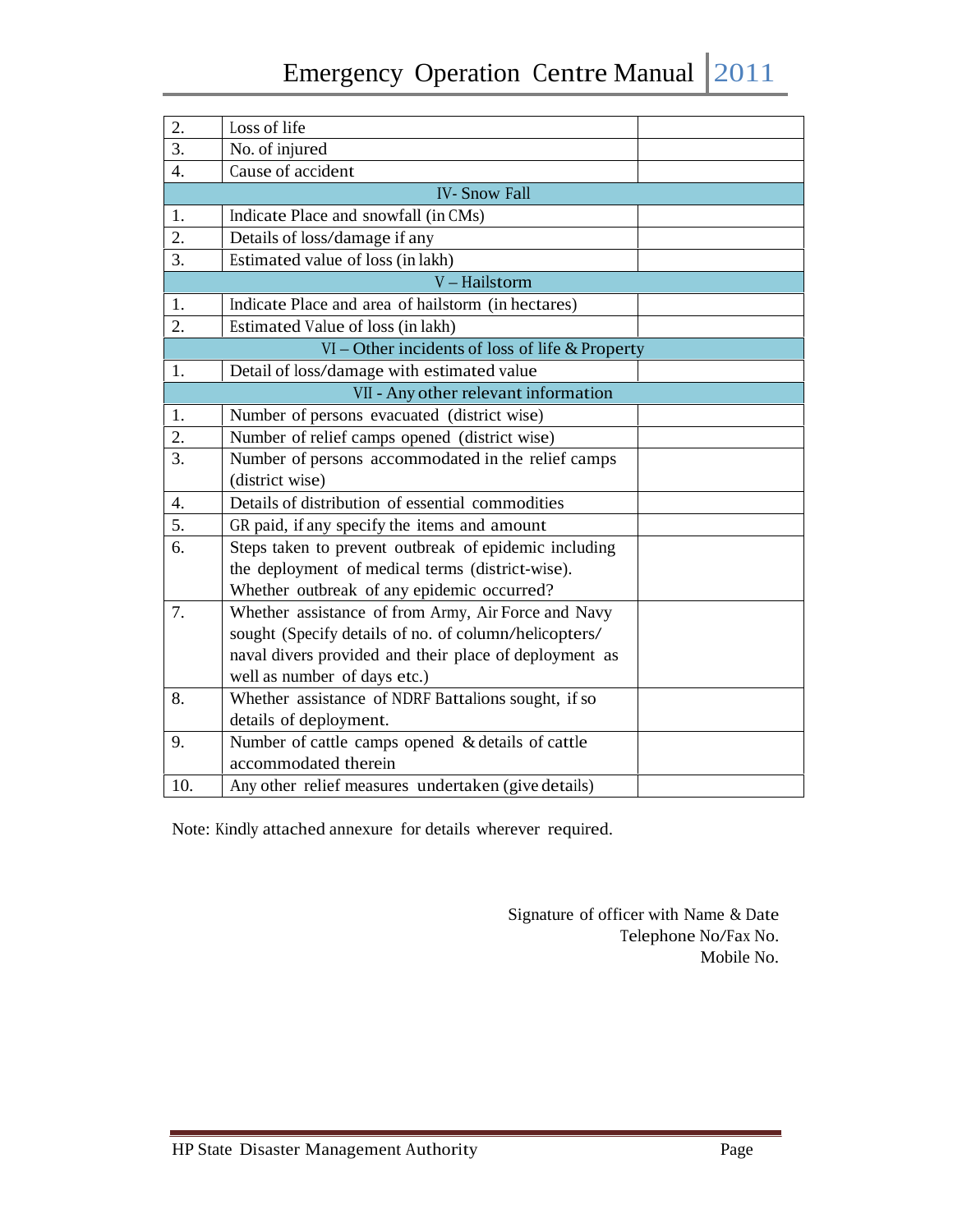### AnnexureIV

## Authorized Agencies Competent for issuing Warning and Alert

The district administration would be one of the key organisations for issuing warnings and alerts. Additionally, the following agencies competent for issuing warning or alert are given below.

| <u>Disaster</u>                      | <u>Agencies</u>                               |
|--------------------------------------|-----------------------------------------------|
| Earthquakes                          | <b>IMD</b>                                    |
| Floods                               | <b>CWC</b>                                    |
| Epidemics                            | Health and Family Welfare<br>Department       |
| Road Accidents                       | Police                                        |
| Industrial and Chemical<br>Accidents | Industry, Police, Pollution Control<br>Board  |
| <b>Domestic Fires</b>                | Fire Brigade, Police                          |
| <b>Forest Fires</b>                  | <b>Forest Department</b>                      |
| Snow Storm/Avalanche                 | <b>SASE</b>                                   |
| <b>Flash Floods</b>                  | I & PH                                        |
| Landslide                            | Geological Wing of Industry<br>Department/PWD |
| Dam Failure                          | <b>MPP</b>                                    |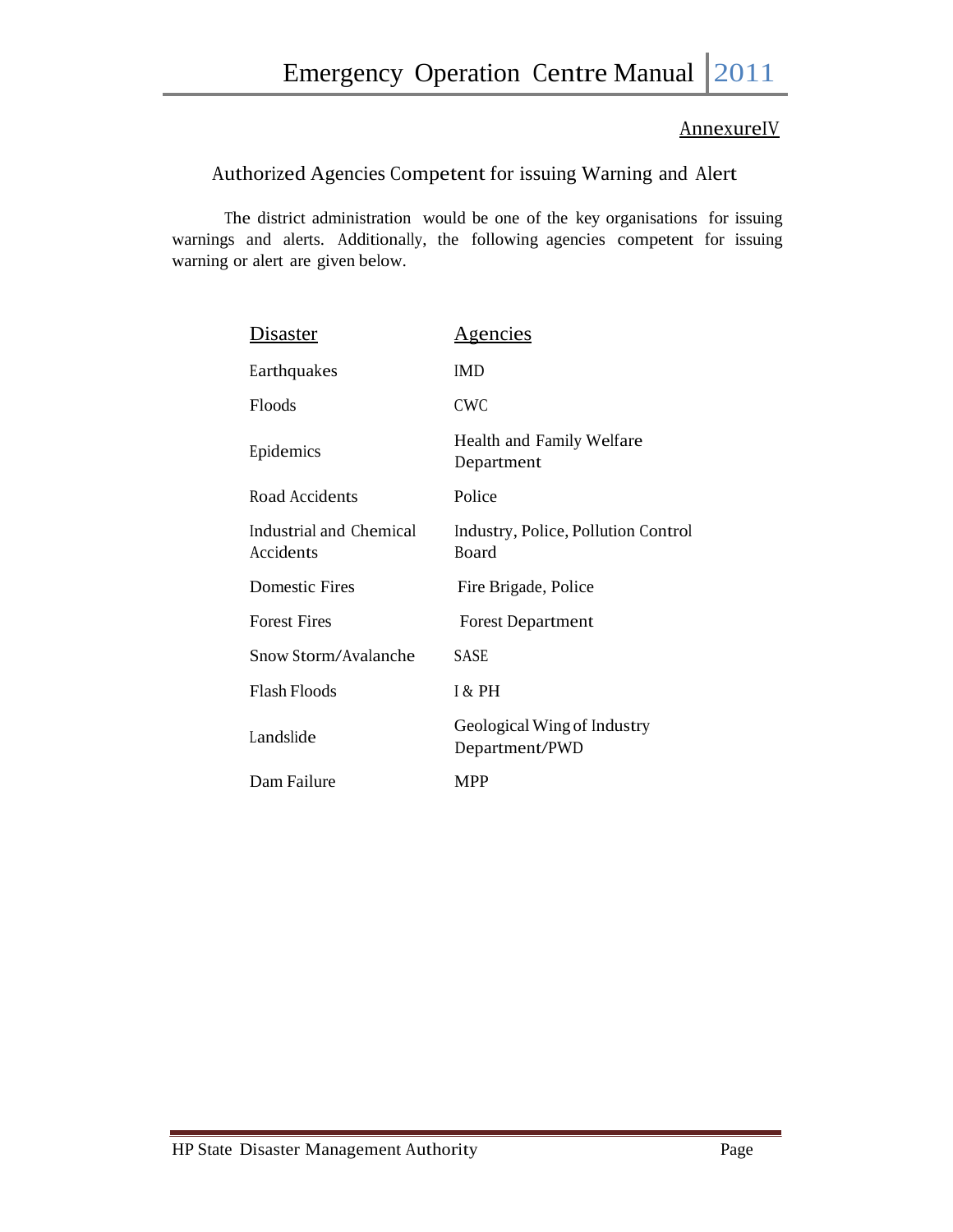Annexure -V

## HP STATE DISASTER MANAGEMENT AUTHORITY

## Emergency Support Functions (ESFs) Plan

In the aftermath of a major natural disaster wherein State Government's assistance is required for the districts, the command, control and coordination will be carried out under the ESFs Plan.

EOC shall activate the ESFs and the concerned Department/Agency of each ESFs shall identify requirements in consultation with their counterparts in affected districts, mobilize and deploy resources to the affected areas to assist the district (s) in its/their response action. The State EOC shall maintain a close link with the District EOCs and NEOC.

### ESFs shall be responsible for the following:

- 1. They will coordinate directly with their functional counterpart in districts to provide the state government assistance required. Request for assistance will be channeled from the district both through the Deputy Commissioner and designated departments/ agencies. Based on the identified requirements by the districts, appropriate assistance shall be provided by an ESF Department/ Agency to the district or at the Deputy Commissioner's request, directly to an affected area.
- 2. The designated authorities for each of ESF shall constitute quick response teams and assign the specific task to each of the member.
- 3. The designated authorities for each of the ESF shall identify and earmark the resources i.e. Manpower and materials to be mobilized during the crisis.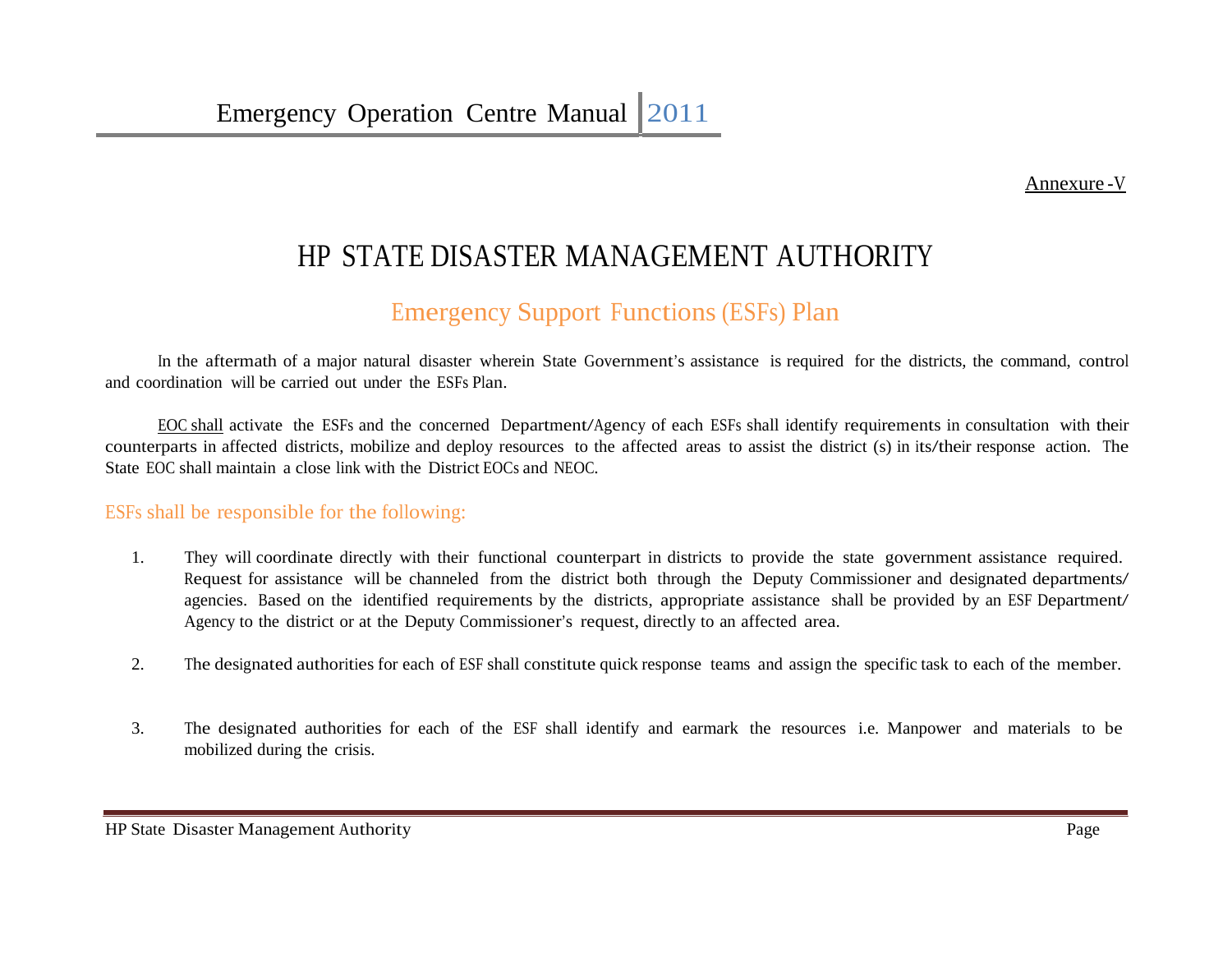- 4. An inventory of all the resources with details shall be maintained by each of the designated authority for each of the ESF.
- 5. The designated authority for each of the ESF will also enter into pre-contracts for supply of resources, both goods and services to meet the emergency requirements.
- 6. The designated authority for each of the ESF will be delegated with adequate administrative, legal and financial powers for undertaking the tasks assigned to them.

### Primary and Secondary Agencies

The designated primary agency, acting as the State agency shall be assisted by one or more support agencies (secondary agencies) and shall be responsible for managing the activities of the ESF and assisting the district in the rescue and relief activities and ensuring that the mission is accomplished. The primary and secondary agencies have the authority to execute response operations to directly support the needs of the affected districts.

## AgencyforEachEmergencySupportFunctionsandRolestobeperformed

| <b>ESF</b> | <b>ESF</b>    | Primary     | Secondary     | Responsibilities                            | of Activities for Response                                     | Role of<br>Secondary    |
|------------|---------------|-------------|---------------|---------------------------------------------|----------------------------------------------------------------|-------------------------|
| No.        |               | Agency      | Agency        | Primary Agency                              |                                                                | Agency                  |
|            | Communication | <b>BSNL</b> | Police        | Coordination<br>- of                        | national Responsible for coordination of Make available police |                         |
|            |               |             |               | actions<br>to<br>assure                     | the national actions to assure the wireless network at the     |                         |
|            |               |             | Units<br>of   | provision                                   | of provision                                                   | of affected locations;  |
|            |               |             | Armed         | telecommunication support telecommunication | support                                                        |                         |
|            |               |             | Forces in the | the state and district;                     | the state and district response Coordinate for the other       |                         |
|            |               |             | area          |                                             | elements:                                                      | networks available such |
|            |               |             |               | Coordinate the requirement                  |                                                                | as Ham Radios or HPSEB  |
|            |               |             |               | οf                                          | temporary Coordinate the requirement of $\vert$ network etc.;  |                         |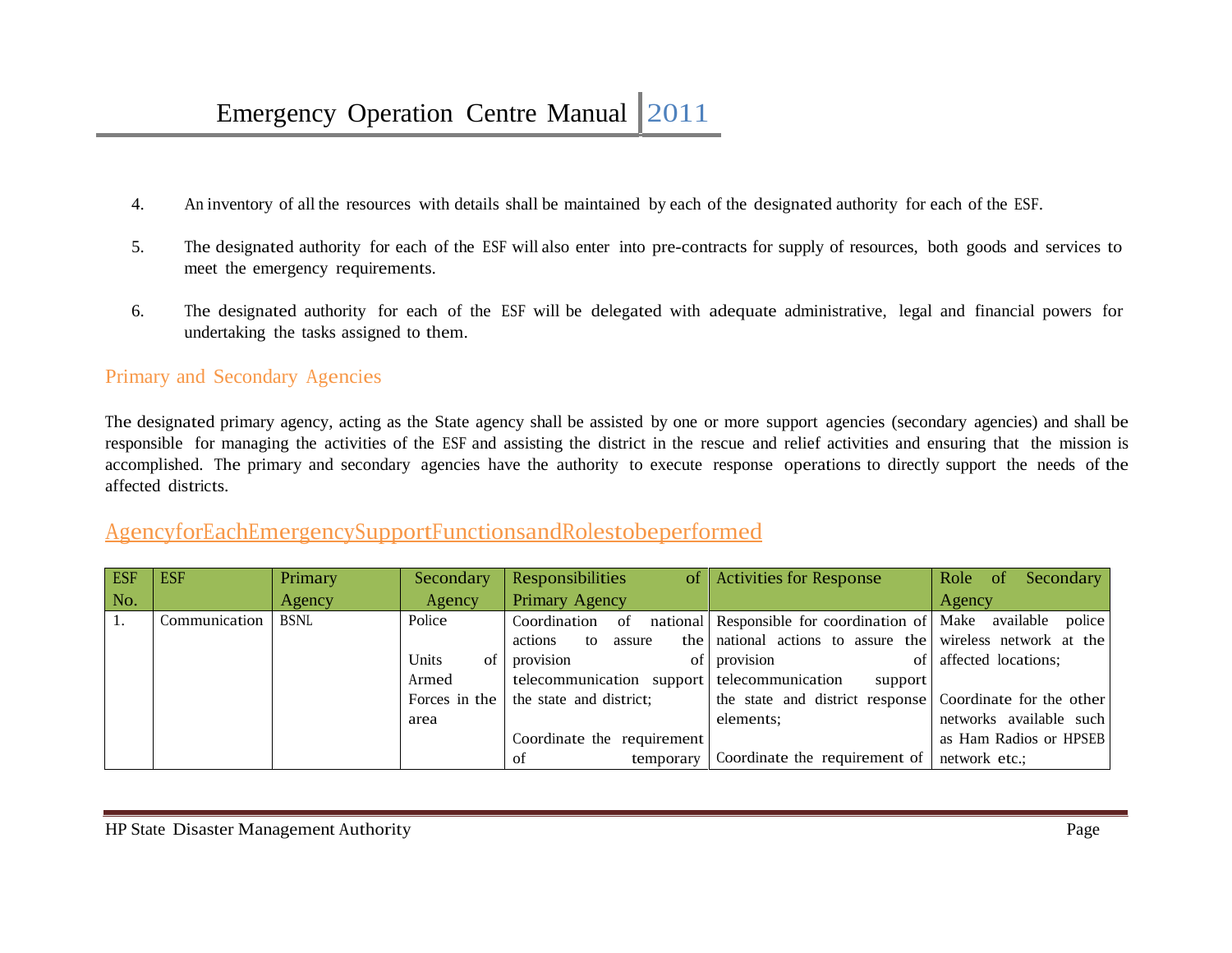|              |               |                  |             | telecommunication in the            | temporary telecommunication                                   |                          |
|--------------|---------------|------------------|-------------|-------------------------------------|---------------------------------------------------------------|--------------------------|
|              |               |                  |             | affected areas.                     | in the affected areas.                                        | The<br>units<br>of armed |
|              |               |                  |             |                                     |                                                               | forces in the area would |
|              |               |                  |             |                                     |                                                               | provide communication    |
|              |               |                  |             |                                     |                                                               | network on the request   |
|              |               |                  |             |                                     |                                                               | of<br>the<br>competent   |
|              |               |                  |             |                                     |                                                               | authority.               |
| $\mathbf{2}$ | Public Health | Department<br>of | Department  | To coordinate, direct<br>and        | Provide systematic approach to                                | To perform the same      |
|              |               | Health<br>and    | of Ayurveda | <b>State</b><br>integrate<br>level  | patient care;                                                 | functions as assigned to |
|              |               | Family Welfare   |             | response;                           |                                                               | the primary agency;      |
|              |               |                  |             |                                     | Perform<br>medical<br>evaluation                              |                          |
|              |               |                  |             | Direct activation of medical        | and treatment as needed;                                      | Provide manpower to      |
|              |               |                  |             | personnel,<br>supplies<br>and       |                                                               | the<br>primary<br>agency |
|              |               |                  |             | equipment;                          | Maintain<br>tracking<br>patient                               | wherever available and   |
|              |               |                  |             |                                     | system to keep record of all                                  | needed:                  |
|              |               |                  |             | Coordinate the evacuation           | patients treated;                                             |                          |
|              |               |                  |             | of patients;                        |                                                               | Make<br>available<br>its |
|              |               |                  |             |                                     | Mobilization of the private                                   | resources to the primary |
|              |               |                  |             | services<br>Provide<br>human        | health services providers for                                 | wherever<br>agency       |
|              |               |                  |             | under the Dept of health;           | emergency response.                                           | needed and available.    |
|              |               |                  |             |                                     |                                                               |                          |
|              |               |                  |             | To prepare and keep ready           | In the event of CNBR disaster                                 |                          |
|              |               |                  |             | Mobile Hospitals and stock;         | for<br>provide<br>to<br>mass<br>decontamination<br>$\sigma$ f |                          |
|              |               |                  |             | with private<br>To network          | the                                                           |                          |
|              |               |                  |             |                                     | affected population;                                          |                          |
|              |               |                  |             | health service providers;           | Maintain record of dead and                                   |                          |
|              |               |                  |             | To<br>for                           |                                                               |                          |
|              |               |                  |             | provide<br>mass<br>decontamination; | arrange for their post mortem.                                |                          |
|              |               |                  |             |                                     |                                                               |                          |
|              |               |                  |             |                                     |                                                               |                          |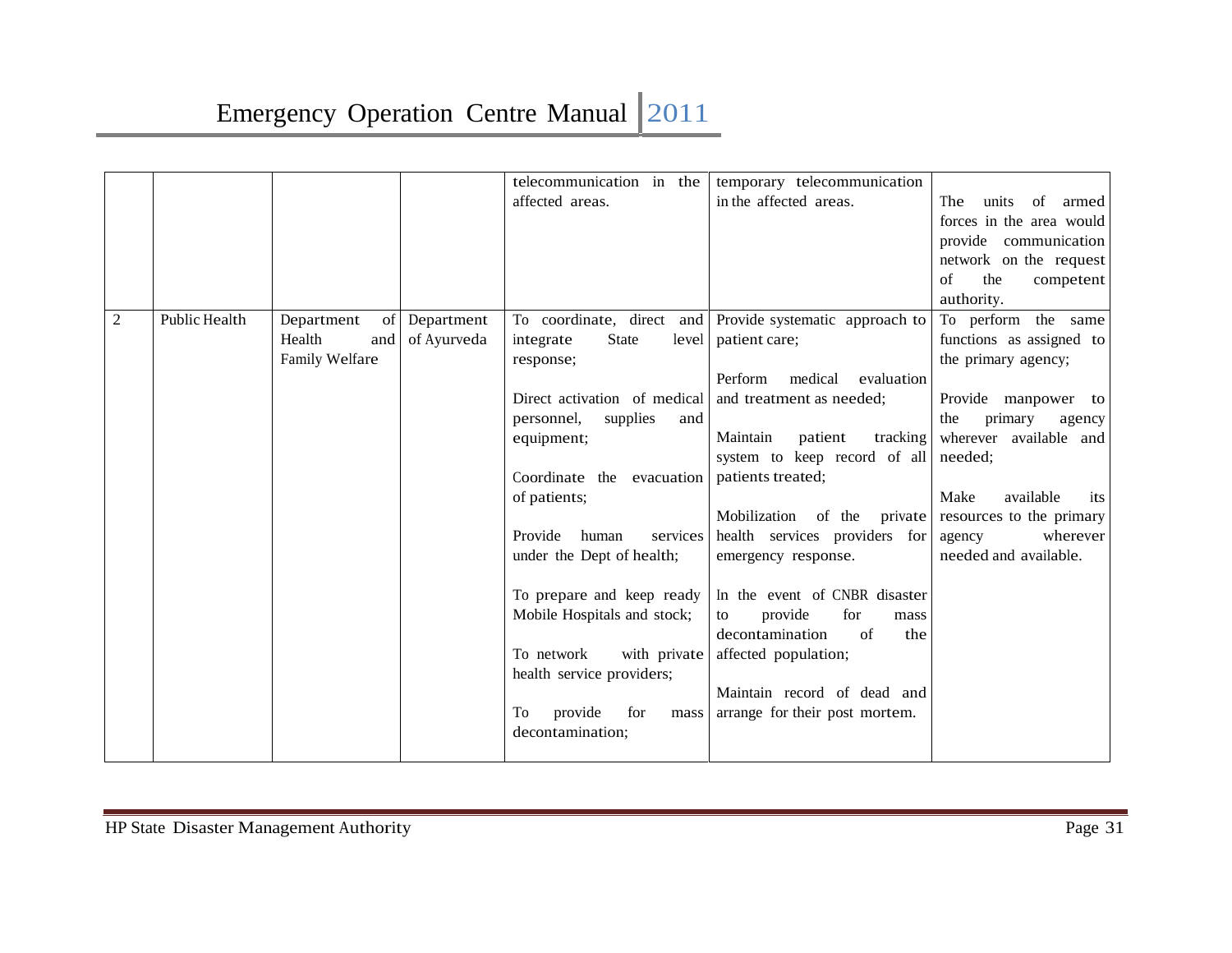|    |                                     |                                                     |                                 | Check stocks of equipment<br>and drugs.                                                                                                                                                                                                                                              |                                                                                                                                                                                                                                                                                                                                                                 |                                                                                                                                                                         |
|----|-------------------------------------|-----------------------------------------------------|---------------------------------|--------------------------------------------------------------------------------------------------------------------------------------------------------------------------------------------------------------------------------------------------------------------------------------|-----------------------------------------------------------------------------------------------------------------------------------------------------------------------------------------------------------------------------------------------------------------------------------------------------------------------------------------------------------------|-------------------------------------------------------------------------------------------------------------------------------------------------------------------------|
| 3. | Sanitation/<br>Sewerage<br>Disposal | Urban<br>Development<br>and<br>Rural<br>Development | Irrigation and<br>Public Health | Make<br>arrangement<br>proposal disposal of waste<br>in their respective areas;<br>Arrange adequate material<br>and manpower to maintain<br>cleanliness and hygiene.                                                                                                                 | for Ensure cleanliness and hygiene<br>in their respective areas;<br>To arrange for the disposal of Provide<br>unclaimed bodies and keeping<br>record thereof;<br>Hygiene promotion with the<br>availability of mobile toilets;                                                                                                                                  | Repair<br>the<br>sewer<br>leakages immediately;<br>bleaching<br>powder to<br>the primary<br>check<br>agencies<br>to<br>maintain sanitation.                             |
| 4. | Power                               | HPSEB Ltd.                                          | Himurja                         | Provide<br>coordinate<br>and<br>State support until the local<br>authorities are prepared to<br>handle<br>all power related<br>problems;<br>requirements of<br>Identify<br>external<br>equipment<br>such as DG sets<br>required<br>etc;<br>Assess damage for national<br>assistance. | To dispose off the carcass.<br>Support<br>Local<br>to<br>Administration;<br>Review the total<br>extent of<br>damage to the power supply<br>installations<br>by<br>a<br>reconnaissance survey;<br>To provide alternative means<br>of power supply for emergency<br>purposes;<br>Dispatch emergency<br>repair<br>equipped with tools,<br>teams<br>tents and food; | Make arrangement for<br>provide<br>the<br>and<br>to<br>alternative sources<br>of<br>lighting and heating<br>to<br>the affected populations<br>and for the relief camps. |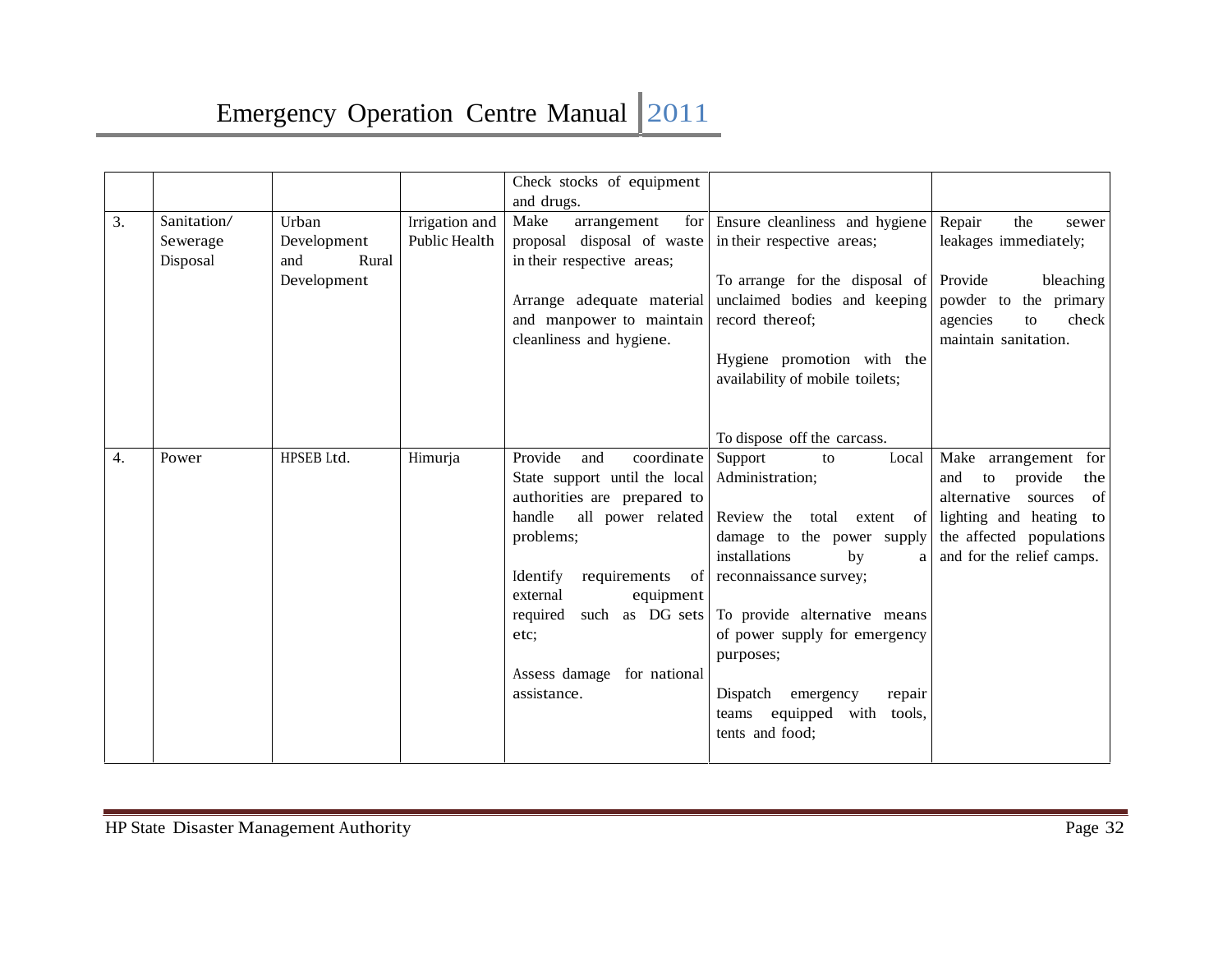|    |               |                                                                                                                                                                     |                                 |                                                                                                                                                                                                                                                                                                          | Hire casual labour for<br>the<br>clearing of damaged poles etc.                                                                                                                                                                                         |                                                                                                                                                                                                                                                                                                                                                                                     |
|----|---------------|---------------------------------------------------------------------------------------------------------------------------------------------------------------------|---------------------------------|----------------------------------------------------------------------------------------------------------------------------------------------------------------------------------------------------------------------------------------------------------------------------------------------------------|---------------------------------------------------------------------------------------------------------------------------------------------------------------------------------------------------------------------------------------------------------|-------------------------------------------------------------------------------------------------------------------------------------------------------------------------------------------------------------------------------------------------------------------------------------------------------------------------------------------------------------------------------------|
| 5. | Transport     | HRTC,<br>Department<br>of<br>Aviation,<br>Transport<br>GAD                                                                                                          | Civil                           | Overall coordination of the<br>requirement of transport;<br>Make<br>inventory<br>of <sub>l</sub><br>an<br>vehicles available for various<br>purposes;<br>Coordinate and implement<br>emergency related response<br>functions,<br>and<br>recovery<br>search<br>and<br>rescue<br>and<br>damage assessment. | Coordinate<br>of<br>arrangement<br>vehicles for transportation of<br>relief<br>supplies<br>from<br>helipads/airports<br>to<br>the<br>designated places;<br>Coordinate<br>arrangement<br>of<br>vehicles for transportation of<br>SAR related activities. | Make available its fleet<br>for the purpose of SAR,<br>transportation<br>of<br>supplies, victims etc;<br>Act as stocking place for<br>for<br>fuel<br>emergency<br>operations;<br>Making available cranes<br>the<br>Distt.<br>tο<br>Administration;<br>GAD and Civil aviation<br>will<br>coordinate<br>for<br>helicopter services<br>etc.<br>required<br>for<br>transportation<br>of |
|    | Search        |                                                                                                                                                                     |                                 | maintain                                                                                                                                                                                                                                                                                                 | GIS is                                                                                                                                                                                                                                                  | injured, SAR team, relief<br>and emergency supplies.<br>108 and Red Cross to                                                                                                                                                                                                                                                                                                        |
| 6. | and<br>Rescue | Civil<br>NDRF, SDRF,<br>Defence,<br>Home<br>Guards,<br>Armed<br>Fire<br>Para military<br>and<br>forces,<br>Emergency<br>Services<br>Police,<br>Cross,<br>Volunteers | and<br>Red<br>VO <sub>s</sub> , | Establish,<br>and<br>manage state search<br>and<br>rescue response system;<br>Coordinate<br>search<br>and<br>rescue logistics during field<br>operations;                                                                                                                                                | make<br>used<br>to<br>an<br>estimate of the damage area<br>and the deployment of the SAR<br>team in the area according to<br>the priority;<br>Discharge<br>all<br>ambulatory                                                                            | available<br>make<br>ambulances<br>as<br>per<br>requirement;<br>SDRF,<br><b>VO<sub>s</sub></b><br>and<br>Volunteers to assist the                                                                                                                                                                                                                                                   |
|    |               | and 108.                                                                                                                                                            |                                 | Provide status reports<br>of                                                                                                                                                                                                                                                                             | patients for the first aid which<br>has the least danger to health                                                                                                                                                                                      | primary agency in SAR;                                                                                                                                                                                                                                                                                                                                                              |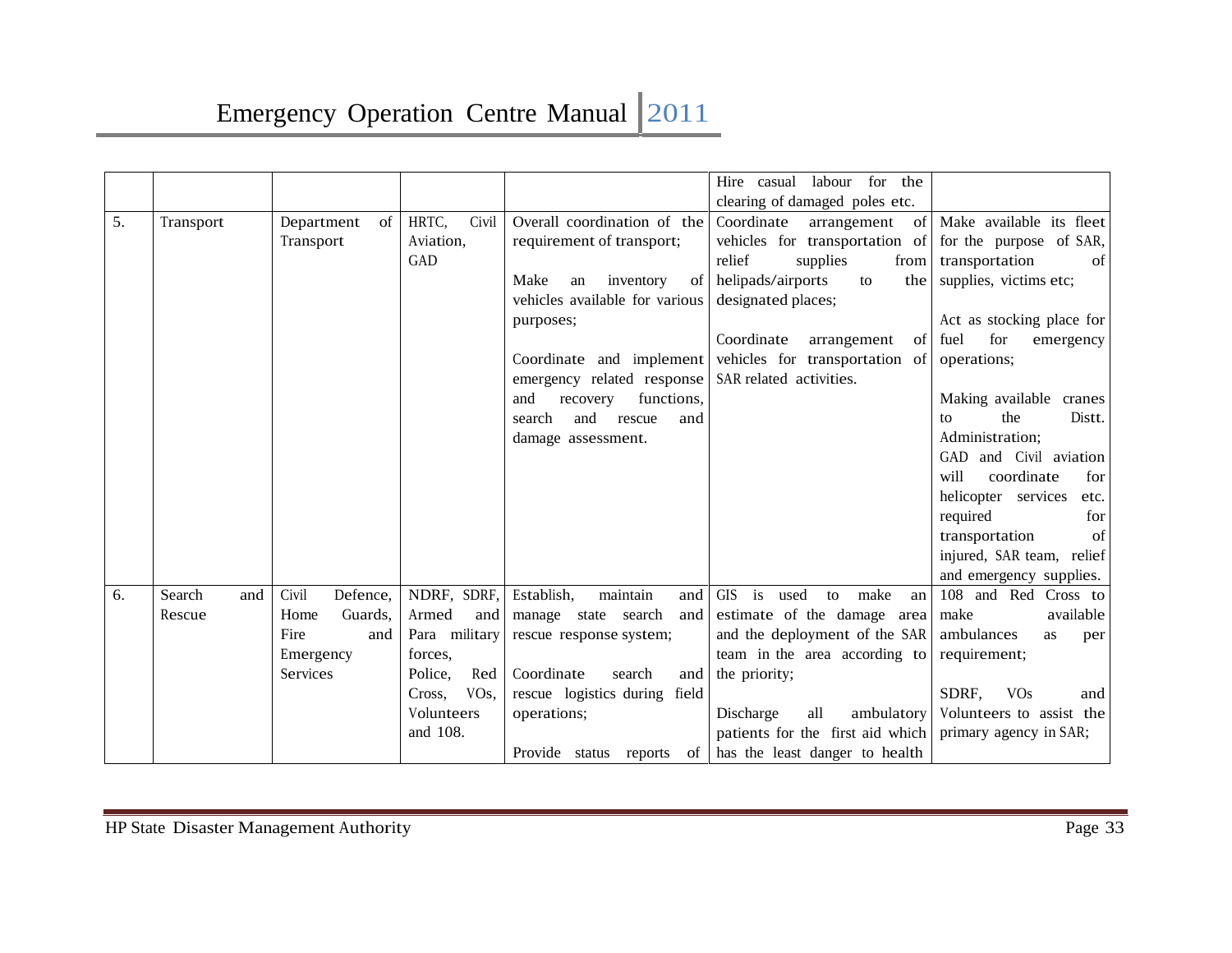|    |                                       |                                                                                         | SAR updates throughout the<br>affected areas.                                                                                                                                                                                                                                                                                                     | and others transported to safer<br>areas.                                                                                                                                                                                                                                                                                                                                             | NDRF, Armed and para<br>military<br>forces<br>to<br>provide<br>assistance<br>to<br>civil<br>authorities<br>on<br>demand;<br>Police to arrange for the    |
|----|---------------------------------------|-----------------------------------------------------------------------------------------|---------------------------------------------------------------------------------------------------------------------------------------------------------------------------------------------------------------------------------------------------------------------------------------------------------------------------------------------------|---------------------------------------------------------------------------------------------------------------------------------------------------------------------------------------------------------------------------------------------------------------------------------------------------------------------------------------------------------------------------------------|----------------------------------------------------------------------------------------------------------------------------------------------------------|
|    |                                       |                                                                                         |                                                                                                                                                                                                                                                                                                                                                   |                                                                                                                                                                                                                                                                                                                                                                                       | transportation<br>and<br>of<br>the<br>postmortem<br>dead.                                                                                                |
| 7. | Works<br>Public<br>and<br>Engineering | HP PWD<br>CPWD,<br>National<br>Highways<br>Authority of<br>India,<br>MES,<br><b>BRO</b> | clearing<br>Emergency<br>of<br>debris<br>enable<br>to<br>reconnaissance;<br>Clearing of roads;<br>Assemble casual labour;<br>Provide<br>work<br>a<br>team<br>carrying<br>tool<br>emergency<br>depending on<br>the<br>kits,<br>nature of disaster, essential<br>equipment such as<br>Towing vehicles<br>$\bullet$<br>Earth<br>moving<br>equipments | Establish a priority list of roads<br>which will be opened first;<br>Constructing major temporary<br>shelters:<br>Connecting<br>locations<br>of<br>transit/relief camps;<br>Adequate road signs should be<br>installed to guide and assist the<br>relief work;<br>Clearing the roads connecting<br>helipads and airports;<br>Restoring the helipads<br>and<br>making them functional; | Making machinery<br>and<br>manpower available to<br>the PWD and to keep<br>national<br>highways<br>and<br>facilities<br>other<br>in<br>functional state. |
|    |                                       |                                                                                         | Cranes etc.                                                                                                                                                                                                                                                                                                                                       | Rope in the services of private                                                                                                                                                                                                                                                                                                                                                       |                                                                                                                                                          |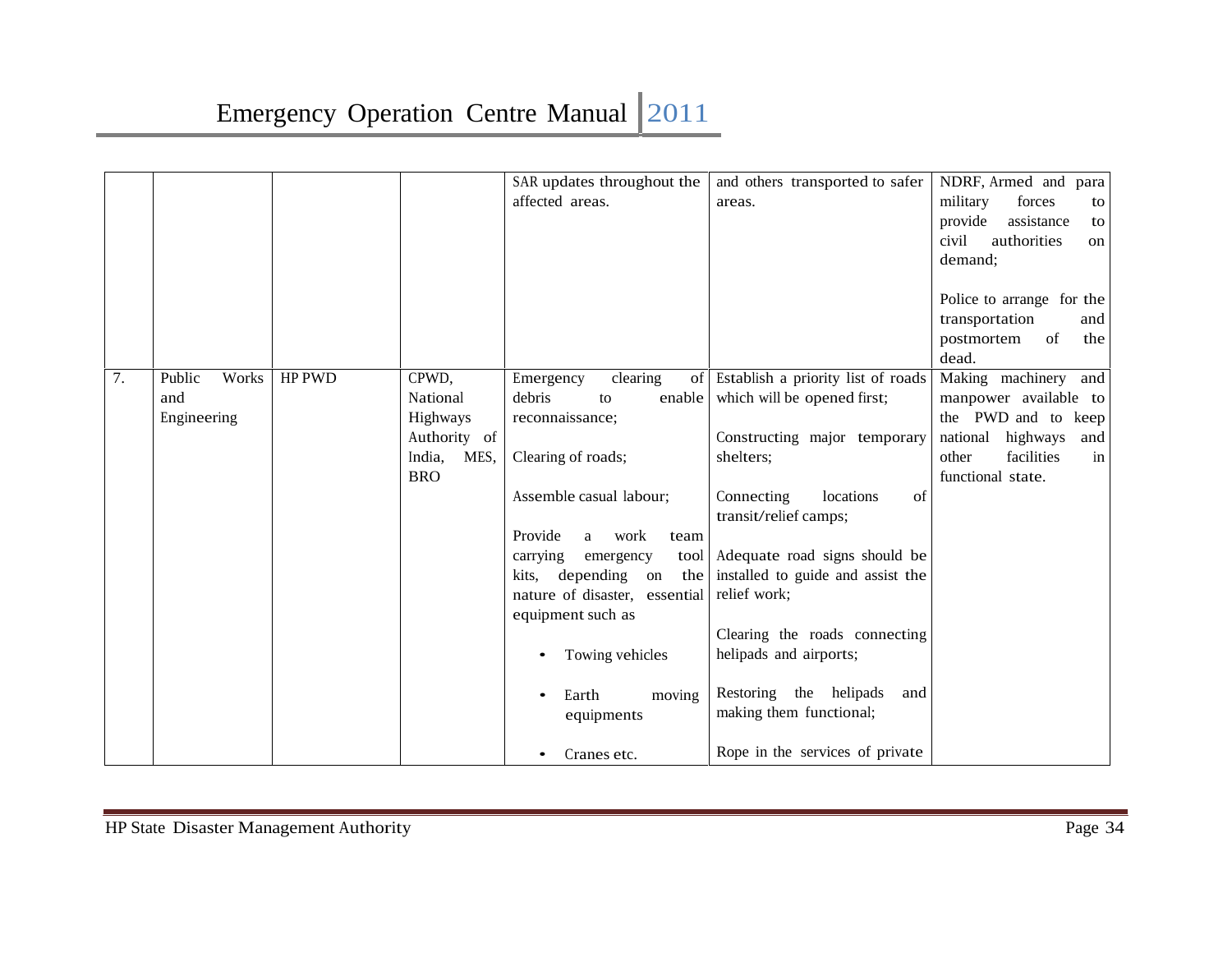|    |                                  |                                                               |                         | Construct temporary roads;<br>Keep national and other<br>main highways clear from<br>disaster effects<br>such<br>as<br>debris etc.;<br>Networking<br>with private<br>services providers for supply<br>of earth moving equipments<br>etc.          | service<br>providers<br>and<br>secondary<br>services<br>if the<br>department is unable to bear<br>the load of work.                                                      |                                                                                                                                          |
|----|----------------------------------|---------------------------------------------------------------|-------------------------|---------------------------------------------------------------------------------------------------------------------------------------------------------------------------------------------------------------------------------------------------|--------------------------------------------------------------------------------------------------------------------------------------------------------------------------|------------------------------------------------------------------------------------------------------------------------------------------|
| 8. | Information and<br>Communication | Department<br>of<br>Revenue<br>State<br>through<br><b>EOC</b> | Department<br>of IT/NIC | Information (DWI) System<br>to collect, receive, and<br>report and status of victims<br>and<br>assist<br>family<br>reunification;<br>Apply GIS to speed<br>other<br>facilities of relief and search<br>and rescue;<br>Enable local authorities to | Operate a Disaster Welfare Documentation of response/<br>relief and recovery measures;<br>Situation<br>reports<br>be<br>to<br>prepared and completed every<br>3-4 hours. | Render<br>necessary<br>assistance<br>in terms of<br>resources, expertise to<br>the primary agency in<br>performing the assigned<br>task. |
|    |                                  |                                                               |                         | establish contact with the<br>state authorities;<br>Coordinate<br>planning<br>procedures<br>between                                                                                                                                               |                                                                                                                                                                          |                                                                                                                                          |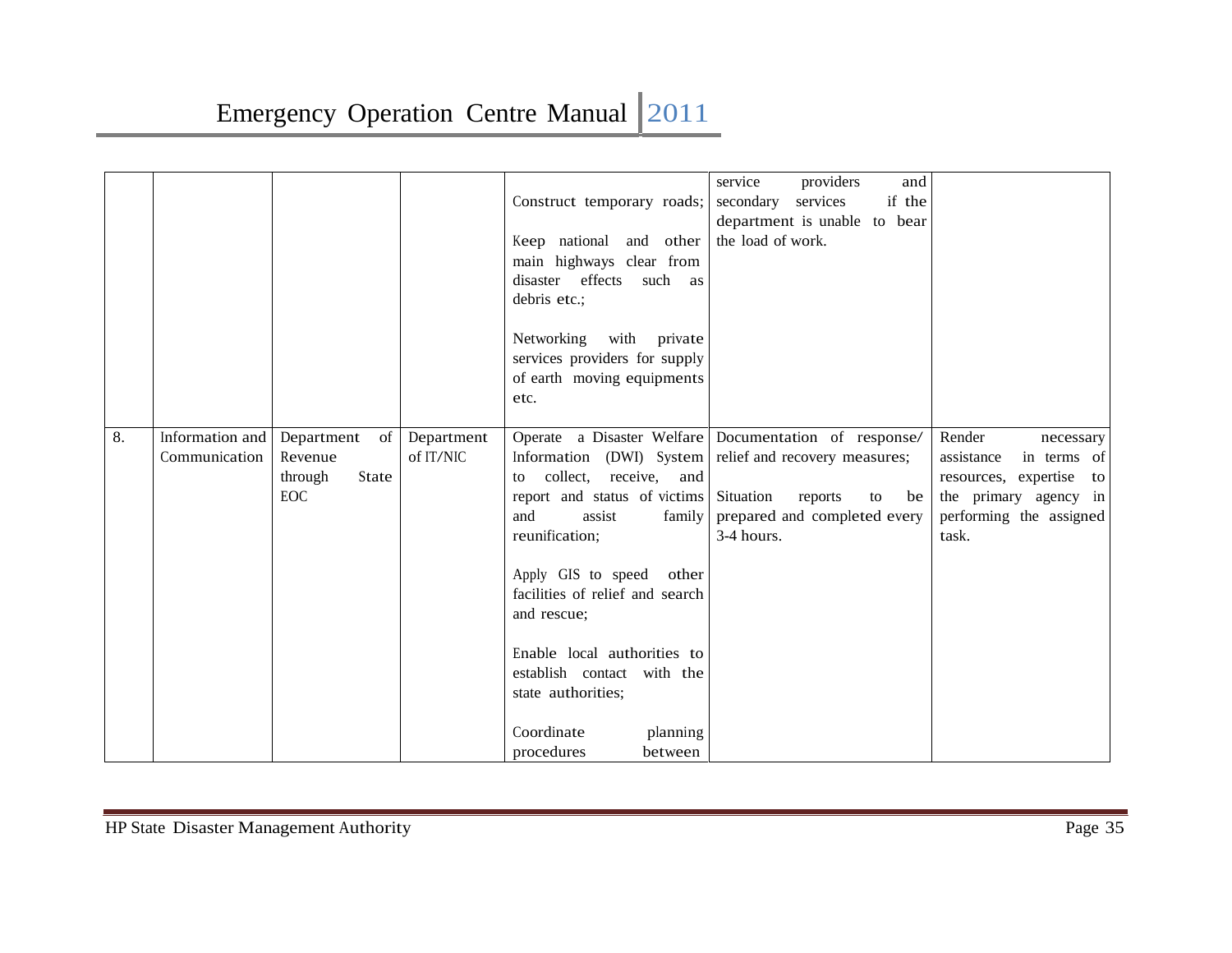|    |                 |                          |                | district, the state and the       |                              |                            |
|----|-----------------|--------------------------|----------------|-----------------------------------|------------------------------|----------------------------|
|    |                 |                          |                | centre;                           |                              |                            |
|    |                 |                          |                |                                   |                              |                            |
|    |                 |                          |                | Provide ready formats for all     |                              |                            |
|    |                 |                          |                | reporting procedures as a         |                              |                            |
|    |                 |                          |                | standby.                          |                              |                            |
| 9. | Relief Supplies | Department<br>$\sigma$ f | Department     | To collect,<br>and<br>process     | Support<br>Local<br>to       | To assist the primary      |
|    |                 | Revenue                  | of Food and    | disseminate<br>information        | Administration;              | agency in arranging and    |
|    |                 |                          | Civil Supplies | about an actual or potential      |                              | supplying relief supplies; |
|    |                 |                          |                | situation<br>disaster<br>to       | Allocate and specify type of |                            |
|    |                 |                          |                | facilitate<br>the<br>overall      | requirements<br>depending on | To assist the primary      |
|    |                 |                          |                | activities of all responders in   | need:                        | agency in running the      |
|    |                 |                          |                | providing assistance to an        |                              | relief camps.              |
|    |                 |                          |                | affected<br>$\frac{1}{2}$<br>area | Organize donation (material) |                            |
|    |                 |                          |                | consultation;                     | for easy distribution before |                            |
|    |                 |                          |                |                                   | entering disaster site.      |                            |
|    |                 |                          |                | activities<br>Coordinate          |                              |                            |
|    |                 |                          |                | involved<br>with<br>the           |                              |                            |
|    |                 |                          |                | emergency provisions;             |                              |                            |
|    |                 |                          |                | Temporary shelters;               |                              |                            |
|    |                 |                          |                |                                   |                              |                            |
|    |                 |                          |                | Emergency mass feeding;           |                              |                            |
|    |                 |                          |                | To<br>coordinate<br>bulk          |                              |                            |
|    |                 |                          |                | distribution<br>of emergency      |                              |                            |
|    |                 |                          |                | supplies;                         |                              |                            |
|    |                 |                          |                |                                   |                              |                            |
|    |                 |                          |                | To provide logistical and         |                              |                            |
|    |                 |                          |                | resource support to local         |                              |                            |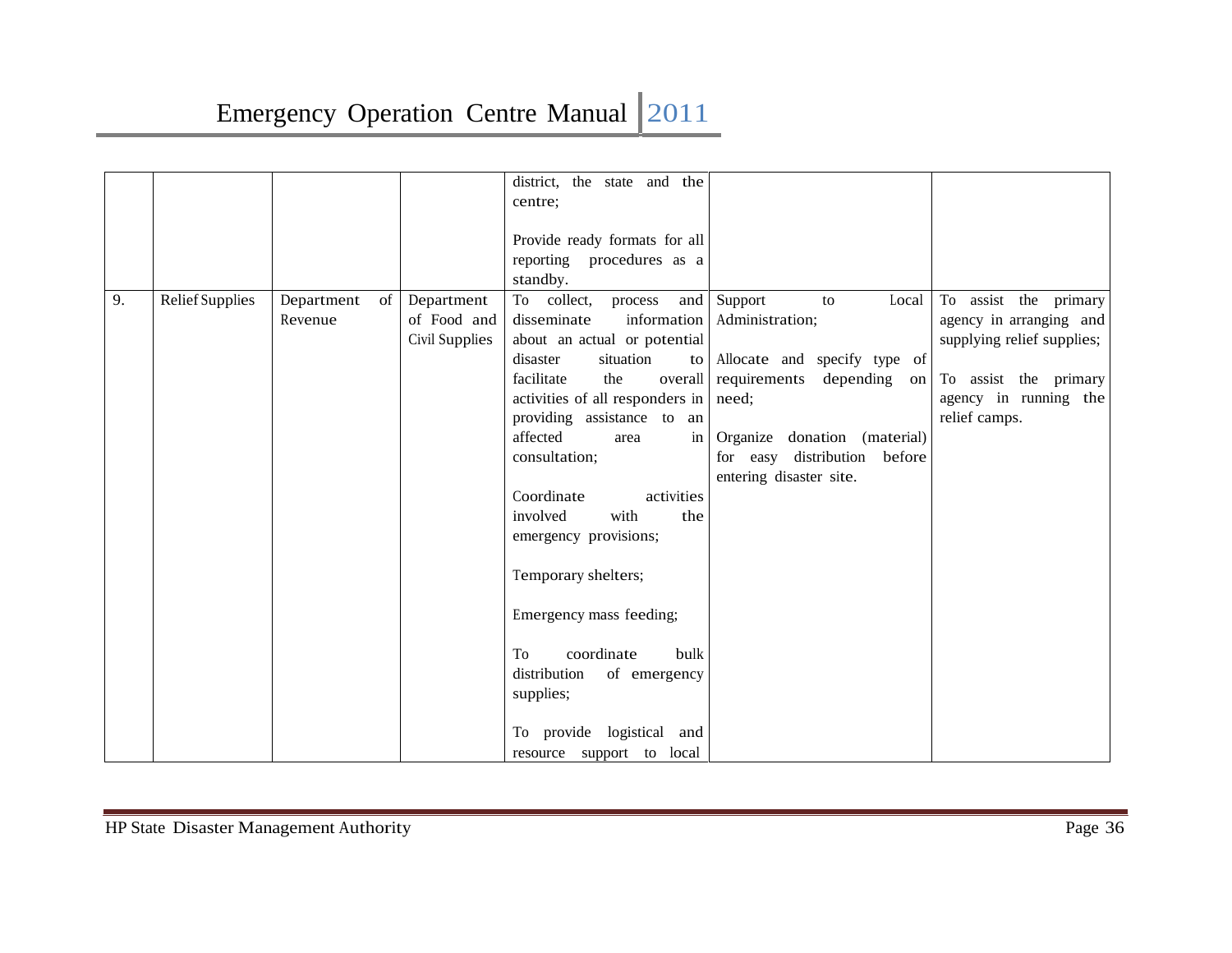|     |                |                 |                     | entities;                    |                                                        |                                                        |
|-----|----------------|-----------------|---------------------|------------------------------|--------------------------------------------------------|--------------------------------------------------------|
|     |                |                 |                     | In some instances, services  |                                                        |                                                        |
|     |                |                 |                     | also may be provided to      |                                                        |                                                        |
|     |                |                 |                     | disaster workers;            |                                                        |                                                        |
|     |                |                 |                     | coordinate<br>To<br>damage   |                                                        |                                                        |
|     |                |                 |                     | and<br>assessment<br>post    |                                                        |                                                        |
|     |                |                 |                     | disaster needs assessment.   |                                                        |                                                        |
| 10. | Food<br>$\&$   | Department      | of Department       | Requirement of food and      | food<br>Make emergency<br>and                          | Ensuring the distribution                              |
|     | Supplies       | Food and Public | $\sigma$ f          | clothing<br>for<br>affected  | clothing supplies available to                         | of food supplies to the                                |
|     |                | Distribution    | Cooperation         | population;                  | population;                                            | affected<br>population<br>the<br><b>PDS</b><br>through |
|     |                |                 |                     | Control the                  | quality and Ensure the provision of specific           | network etc.                                           |
|     |                |                 |                     | quantity of food, clothing   | nutrients and supplementary                            |                                                        |
|     |                |                 |                     | and basic medicines;         | diet for the lactating, pregnant<br>women and infants. |                                                        |
|     |                |                 |                     | Ensure<br>the<br>timely      |                                                        |                                                        |
|     |                |                 |                     | of food and<br>distribution  |                                                        |                                                        |
|     |                |                 |                     | clothing to the people;      |                                                        |                                                        |
|     |                |                 |                     |                              |                                                        |                                                        |
|     |                |                 |                     | Ensure that all food that is |                                                        |                                                        |
|     |                |                 |                     | distributed is fit for human |                                                        |                                                        |
|     |                |                 |                     | consumption.                 |                                                        |                                                        |
| 11. | Drinking water | Department of I | Department          | of<br>clean<br>Procurement   | Support<br>local<br>to                                 | To assist the primary                                  |
|     |                | $&$ PH          | $\sigma$ f<br>Urban | drinking water;              | Administration;                                        | agency wherever ULB is                                 |
|     |                |                 | Development         |                              |                                                        | associated<br>in<br>the                                |
|     |                |                 |                     | Transportation of water      | Water purification installation                        | distribution<br>of potable                             |
|     |                |                 |                     | with minimum wastage;        | with halogen tablets etc.                              | water.                                                 |
|     |                |                 |                     |                              |                                                        |                                                        |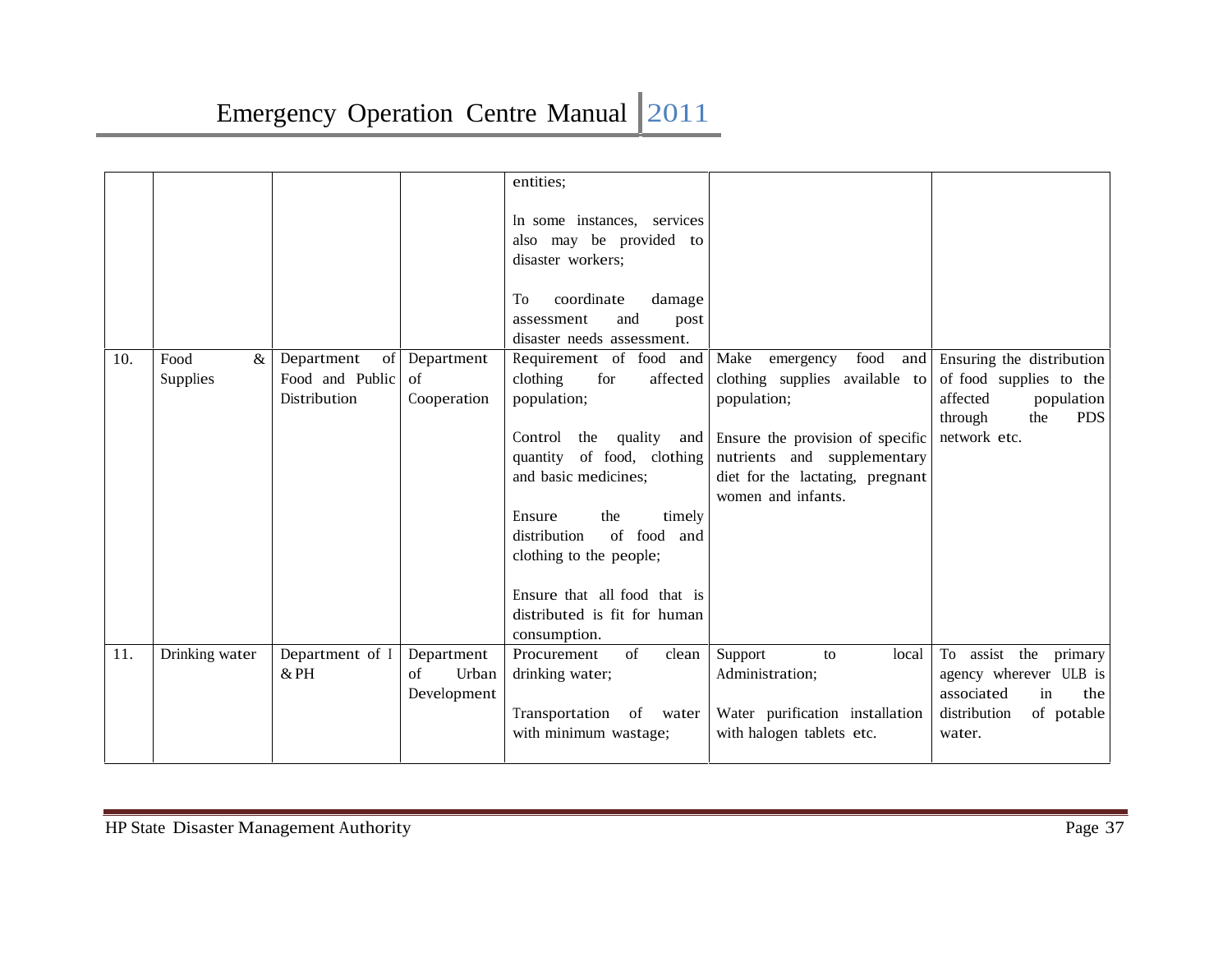|     |         |            |    |                   | Special care for women with   |                                        |                           |
|-----|---------|------------|----|-------------------|-------------------------------|----------------------------------------|---------------------------|
|     |         |            |    |                   | infants<br>and<br>pregnant    |                                        |                           |
|     |         |            |    |                   | women;                        |                                        |                           |
|     |         |            |    |                   |                               |                                        |                           |
|     |         |            |    |                   | Ensure that sewer pipes and   |                                        |                           |
|     |         |            |    |                   | drainage are kept separate    |                                        |                           |
|     |         |            |    |                   | drinking<br>from<br>water     |                                        |                           |
|     |         |            |    |                   | facilities.                   |                                        |                           |
| 12. | Shelter | Department | of | HIMUDA, HP        | Provide<br>adequate           | and Support<br>Local<br>to             | HIMUDA and HP PWD         |
|     |         | Revenue    |    | PWD,<br><b>UD</b> | appropriate shelter           | to all Administration;                 | would assist the primary  |
|     |         |            |    | and               | population;                   |                                        | agency in establishing    |
|     |         |            |    | Panchayati        |                               | Locate adequate relief camps           | temporary shelters<br>of  |
|     |         |            |    | Raj               | Ouick<br>and<br>assessment    | based on survey of damaged             | larger dimensions;        |
|     |         |            |    |                   | identifying the area for the  | houses:                                |                           |
|     |         |            |    |                   | establishment of the relief   |                                        | Department<br>of          |
|     |         |            |    |                   | camps;                        | alternative<br>Develop                 | Panchayati Raj through    |
|     |         |            |    |                   |                               | arrangements for population            | local Panchayats would    |
|     |         |            |    |                   | Identification<br>of          | public living in structures that might | assist<br>the<br>primary  |
|     |         |            |    |                   | buildings<br>possible  <br>as | be affected even after the             | in establishing<br>agency |
|     |         |            |    |                   | shelters;                     | disaster.                              | shelters<br>of<br>smaller |
|     |         |            |    |                   |                               |                                        | dimensions.               |
|     |         |            |    |                   | Identifying the population    |                                        |                           |
|     |         |            |    |                   | which can be provided with    |                                        |                           |
|     |         |            |    |                   | support in their own place    |                                        |                           |
|     |         |            |    |                   | and need not be shifted       |                                        |                           |
|     |         |            |    |                   | reallocated;                  |                                        |                           |
|     |         |            |    |                   |                               |                                        |                           |
|     |         |            |    |                   | Locate relief camps close to  |                                        |                           |
|     |         |            |    |                   | open traffic and transport    |                                        |                           |
|     |         |            |    |                   | links.                        |                                        |                           |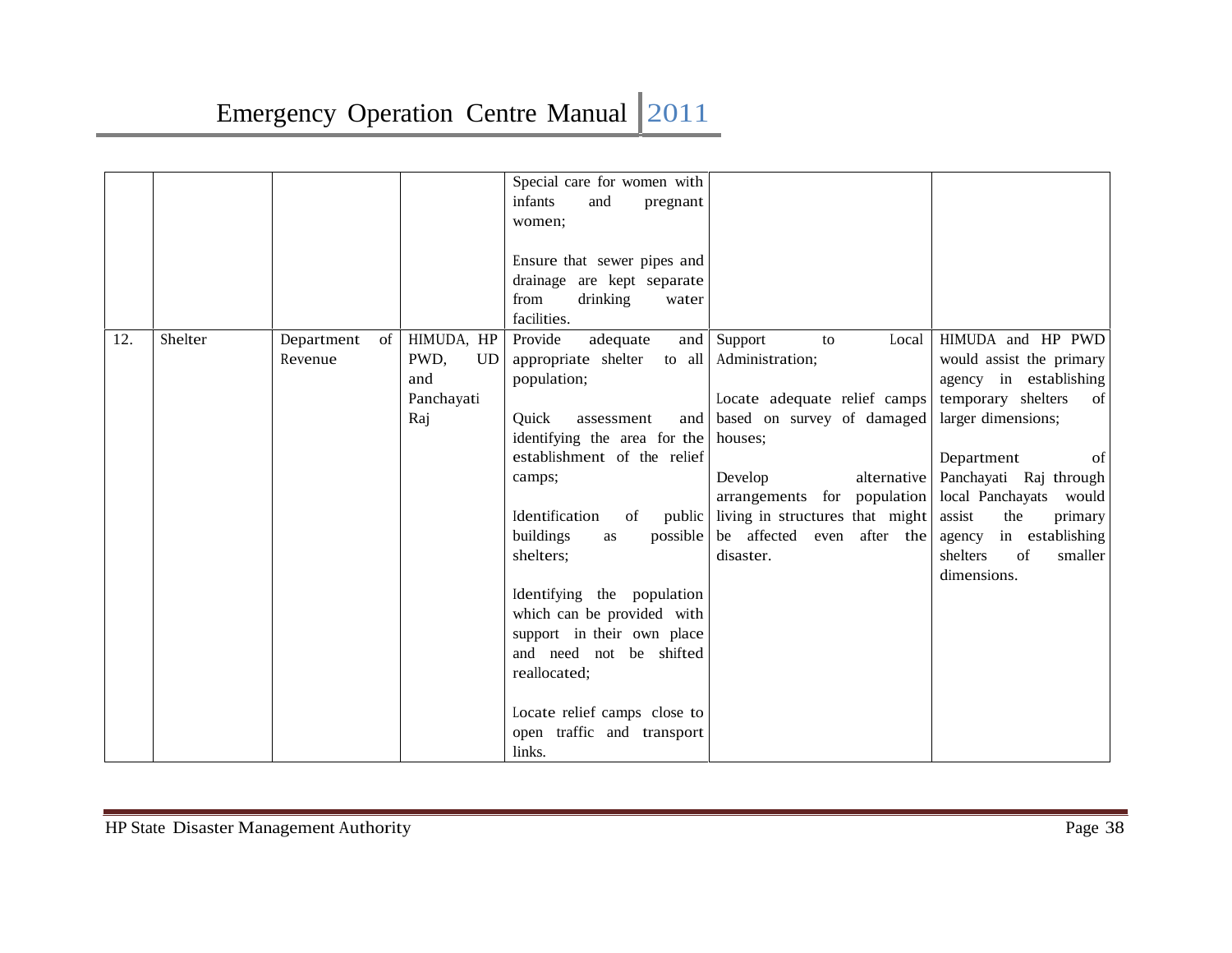| 13. | Media | Department of           | Local DD and | To Provide<br>and                                    | collect Use and place geographical                      | To assist the primary  |  |
|-----|-------|-------------------------|--------------|------------------------------------------------------|---------------------------------------------------------|------------------------|--|
|     |       | <b>Public Relations</b> | <b>AIR</b>   |                                                      | reliable information on the Information to guide people | agency in discharge of |  |
|     |       |                         |              | status of the disaster and towards relief operation; |                                                         | its role.              |  |
|     |       |                         |              | disaster victims for effective                       |                                                         |                        |  |
|     |       |                         |              | coordination of relief work Use appropriate means    | of                                                      |                        |  |
|     |       |                         |              | at state level;                                      | disseminating information<br>to                         |                        |  |
|     |       |                         |              |                                                      | victims of affected area;                               |                        |  |
|     |       |                         |              | Not to intrude on the                                |                                                         |                        |  |
|     |       |                         |              | privacy of individuals and                           | Curb the spread of rumours;                             |                        |  |
|     |       |                         |              | families while<br>collecting                         |                                                         |                        |  |
|     |       |                         |              | information;                                         | Disseminate instructions to all                         |                        |  |
|     |       |                         |              |                                                      | stakeholders.                                           |                        |  |
|     |       |                         |              | Coordinate with DOCs at the                          |                                                         |                        |  |
|     |       |                         |              | airport and railways<br>for                          |                                                         |                        |  |
|     |       |                         |              | required information<br>for                          |                                                         |                        |  |
|     |       |                         |              | international and national                           |                                                         |                        |  |
|     |       |                         |              | relief workers;                                      |                                                         |                        |  |
|     |       |                         |              |                                                      |                                                         |                        |  |
|     |       |                         |              | Acquire accurate scientific                          |                                                         |                        |  |
|     |       |                         |              | information<br>from<br>the                           |                                                         |                        |  |
|     |       |                         |              | ministry of Science<br>and                           |                                                         |                        |  |
|     |       |                         |              | Technology;                                          |                                                         |                        |  |
|     |       |                         |              |                                                      |                                                         |                        |  |
|     |       |                         |              | Coordinate with all TV and                           |                                                         |                        |  |
|     |       |                         |              | radio networks to send                               |                                                         |                        |  |
|     |       |                         |              | flashes for specific<br>news                         |                                                         |                        |  |
|     |       |                         |              | needs of Donation;                                   |                                                         |                        |  |
|     |       |                         |              |                                                      |                                                         |                        |  |
|     |       |                         |              | Respect the socio-cultural                           |                                                         |                        |  |
|     |       |                         |              | and emotional state of the                           |                                                         |                        |  |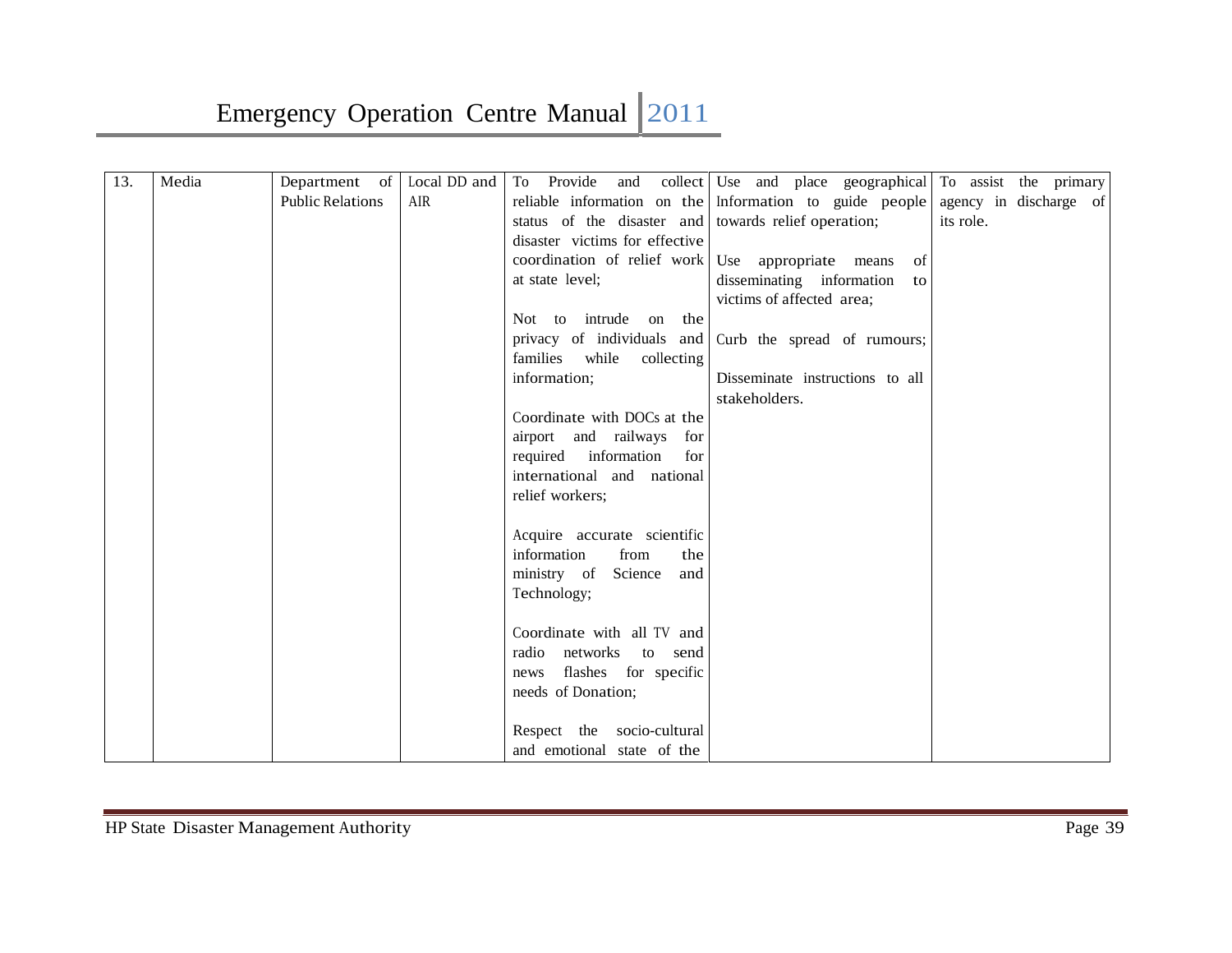|     |            |                  |              | victims<br>while<br>disaster              |                                                            |                           |
|-----|------------|------------------|--------------|-------------------------------------------|------------------------------------------------------------|---------------------------|
|     |            |                  |              | collecting information for                |                                                            |                           |
|     |            |                  |              | dissemination.                            |                                                            |                           |
| 14. | Help lines | of<br>Department | Department   | To receive distress                       | calls One of the most critical needs                       | To assist the primary     |
|     |            | Revenue          | of<br>Public |                                           | from the affected people will be having a simplified way   | agency in performing its  |
|     |            |                  | Relations    |                                           | and coordinate with the of identifying and tracking        | effectively<br>job<br>and |
|     |            |                  |              | control room;                             | victims<br>and<br>providing                                | provide its manpower      |
|     |            |                  |              |                                           | assistance;                                                | and resources for the     |
|     |            |                  |              | To<br>facilitate<br>the                   |                                                            | purpose.                  |
|     |            |                  |              |                                           | optimization of donations dentify locations for setting up |                           |
|     |            |                  |              | received in kind;                         | and<br>relief camps,<br>transit                            |                           |
|     |            |                  |              |                                           | feeding centres and setting up                             |                           |
|     |            |                  |              | Co-ordinate,<br>collect,                  | of the Help lines at the nodal                             |                           |
|     |            |                  |              | process, report and display               | points in the<br>state<br>and                              |                           |
|     |            |                  |              | essential<br>elements of                  | providing<br>the<br>people<br>the                          |                           |
|     |            |                  |              | information and to facilitate information | about<br>the                                               |                           |
|     |            |                  |              | support for planning efforts numbers.     |                                                            |                           |
|     |            |                  |              | in response operations;                   |                                                            |                           |
|     |            |                  |              |                                           |                                                            |                           |
|     |            |                  |              | Co-ordinate<br>pre-planned                |                                                            |                           |
|     |            |                  |              | and event-specific<br>aerial              |                                                            |                           |
|     |            |                  |              | reconnaissance operations                 |                                                            |                           |
|     |            |                  |              | to assess the overall disaster            |                                                            |                           |
|     |            |                  |              | situation;                                |                                                            |                           |
|     |            |                  |              |                                           |                                                            |                           |
|     |            |                  |              | Pre-positioning assessment                |                                                            |                           |
|     |            |                  |              | teams headed by the State                 |                                                            |                           |
|     |            |                  |              | officer<br>coordinating<br>and            |                                                            |                           |
|     |            |                  |              | deployment<br>of<br>other                 |                                                            |                           |
|     |            |                  |              | advance elements;                         |                                                            |                           |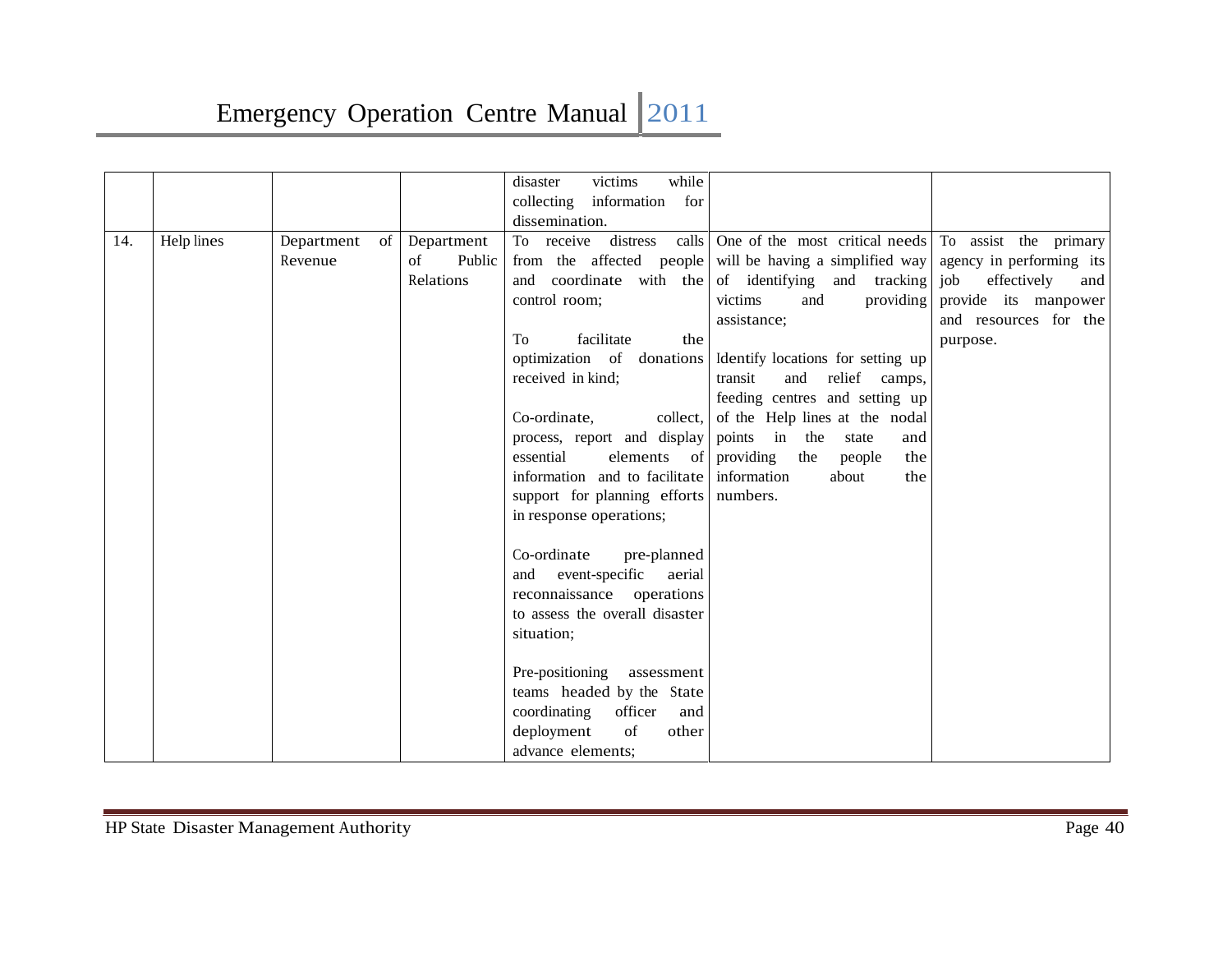| 15. | Animal Care   | Department<br>of    | Department           | clearing<br>Emergency<br>of<br>debris<br>enable<br>to<br>reconnaissance<br>$\sigma$ f<br>the<br>damaged areas and passage<br>of emergency personnel and<br>equipment for life saving<br>property<br>protection and<br>health and safety.<br>Treatment of animals; | To arrange for timely care and                                                                                                                                                                                                                                                                                                  | To assist the primary                                                     |
|-----|---------------|---------------------|----------------------|-------------------------------------------------------------------------------------------------------------------------------------------------------------------------------------------------------------------------------------------------------------------|---------------------------------------------------------------------------------------------------------------------------------------------------------------------------------------------------------------------------------------------------------------------------------------------------------------------------------|---------------------------------------------------------------------------|
|     |               | Animal<br>Husbandry | of Panchayati<br>Raj | Provision of vaccination;<br>Disposal of dead animals.                                                                                                                                                                                                            | of animals<br>treatment<br>in<br>distress:<br>Removal of dead animals to<br>avoid outbreak of epidemics.                                                                                                                                                                                                                        | agency in performing its<br>role.                                         |
| 16. | Law and Order | Police              | Home<br>Guards       | Having<br>sound<br>communication and security<br>plan in place to coordinate<br>law and order issues;<br>Training<br>to<br>handling<br>in<br>personnel<br>disaster<br>situations<br>and<br>issues related to them.                                                | To maintain law and order;<br>To take<br>measure<br>against<br>looting and rioting;<br>security To ensure<br>the safety<br>and<br>security of relief workers and<br>material;<br>To take specific measure for<br>the protection of weaker and<br>vulnerable<br>sections of<br>the<br>society;<br>To provide safety and security | To assist the<br>primary<br>making<br>by<br>agency<br>available manpower. |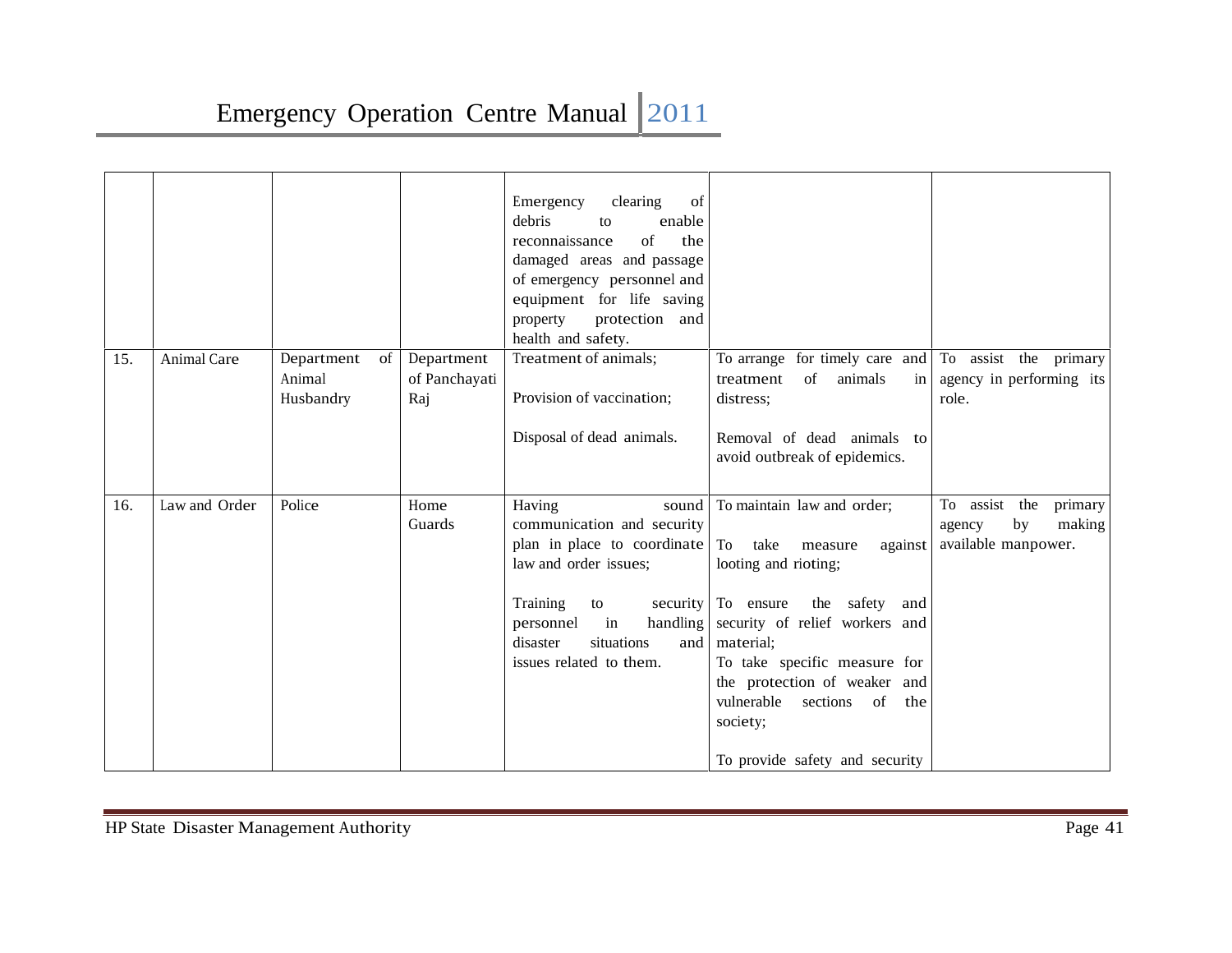|     |                   |        |             |                              | at relief camps and temporary                            |
|-----|-------------------|--------|-------------|------------------------------|----------------------------------------------------------|
|     |                   |        |             |                              | shelters.                                                |
| 17. | of<br>Removal     | Forest | Forest      | Removal of fallen trees;     | Arrange for timely removal of To<br>and<br>support       |
|     | fuel<br>trees and |        | Corporation |                              | obstructing<br>supplement the efforts<br>the<br>trees    |
|     | wood              |        |             | To provide fuel wood for the | of the primary agency.<br>movement of traffic;           |
|     |                   |        |             | relief camps and public;     | Arrange for timely removal of                            |
|     |                   |        |             |                              | which<br>have<br>become<br>tress                         |
|     |                   |        |             | Have adequate storage of     | dangerous;                                               |
|     |                   |        |             | fuel<br>and<br>wood<br>make  |                                                          |
|     |                   |        |             |                              | arrangement for distribution   Make arrangement for fuel |
|     |                   |        |             | thereof;                     | wood for the relief camps and                            |
|     |                   |        |             |                              | for general public;                                      |
|     |                   |        |             | To provide fuel wood for     |                                                          |
|     |                   |        |             | cremation.                   | Provide fuel wood for mass                               |
|     |                   |        |             |                              | cremation etc.                                           |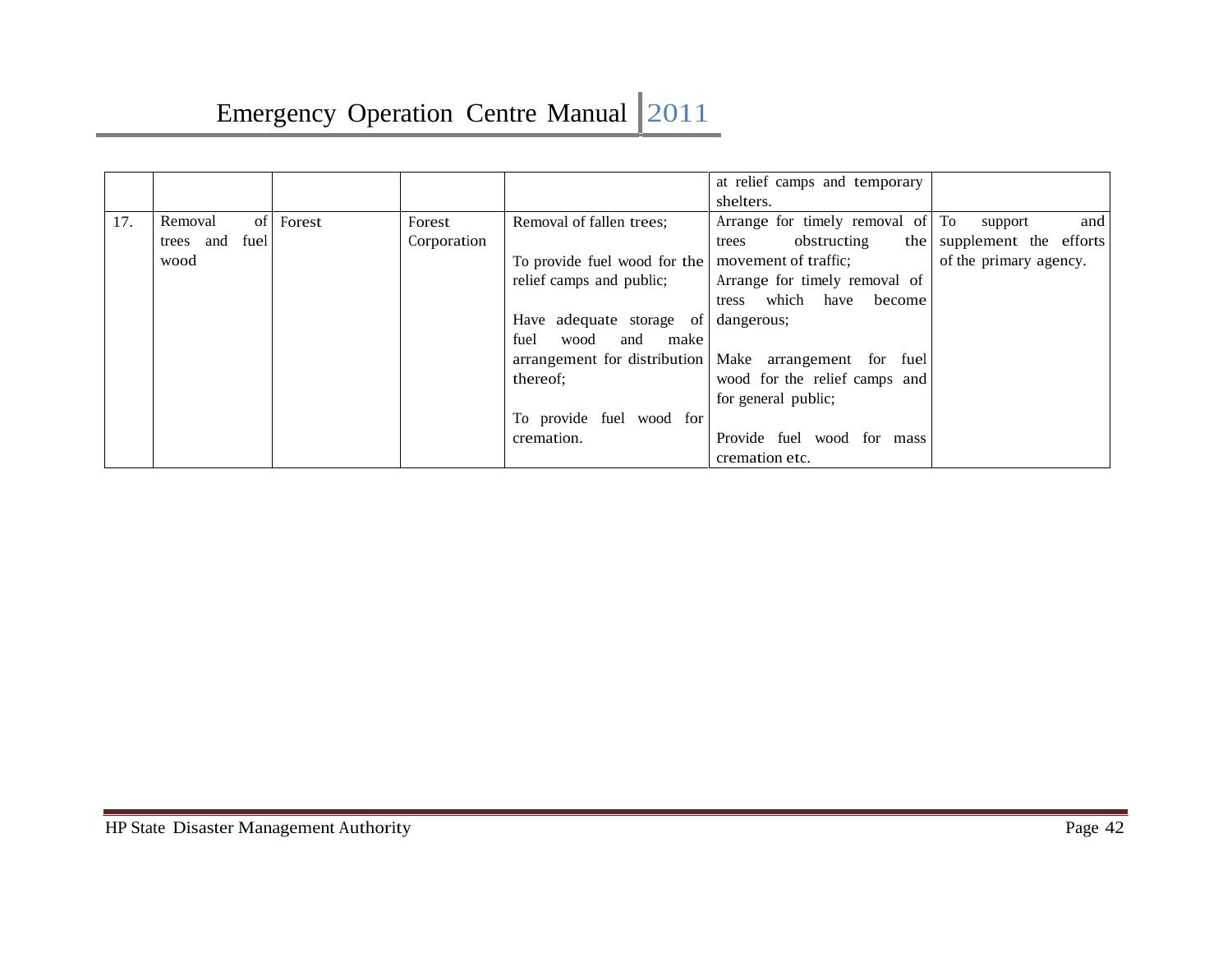### Annexure-VI

Form No.ESF-01

Government of Himachal Pradesh Department of

Subject: EMERGENCY SUPPORT FUNCTIONS (ESF) PLAN 2011.

Emergency Support Functions (ESF)

1. The Department of will provide emergency support to the Department of Disaster Management (Revenue) in the event of natural or man-made disasters in regard to the following:-

| $\left( a\right)$ |  |  |
|-------------------|--|--|
| (b)               |  |  |
| (c)               |  |  |
| (d)               |  |  |
|                   |  |  |

Nodal Officers

2. The details of Nodal Officers and the Alternate Nodal Officers for the purpose of coordinating Emergency Support Functions with Department of Disaster Management (Revenue) are as under:-

| Nodal Officer                               |                      |
|---------------------------------------------|----------------------|
| Name/Designation/Office address/Residential | Phones with STD code |
| address                                     | e-mail               |
|                                             | (O)                  |
|                                             | (R)                  |
|                                             | (Fax)                |
|                                             | (Mobile)             |
|                                             | (e-mail)             |
|                                             |                      |

#### Alternate Nodal Officer

| Name/Designation/Office address/Residential | Phones with STD code |
|---------------------------------------------|----------------------|
| address                                     | e-mail               |
|                                             |                      |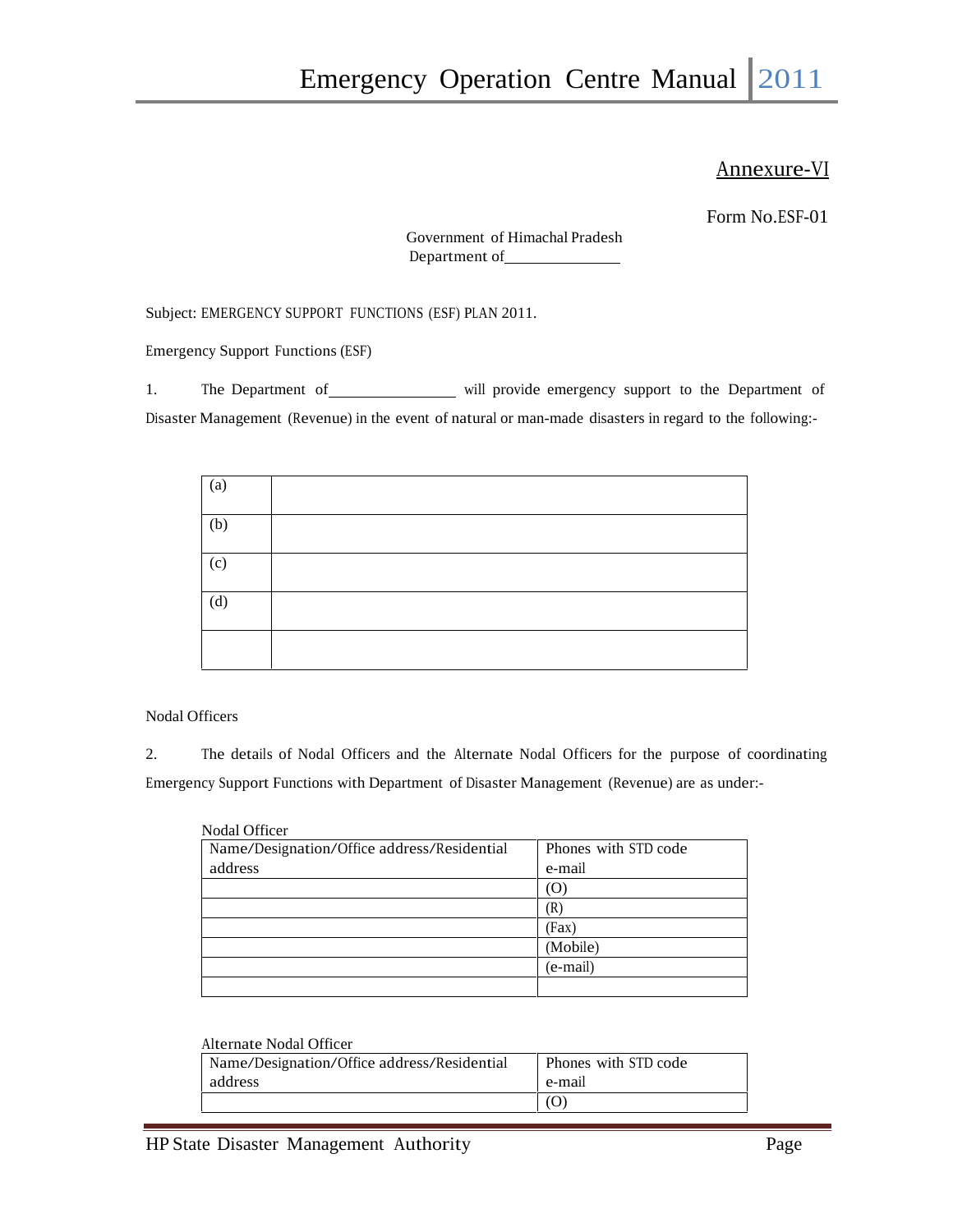| (R       |
|----------|
| (Fax)    |
| (Mobile) |
| (e-mail) |
|          |

Quick Response Team  $(QRT)$  at the HQs

3. The department has set up the Quick Response Team (QRT) at the HQs for emergency response and the details of the Team and the task assigned are given in the attached Form No. ESF-02

4. The department has designated the following Field Offices for providing Emergency Support Functions:-

| <b>Field Offices</b> |          |                |           |
|----------------------|----------|----------------|-----------|
| S.No.                | Location | Postal Address | Phone/Fax |
| 1                    |          |                |           |
|                      |          |                |           |
|                      |          |                |           |
| $\overline{2}$       |          |                |           |
|                      |          |                |           |
|                      |          |                |           |
| 3                    |          |                |           |
|                      |          |                |           |
|                      |          |                |           |
|                      |          |                |           |
|                      |          |                |           |

5. The details of the Designated officers in the above field offices who will be coordinating the emergency support functions are given in the attached Form No. ESF-04.

Quick Response Teams (QRTs) at the Field Level

6. The department has set up the Quick Response Teams (QRTs) at the field levels for emergency response and the details of the Teams and the task assigned are given in the attached Form No. ESF-03

Resource Inventory

7. The department will be in a position to make available the following type of equipment/material/ technical manpower and services :-

| Material/Description  |  |
|-----------------------|--|
|                       |  |
| Equipment/Description |  |
|                       |  |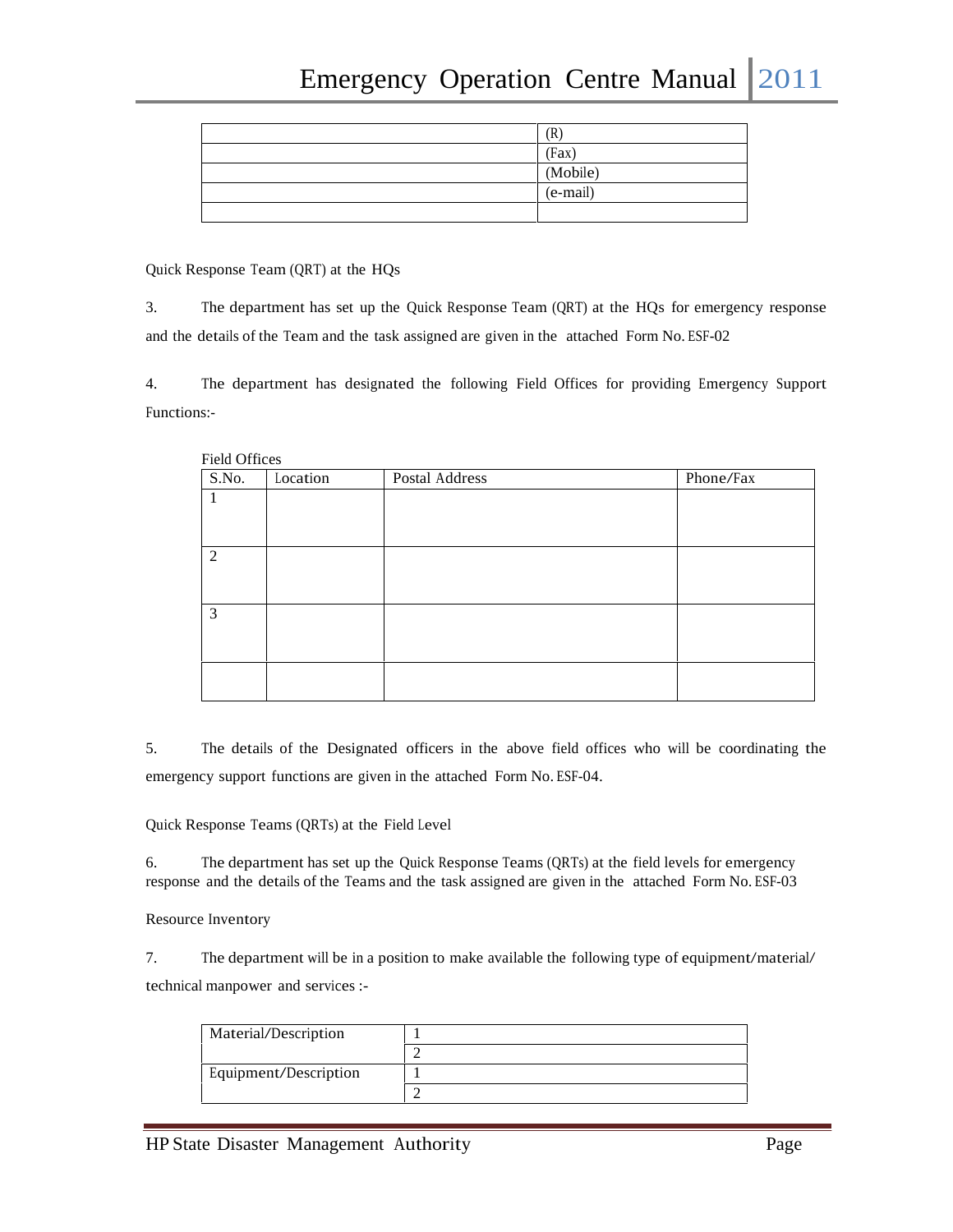| Manpower |  |
|----------|--|
|          |  |
| Services |  |
|          |  |

8. The details of the above resources are given in the attached Form No. ESF-05.

9. It is certified that the aforesaid resources (manpower, services, material and equipment) are considered adequate for accomplishing the Emergency Support Functions assigned to this department.

10. It is certified that in addition to above resources this department has entered in to pre-contracts for supply of resources are given in the attached Form No. ESF-06.

11. This department has issued authorization vide Order NO.-----------------dated the --------------, as at Form No.ESF- 07 in favour of the nodal officers and the designated officers to deploy the resources in the event of disasters and in accordance with the requests received from the Department of Disaster Management (Revenue).

12. The Emergency Support Functions (ESF) Plan has been last updated on ---------------(dd/mm/yy)

Authorised signatory Name Designation Date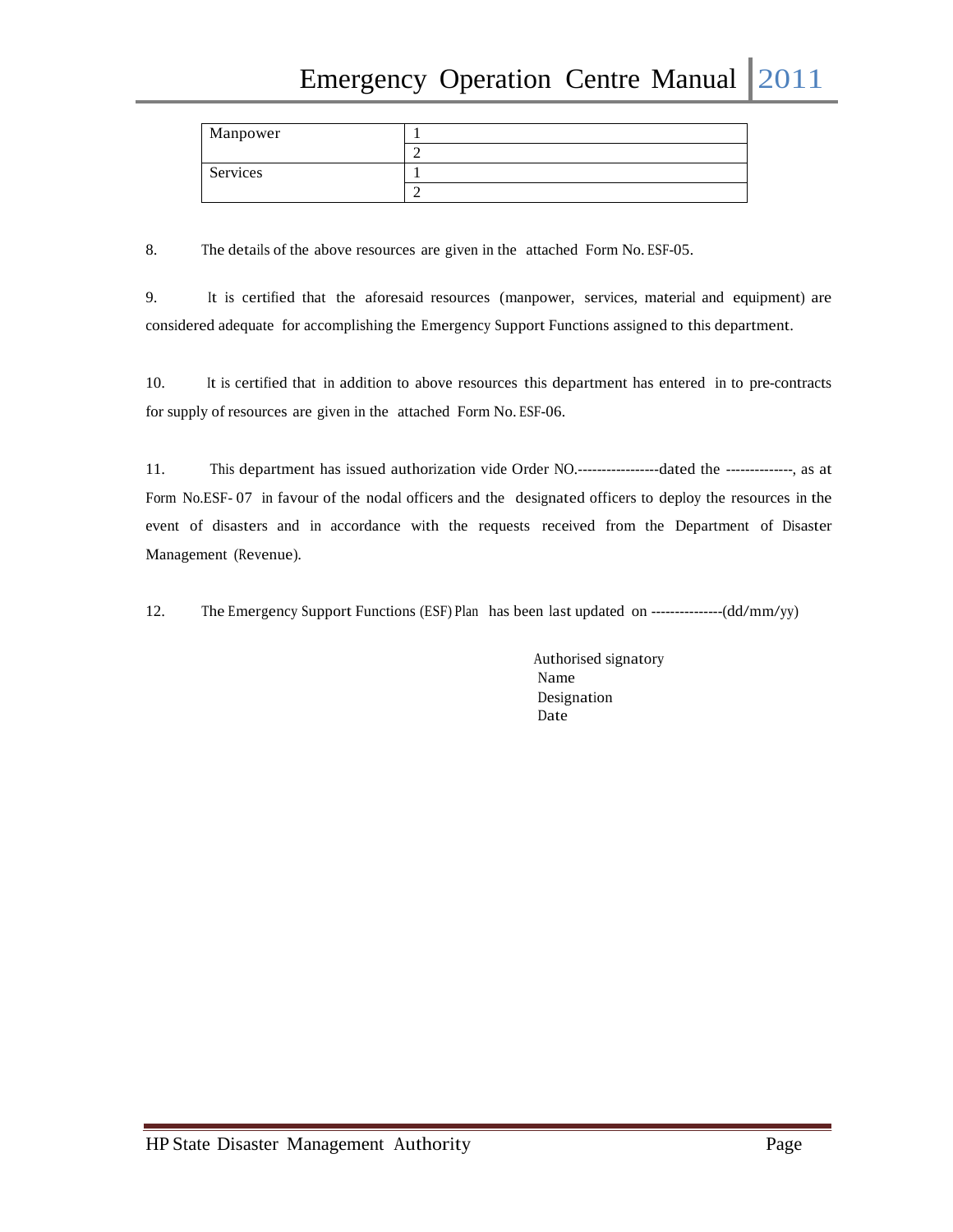Government of Himachal Pradesh Department of

Quick Response Team (QRT) at the HQs

| Name/Designation/Office address/Residential | Phones with STD code |
|---------------------------------------------|----------------------|
| address                                     | e-mail               |
| Team Leader                                 | (O)                  |
|                                             | (R)                  |
|                                             | (Fax)                |
|                                             | (Mobile)             |
|                                             | (e-mail)             |
| Alternate Team Leader                       | (O)                  |
|                                             | (R)                  |
|                                             | (Fax)                |
|                                             | (Mobile)             |
|                                             | (e-mail)             |
| Member-1                                    | (O)                  |
|                                             | (R)                  |
|                                             | (Fax)                |
|                                             | (Mobile)             |
|                                             | (e-mail)             |
| Member-2                                    | (O)                  |
|                                             | (R)                  |
|                                             | (Fax)                |
|                                             | (Mobile)             |
|                                             | (e-mail)             |
| Member-3                                    | (0)                  |
|                                             | (R)                  |
|                                             | (Fax)                |
|                                             | (Mobile)             |
|                                             | (e-mail)             |
| Member-4                                    | (O)                  |
|                                             | (R)                  |
|                                             | (Fax)                |
|                                             | (Mobile)             |
|                                             | (e-mail)             |
| Member-5                                    | (O)                  |
|                                             | (R)                  |
|                                             | (Fax)                |
|                                             | (Mobile)             |
|                                             | (e-mail)             |

The task assigned are……………………………………..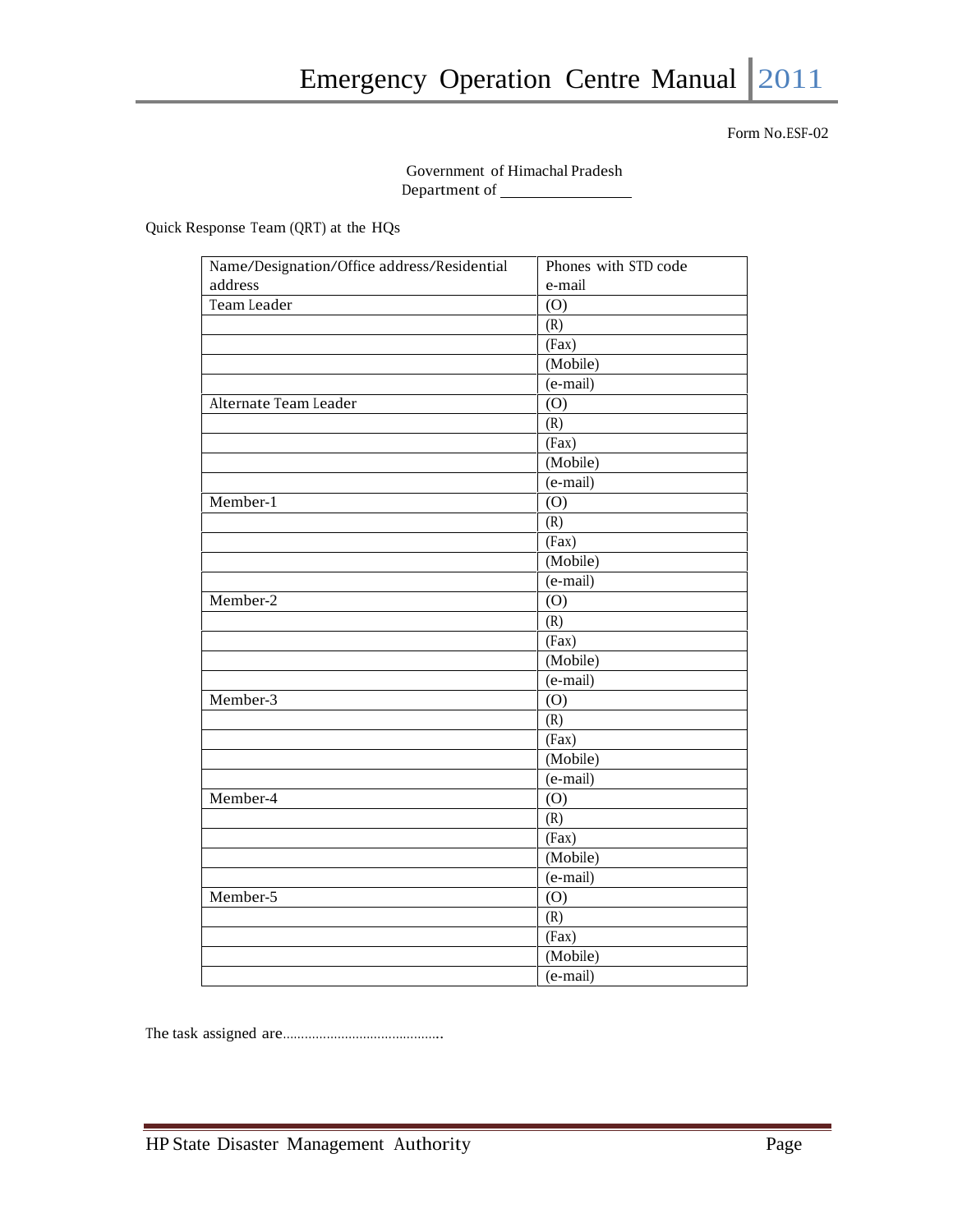Government of Himachal Pradesh Department of

Quick Response Teams (QRTs) at the Field Level

| Field Office_________(separate for each field office and numbered as ESF03.1, ESF03.2 so on)<br>Name/Designation/Office address/Residential | Phones with STD code |
|---------------------------------------------------------------------------------------------------------------------------------------------|----------------------|
| address                                                                                                                                     | e-mail               |
| Team Leader                                                                                                                                 | (O)                  |
|                                                                                                                                             | (R)                  |
|                                                                                                                                             | (Fax)                |
|                                                                                                                                             | (Mobile)             |
|                                                                                                                                             | $(e-mail)$           |
| Alternate Team Leader                                                                                                                       | (O)                  |
|                                                                                                                                             | (R)                  |
|                                                                                                                                             | (Fax)                |
|                                                                                                                                             | (Mobile)             |
|                                                                                                                                             | (e-mail)             |
| Member-1                                                                                                                                    | (O)                  |
|                                                                                                                                             | (R)                  |
|                                                                                                                                             | (Fax)                |
|                                                                                                                                             | (Mobile)             |
|                                                                                                                                             | $(e-mail)$           |
| Member-2                                                                                                                                    | (O)                  |
|                                                                                                                                             | (R)                  |
|                                                                                                                                             | (Fax)                |
|                                                                                                                                             | (Mobile)             |
|                                                                                                                                             | $(e-mail)$           |
| Member-3                                                                                                                                    | (O)                  |
|                                                                                                                                             | (R)                  |
|                                                                                                                                             | (Fax)                |
|                                                                                                                                             | (Mobile)             |
|                                                                                                                                             | (e-mail)             |
| Member-4                                                                                                                                    | (O)                  |
|                                                                                                                                             | (R)                  |
|                                                                                                                                             | (Fax)                |
|                                                                                                                                             | (Mobile)             |
|                                                                                                                                             | (e-mail)             |
| Member-5                                                                                                                                    | (O)                  |
|                                                                                                                                             | (R)                  |
|                                                                                                                                             | (Fax)                |
|                                                                                                                                             | (Mobile)             |
|                                                                                                                                             | (e-mail)             |

The task assigned are……………………………………..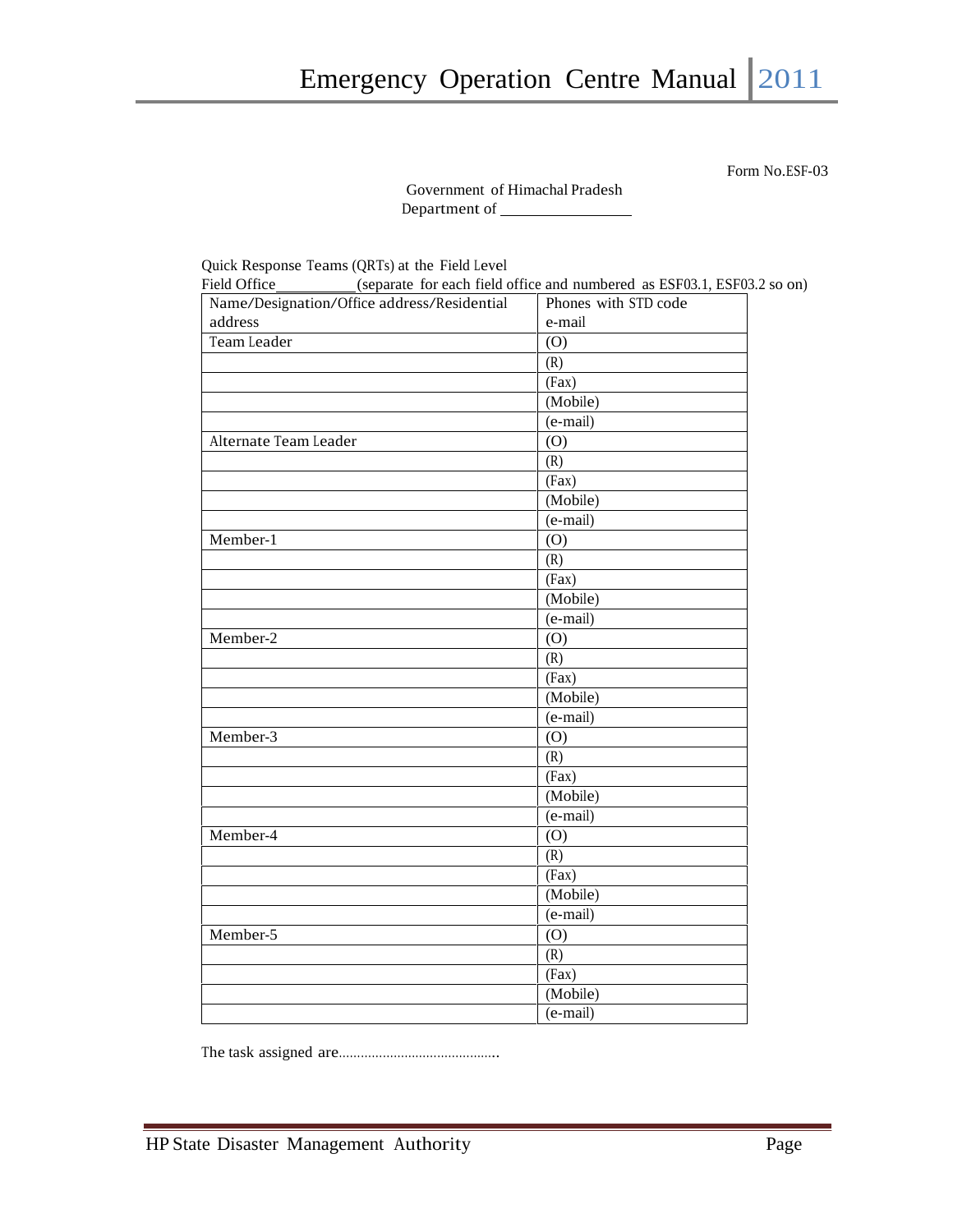#### Government of Himachal Pradesh Department of

List of Designated Officers of Field /Regional Offices

| S.No.<br>$\mathbf{1}$ | Field Office address | Name/Designation/Residential<br>address | Phones with STD<br>code<br>e-mail<br>(O)<br>(R)<br>(Fax) |
|-----------------------|----------------------|-----------------------------------------|----------------------------------------------------------|
|                       |                      |                                         | (Mobile)                                                 |
|                       |                      |                                         | $(e-mail)$                                               |
| $\sqrt{2}$            |                      |                                         | (O)<br>(R)                                               |
|                       |                      |                                         | (Fax)                                                    |
|                       |                      |                                         | (Mobile)                                                 |
|                       |                      |                                         | (e-mail)                                                 |
|                       |                      |                                         |                                                          |
| 3                     |                      |                                         | (0)                                                      |
|                       |                      |                                         | (R)                                                      |
|                       |                      |                                         | (Fax)                                                    |
|                       |                      |                                         | (Mobile)                                                 |
|                       |                      |                                         | (e-mail)                                                 |
|                       |                      |                                         |                                                          |
| $\overline{4}$        |                      |                                         | (0)                                                      |
|                       |                      |                                         | (R)                                                      |
|                       |                      |                                         | (Fax)                                                    |
|                       |                      |                                         | (Mobile)                                                 |
|                       |                      |                                         | (e-mail)                                                 |
| 5                     |                      |                                         | (O)                                                      |
|                       |                      |                                         | (R)                                                      |
|                       |                      |                                         | (Fax)                                                    |
|                       |                      |                                         | (Mobile)                                                 |
|                       |                      |                                         | (e-mail)                                                 |
|                       |                      |                                         |                                                          |
| $\sqrt{6}$            |                      |                                         |                                                          |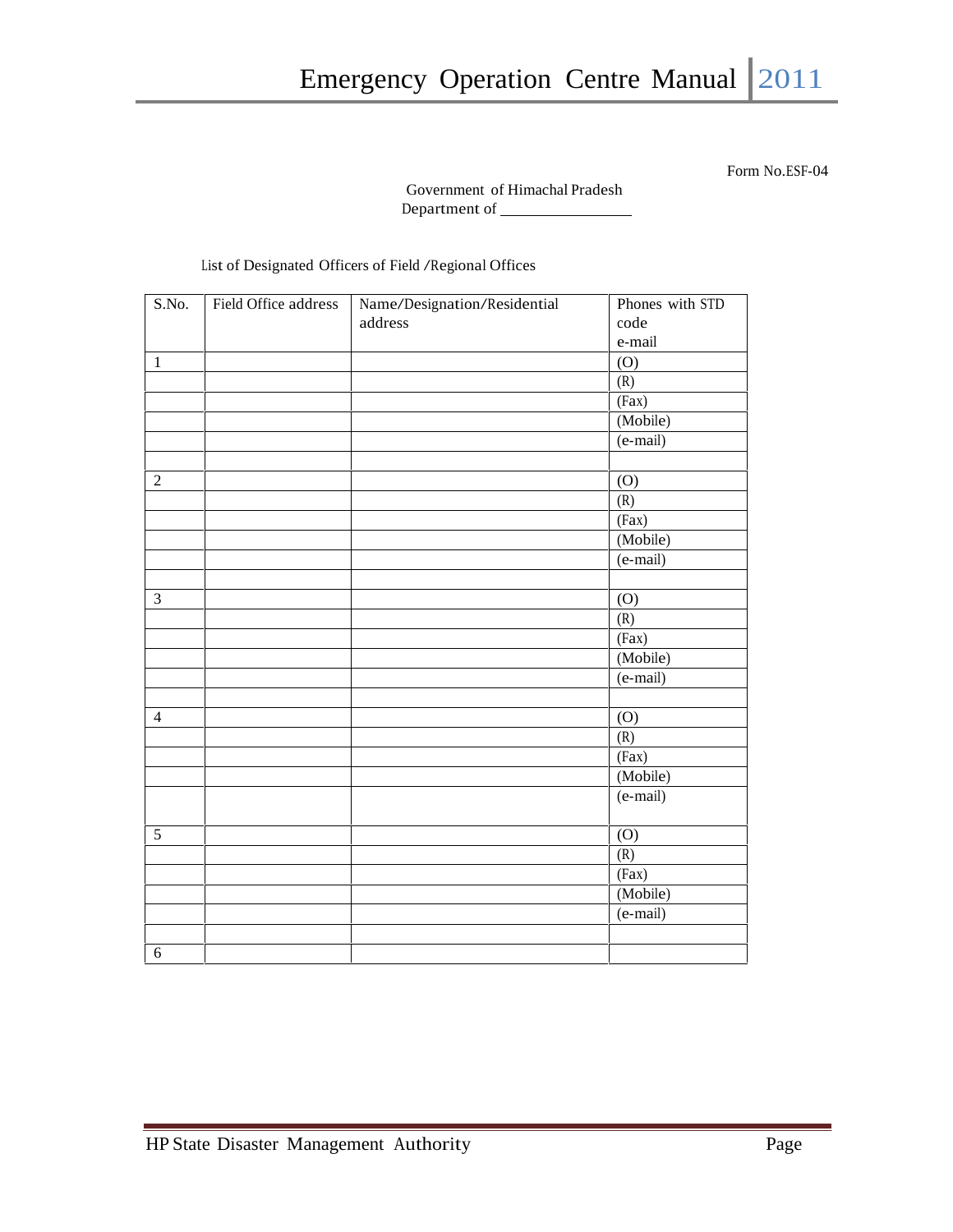#### Government of Himachal Pradesh Department of

#### Resource Inventory

| Description/specification<br>Location<br>in Nos<br>in $Wt$ ./<br>Vol.<br>Manpower<br>Services<br>Material<br>Equipment | S.No.          | Men/Material/equipment/Services | Qty | Qty | Availability |
|------------------------------------------------------------------------------------------------------------------------|----------------|---------------------------------|-----|-----|--------------|
|                                                                                                                        |                |                                 |     |     |              |
|                                                                                                                        | $\mathbf{1}$   |                                 |     |     |              |
|                                                                                                                        |                |                                 |     |     |              |
|                                                                                                                        |                |                                 |     |     |              |
|                                                                                                                        |                |                                 |     |     |              |
|                                                                                                                        |                |                                 |     |     |              |
|                                                                                                                        |                |                                 |     |     |              |
|                                                                                                                        |                |                                 |     |     |              |
|                                                                                                                        | $\sqrt{2}$     |                                 |     |     |              |
|                                                                                                                        |                |                                 |     |     |              |
|                                                                                                                        |                |                                 |     |     |              |
|                                                                                                                        |                |                                 |     |     |              |
|                                                                                                                        |                |                                 |     |     |              |
|                                                                                                                        |                |                                 |     |     |              |
|                                                                                                                        |                |                                 |     |     |              |
|                                                                                                                        | $\overline{3}$ |                                 |     |     |              |
|                                                                                                                        |                |                                 |     |     |              |
|                                                                                                                        |                |                                 |     |     |              |
|                                                                                                                        |                |                                 |     |     |              |
|                                                                                                                        |                |                                 |     |     |              |
|                                                                                                                        |                |                                 |     |     |              |
|                                                                                                                        |                |                                 |     |     |              |
|                                                                                                                        | $\overline{4}$ |                                 |     |     |              |
|                                                                                                                        |                |                                 |     |     |              |
|                                                                                                                        |                |                                 |     |     |              |
|                                                                                                                        |                |                                 |     |     |              |
|                                                                                                                        |                |                                 |     |     |              |
|                                                                                                                        |                |                                 |     |     |              |
|                                                                                                                        |                |                                 |     |     |              |
|                                                                                                                        |                |                                 |     |     |              |
|                                                                                                                        |                |                                 |     |     |              |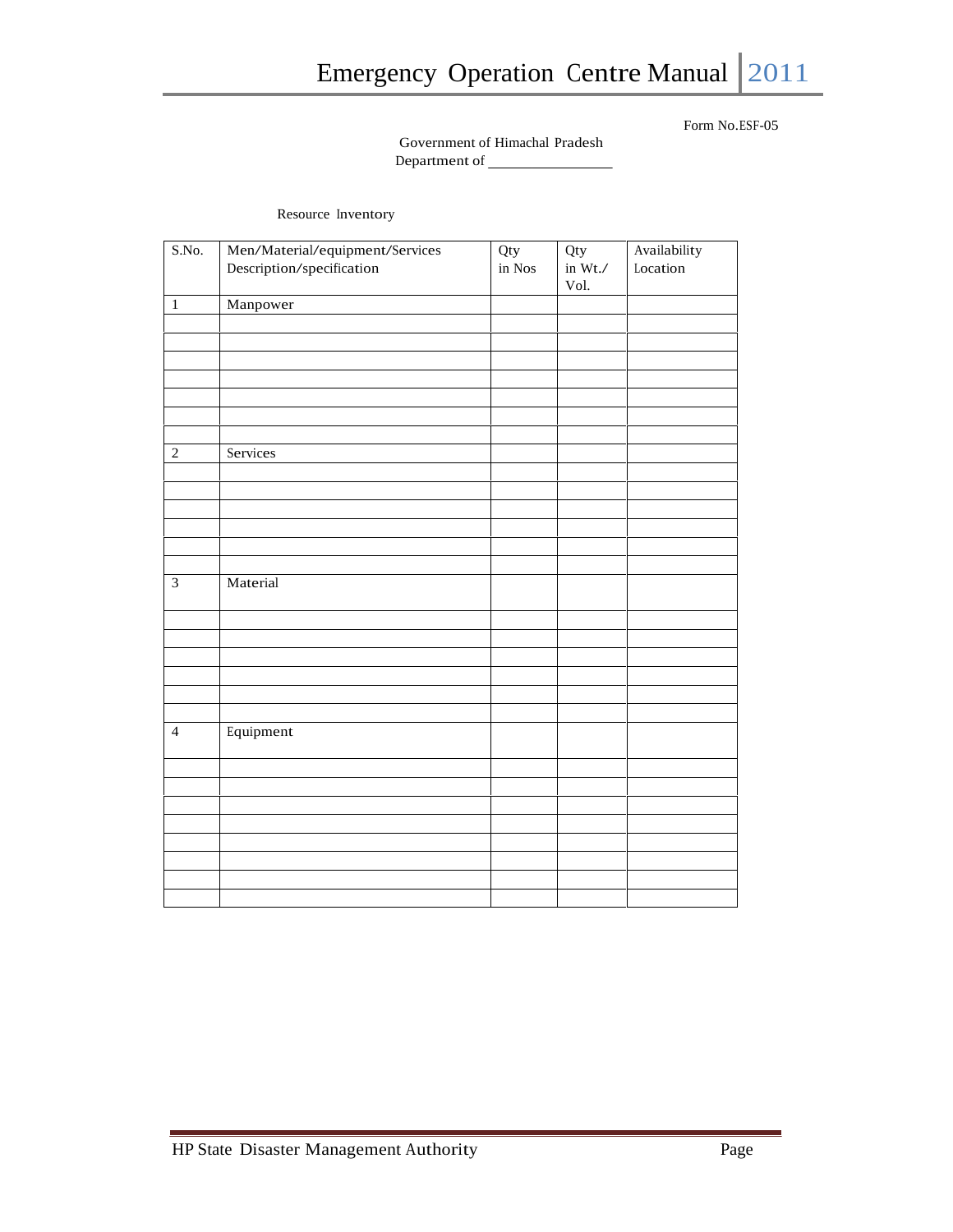Government of Himachal Pradesh Department of

Resource Inventory- Pre-Contract

| S.No.          | Men/Material/equipment/Services<br>Description/specification | Qty<br>in Nos | Qty<br>in Wt./ | Pre-Contract<br>Location | Pre-<br>Contract |
|----------------|--------------------------------------------------------------|---------------|----------------|--------------------------|------------------|
|                |                                                              |               | Vol.           |                          | Valid up to      |
| $\,1\,$        | Manpower                                                     |               |                |                          |                  |
|                |                                                              |               |                |                          |                  |
|                |                                                              |               |                |                          |                  |
|                |                                                              |               |                |                          |                  |
|                |                                                              |               |                |                          |                  |
|                |                                                              |               |                |                          |                  |
|                |                                                              |               |                |                          |                  |
| $\sqrt{2}$     | Services                                                     |               |                |                          |                  |
|                |                                                              |               |                |                          |                  |
|                |                                                              |               |                |                          |                  |
|                |                                                              |               |                |                          |                  |
|                |                                                              |               |                |                          |                  |
|                |                                                              |               |                |                          |                  |
| $\mathfrak{Z}$ | Material                                                     |               |                |                          |                  |
|                |                                                              |               |                |                          |                  |
|                |                                                              |               |                |                          |                  |
|                |                                                              |               |                |                          |                  |
|                |                                                              |               |                |                          |                  |
|                |                                                              |               |                |                          |                  |
|                |                                                              |               |                |                          |                  |
| $\overline{4}$ | Equipment                                                    |               |                |                          |                  |
|                |                                                              |               |                |                          |                  |
|                |                                                              |               |                |                          |                  |
|                |                                                              |               |                |                          |                  |
|                |                                                              |               |                |                          |                  |
|                |                                                              |               |                |                          |                  |
|                |                                                              |               |                |                          |                  |
|                |                                                              |               |                |                          |                  |
|                |                                                              |               |                |                          |                  |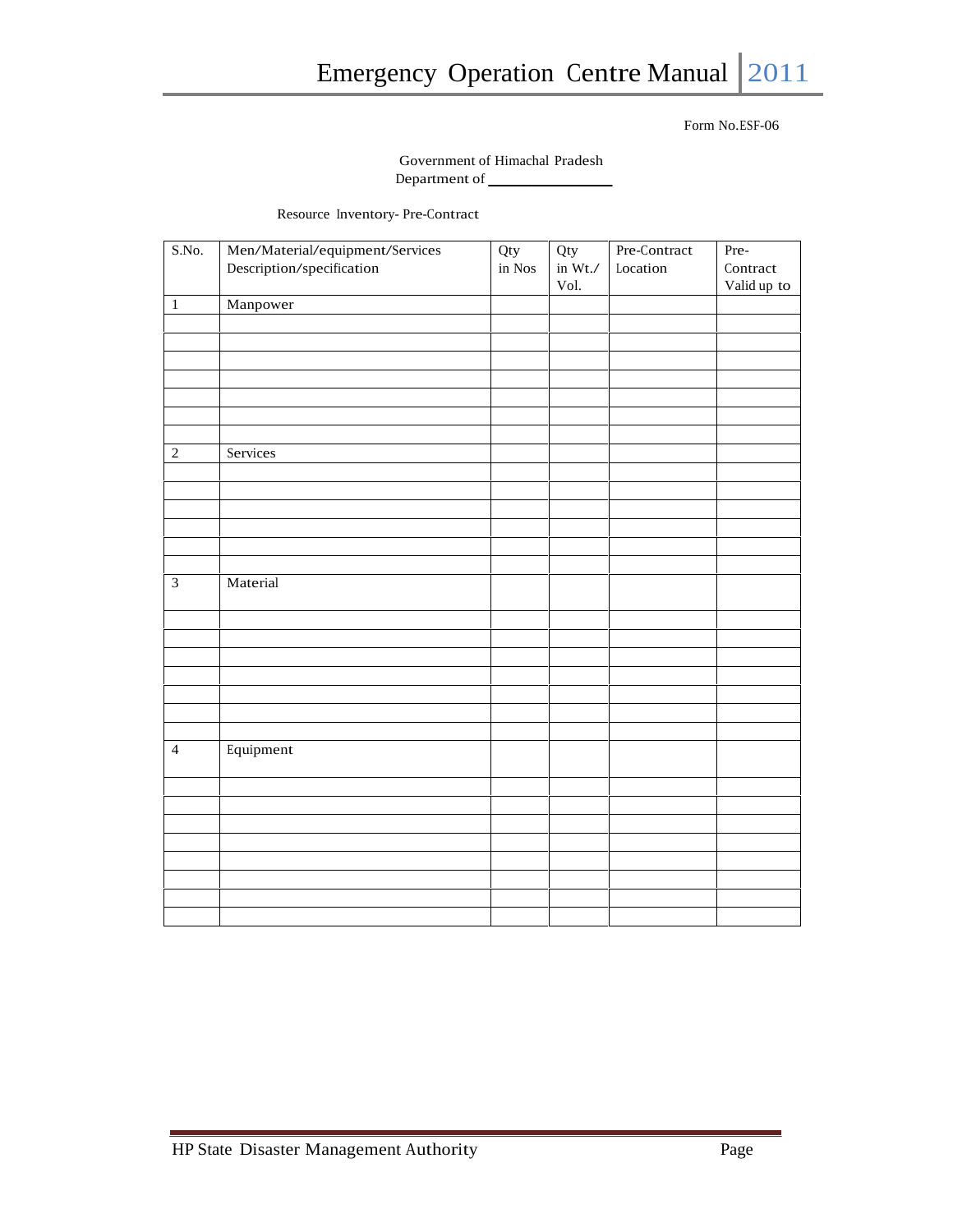No. ----------------

Government of Himachal Pradesh Department of

#### ORDER

#### Subject: Deployment of resources in the event of disasters- authorization thereof as per the ESF Plan –2011

The undersigned is directed to say that the Department of Disaster Management (Revenue) is the nodal department for coordinating relief and response in the event of both natural and manmade disasters, as per the Allocation of Business Rules. In the event of a disaster, this department is required to provide the emergency support to the Department of Disaster Management (Revenue) in regard to the functions listed in the ESF Plan -2011 of this department.

It has accordingly been decided, with the approval of the competent authority ,to authorize the nodal officers and the designated officers in the field offices of this department to deploy resources in the events of disasters and in accordance with the requests received from the Department of Disaster Management (Revenue) as per ESF-Plan 2011.

In case the resources are likely to be deployed for a period exceeding 72 hours , then the officers concerned will obtain necessary approvals of the competent authority for continued deployment. In such a situation necessary approvals may also be obtained for procurement and deployment of pre-contract resources, as the need may be.

| $\sim$ 0.000 $\sim$ |
|---------------------|
| (Designation)       |
|                     |
|                     |
| $E$ mail            |

#### Distribution

- 1. Nodal Officers
- 2. Designated Officers in the field offices.
- 3. Principal Secretary Disaster Management (Revenue) to the Government of Himachal Pradesh.